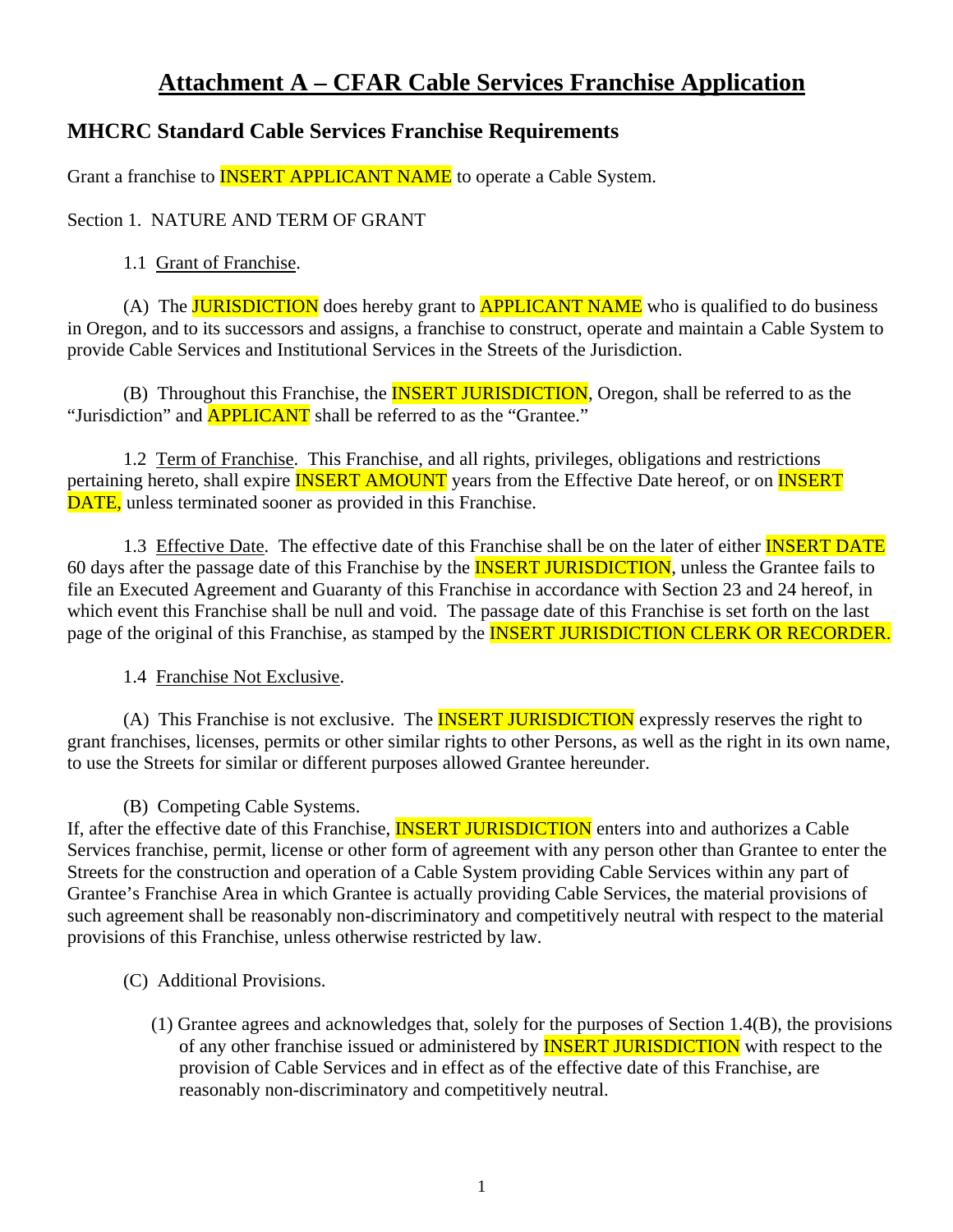(2) Grantee, by acceptance of this franchise, acknowledges that it has not been induced to enter into the franchise by any understanding or promise or other statement, whether verbal or written, by or on behalf of **INSERT JURISDICTION** or by any other Person.

1.5 Charter and General Ordinances To the extent authorized by law, the Grantee's Franchise with **INSERT JURISDICTION** is subject to the Charter of **INSERT JURISDICTION** and any general ordinances and resolutions passed pursuant thereto, now in effect or hereafter made effective, affecting matters of general INSERT JURISDICTION concern and not materially in conflict with the Grantee's existing contractual rights, now in effect or hereafter made effective. Nothing in this Franchise shall be deemed to waive the requirements of the various codes, ordinances and resolutions of the **INSERT JURISDICTION** regarding permits, fees to be paid or the manner of construction. Grantee shall comply with all applicable **INSERT JURISDICTION** ordinances, resolutions, rules and regulations adopted or established pursuant to **INSERT JURISDICTION**'s lawful authority. Nothing in this franchise shall be deemed a waiver by Grantee or **INSERT JURISDICTION** of the rights of Grantee or **INSERT JURISDICTION** under applicable law.

### Section 2. INTERGOVERNMENTAL AGREEMENT/ CABLE REGULATORY COMMISSION

2.1 Intergovernmental Agreement. The **INSERT JURISDICTION** has provided for regulation of this Franchise through a Cable Regulatory Commission ("Commission") created through an Intergovernmental Agreement (attached as Exhibit A). The **INSERT JURISDICTION** has agreed to be bound by the decisions and actions taken by the Commission pursuant to powers, duties, and responsibilities delegated to the Commission under the Intergovernmental Agreement. Unless specifically stated otherwise in this Franchise, the Commission shall be the representative and agent of the **INSERT JURISDICTION** in dealing with Grantee under the terms of this Franchise. In fulfilling the terms of this Franchise, Grantee is expected to rely upon, look to, communicate with, and comply with the decisions and orders of the Commission, its agents, and employees on all cable matters with respect to which the **INSERT JURISDICTION** has lawfully delegated the exercise of the **INSERT JURISDICTION**'s authority under this Franchise. Nothing in this Franchise is intended to empower the Commission to act contrary to the provisions of the Intergovernmental Agreement or this Franchise. The **INSERT JURISDICTION** retains all powers not expressly delegated to the Commission.

### Section 3. DEFINITIONS

3.1 (A) Captions. Throughout this Franchise, captions to Sections are intended solely to facilitate reading and to reference the Sections and provisions of this Franchise. The captions shall not affect the meaning and interpretation of this Franchise.

(B) Definitions. For the purpose of this Franchise, and all Exhibits attached hereto, the following terms, phrases, and their derivations shall have the meanings given below unless the context indicates otherwise. When not inconsistent with the context, words used in the present tense include the future tense, words in the plural number include the singular number, and words in the singular include the plural number. The word "shall" is always mandatory and not merely directory.

3.2 "Access" means the availability for use of the Cable System by various agencies, institutions, organizations, groups and individuals in the community to acquire, create and distribute Non-Commercial Programming not under the Grantee's editorial control, including, but not limited to:

(A) "Public Access" means Access where organizations, groups or individual members of the general public, on a nondiscriminatory basis, are the primary or designated Programmers or users having editorial control over their Programming;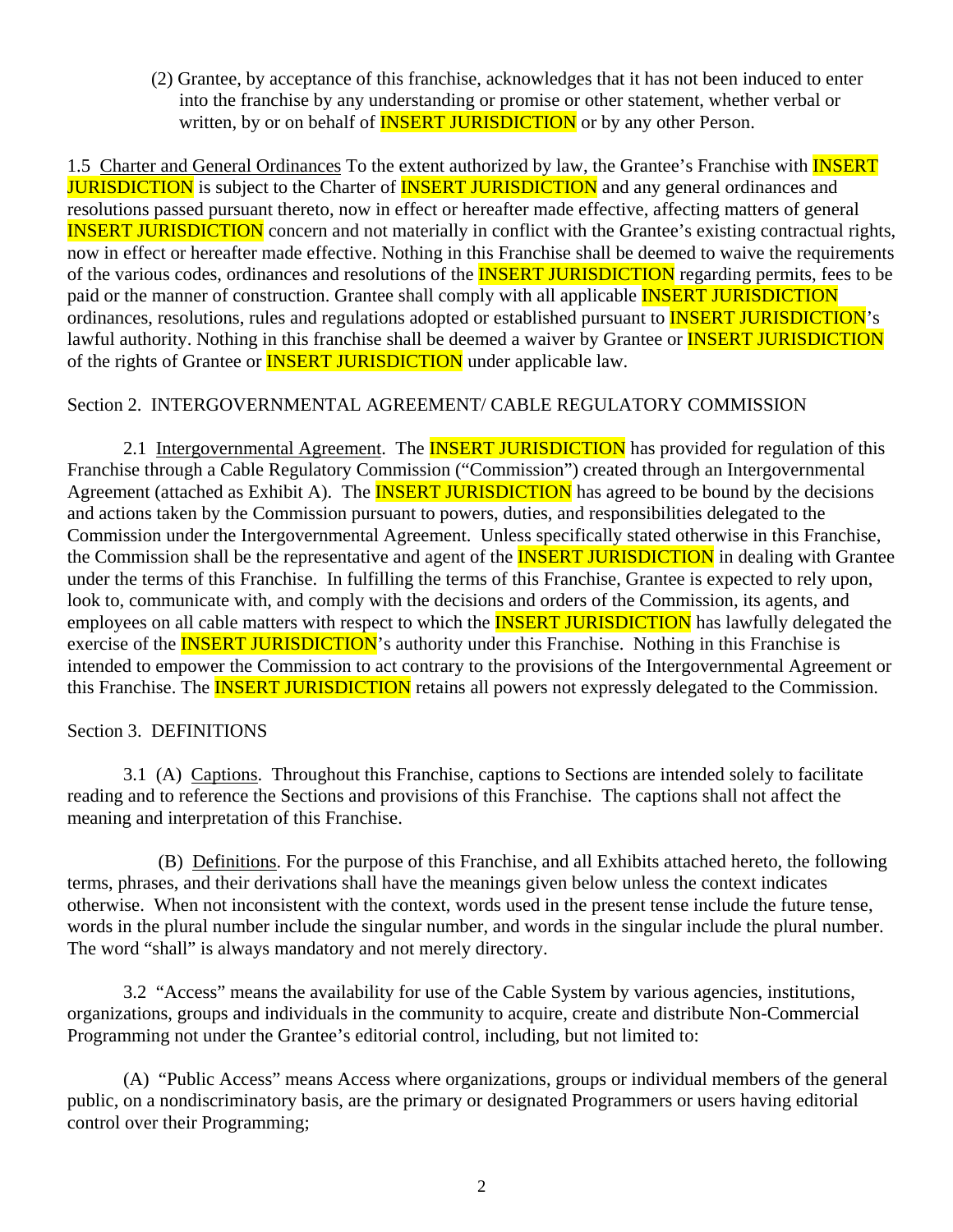(B) "Educational Access" means Access where schools are the primary or designated Programmers or users having editorial control over their Programming;

(C) "Government Access" means Access where governmental institutions are the primary or designated Programmers or users having editorial control over their Programming; and

(D) "PEG Access" means Public Access, Educational Access, and Government Access, collectively.

3.3 "Access Channel" means any Channel, or portion thereof, designated for Access purposes or otherwise made available to facilitate or transmit PEG Access Programming.

3.4 "Access Facilities" means the Channels, services, facilities, equipment, and/or technical components used or useable by and for PEG Access.

3.5 "Access Resources" means all operating support and other financial means by which PEG Access may be funded.

3.6 "Activation" or "Activated" means the status of any Capacity or part of the Cable System in which any Residential, Access or Institutional Service requiring the use of that Capacity or part may be made available without further installation of Cable System equipment, whether hardware or software.

3.7 "Affiliated Entity" means any entity having ownership or control in common with the Grantee, in whole or in part, including, without limitation, Grantee's Parent Corporations and any subsidiaries or affiliates of such Parent Corporations.

3.8 "Basic Service Tier " is the level of Programming service which includes, at a minimum, all Broadcast Channels, all PEG Access Channels required in this Franchise, and any additional Programming added by the Grantee.

3.9 "Broadcast Channels" means local commercial television stations, qualified low power stations and qualified local noncommercial educational television stations, as referenced under 47 USC § 534 (1996 Supp.).

3.10 "Cable Programming Service Tier" is any video Cable Services, other than Basic Service Tier or Pay Services.

3.11 "Cable Regulatory Commission" ("Commission") means the Mt. Hood Cable Regulatory Commission, or its successor agency as designated by ordinance of the **INSERT JURISDICTION**.

3.12 "Cable Services" means (A) the one-way transmission to subscribers of (i) video programming, or (ii) other programming service, and (B) subscriber interaction, if any, which is required for the selection or use of such video programming or other programming service;

3.13 "Cable System" means a system of plant, Facilities, equipment, and closed Signal transmission paths, including, without limitation, antennas, cables, amplifiers, towers, microwave links, studios, real and personal property, and any and all other conductors, home terminals, converters, remote control units, and all associated equipment or Facilities used to distribute Cable Services and Institutional Services and of producing, receiving, amplifying, storing, processing or distributing Signals, whether owned, rented, leased, leased-purchased or otherwise controlled by or within the responsibility of the Grantee.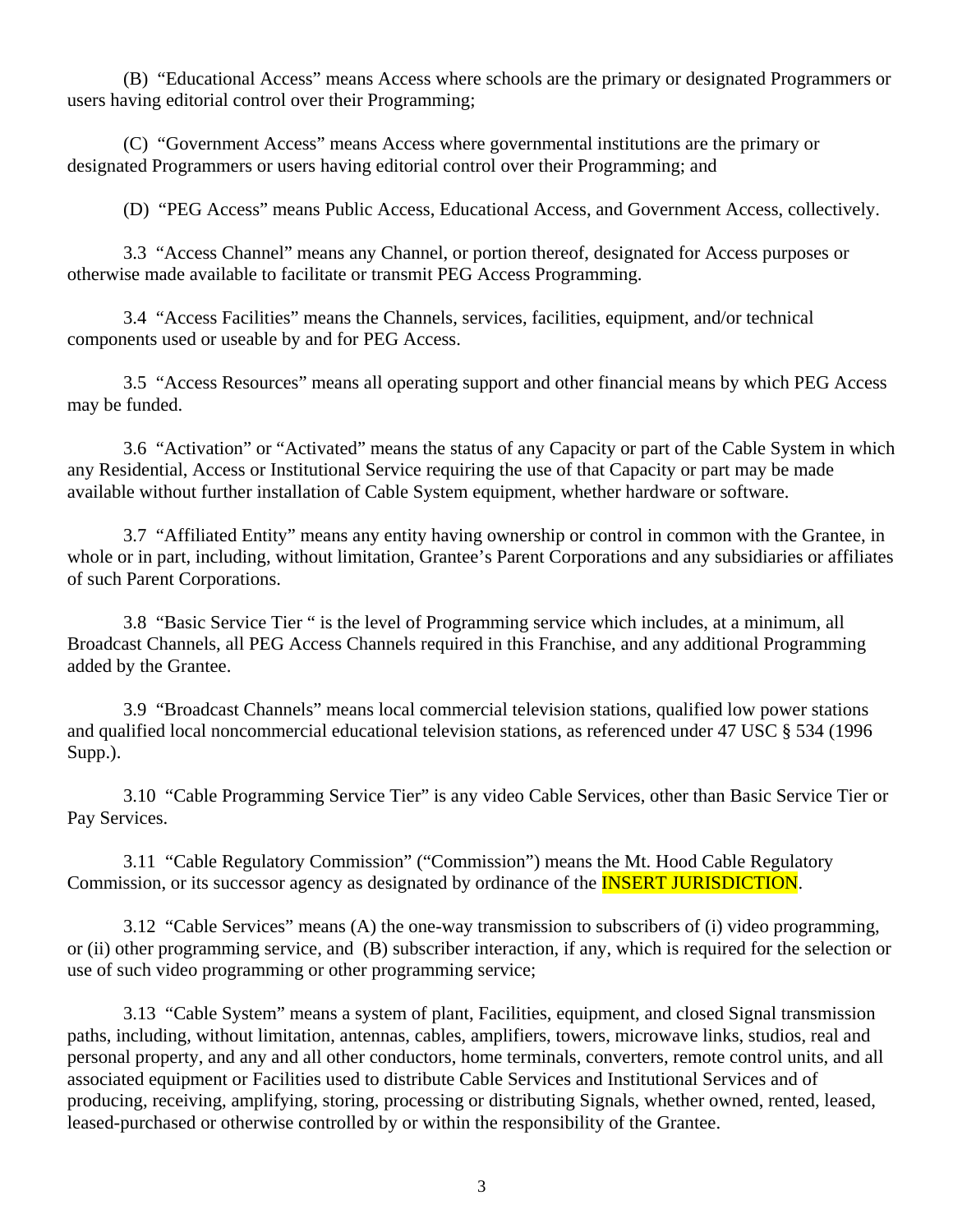3.14 "Capacity" means the capability of the Cable System to carry Signals.

3.15 "Capital" or "Capital Costs" means the expenditure of funds for services, products or other resources, whose useful life can be expected to exceed a period of one year or longer.

3.16 "Channel" means a time or frequency slot or technical equivalent on the Cable System, discretely identified and capable of carrying full motion color video, stereo or SAP (second audio pair) audio, and may include other non-video sub-carriers and digital information.

3.17 "Designated Access Provider" means the entity or entities designated by the **INSERT JURISDICTION** under Section 6.1 to provide Access in the Franchise Area, and whose duties may include the management of certain Access Facilities and Resources.

3.18 "Downstream" means the direction of Signals from the Headend to Subscribers or Interconnect points served by the Cable System.

3.19 "Dwelling Unit" means any building, or portion thereof, that has independent living facilities, including provisions for cooking, sanitation and sleeping, and that is lawfully occupied for residential purposes. Buildings with more than one set of facilities for cooking shall be considered multiple dwelling units unless the additional facilities are clearly accessory.

3.20 "Facility" means any tangible component of the Cable System.

3.21 "FCC" means the Federal Communications Commission.

3.22 "Fiber" means a transmission medium of optical fiber cable capable of carrying Cable Services by means of lightwave impulses.

3.23 "Franchise" means this franchise agreement, as fully executed by the **INSERT JURISDICTION** and the Grantee.

3.24 "Franchise Area" means the area of the **INSERT JURISDICTION** within which the Grantee is authorized to provide Cable Services, as set forth in Section 4, and as may be modified from time to time.

3.25 "Gross Revenues" means all amounts, in whatever form and from all sources, earned either by the Grantee from the operation of Grantee's Cable System within the **INSERT JURISDICTION**, or by any Affiliated Entity only to the extent such amounts are earned from the operation of Grantee's Cable System to provide Cable Services within the **INSERT JURISDICTION**. "Gross Revenues" shall include, without limitation, amounts for the Basic Service Tier, Cable Programming Service Tiers, Pay Services, audio services, Subscriber installations and transactions, Leased Access, advertising, equipment rentals and all other revenues derived from the operation of Grantee's Cable System to provide Cable Services. Revenues which are not directly attributable to specific customers, such as advertising revenue and home shopping commissions, shall be allocated to systems and jurisdictions on a per subscriber basis measured in a consistent manner from period to period. "Gross Revenues" shall also include amounts earned during any period regardless of whether: (1) the amounts are paid in cash, in trade or by means of some other benefit to the Grantee or any Affiliated Entity; (2) the goods or services with which the revenue is associated are provided at cost or the revenue amount can be matched against an equivalent expenditure; and (3) the amounts are initially recorded by the Grantee or an Affiliated Entity. "Gross Revenues" shall not be net of (1) any operating expense; (2) any accrual, including, without limitation, any accrual for commissions; or (3) any other expenditure, regardless of whether such expense, accrual or expenditure reflects a cash payment.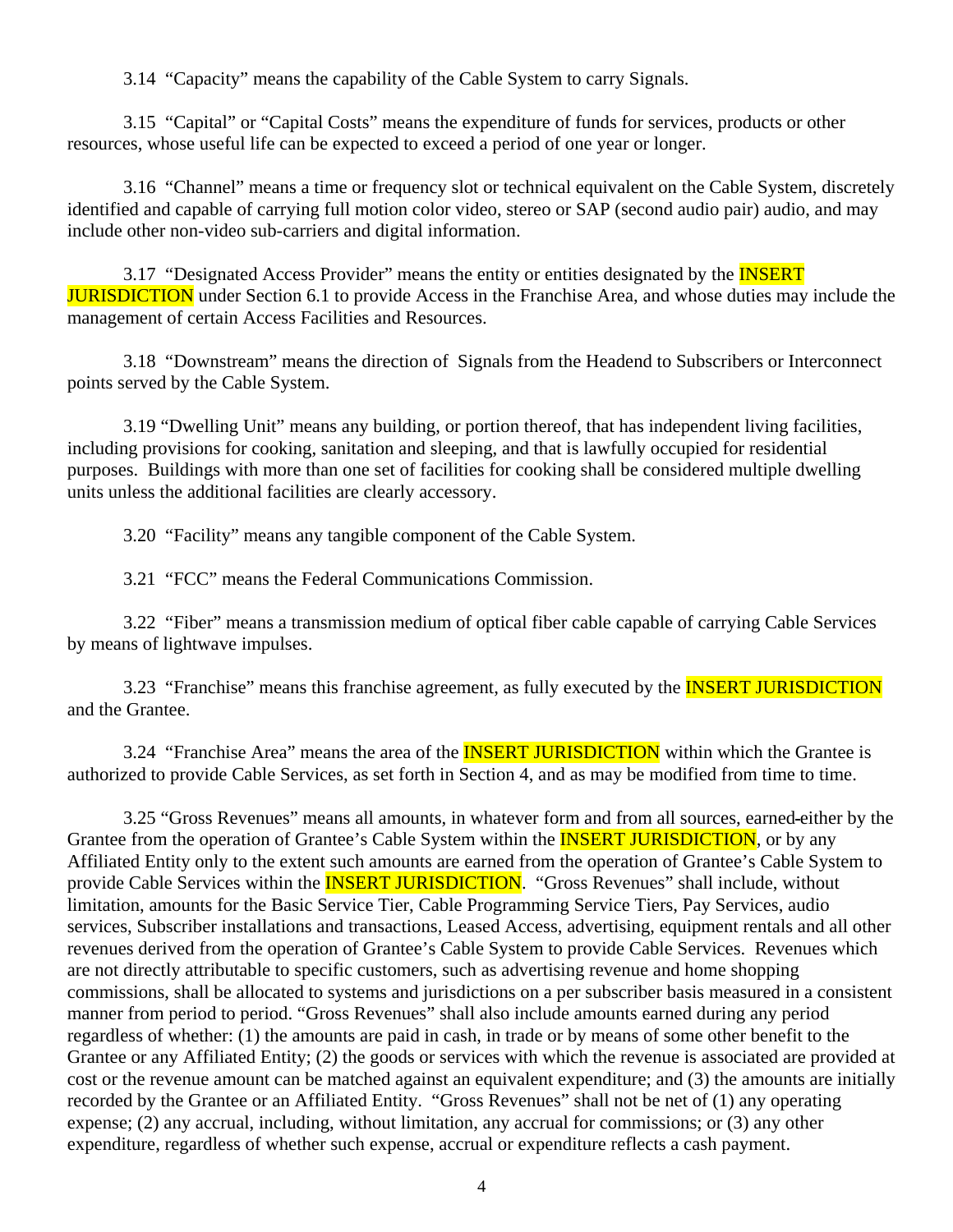Notwithstanding the previous sentence, actual bad debt amounts written off, net of any amounts subsequently collected, may be deducted from Gross Revenue. "Gross Revenues", however, shall not be double counted. Revenues of both Grantee and an Affiliated Entity that represent a transfer of funds between the Grantee and the Affiliated Entity, and that would otherwise constitute Gross Revenues of both the Grantee and the Affiliated Entity, shall be counted only once for purposes of determining Gross Revenues. Similarly, operating expenses of the Grantee which are payable from Grantee's revenue to an Affiliated Entity and which may otherwise constitute revenue of the Affiliated Entity, shall not constitute additional Gross Revenues for purposes of this Franchise. "Gross Revenues" shall include amounts earned by Affiliated Entities only to the extent that Grantee could, in concept, have earned such types of revenue in connection with the operation of Grantee's Cable System and recorded such types of revenue in its books and Records directly but for the existence of Affiliated Entities. "Gross Revenues" shall not include sales or other similar taxes imposed by law on Subscribers which the Grantee is obligated to collect, nor amounts received from PEG Institutions for use of the Institutional Network.

3.26 "Hazardous Substances" has the meaning given by ORS 465.200(16) (2007).

3.27 "Headend" means Grantee's Facility for reception and dissemination of Signals on the Cable System, including cable, antennas, wires, satellite dishes, monitors, switchers, modulators, processors, equipment for the Interconnection of the Cable System with adjacent cable systems or other separate communications network, and all other related equipment and Facilities.

3.28 "Incremental" costs means the amount actually expended by Grantee in meeting an obligation under this Franchise which Grantee would not otherwise have expended in order to operate and conduct the business of its Cable System or to meet another obligation of this Franchise.

3.29 "Interconnect" or "Interconnection" means the provision by Grantee of technical, engineering, physical, financial, and all other necessary components to provide and adequately maintain a physical linking of Grantee's Cable System with any other designated Access Facility, cable system or other separate communications network so that Cable Services and I-Net services of technically adequate quality may be sent to and received from such other systems.

3.30 "Institutional Network" or "I-Net" means dedicated capacity to provide one-way and bidirectional communication services to and among PEG Institutions and/or resources necessary to facilitate PEG Institutions' effective use of I-Net capacity for conducting their business.

 3.31 "Jurisdictions" in the plural means the Oregon cities of Fairview, Wood Village, Troutdale, and Gresham, together with Multnomah County, Oregon, and if any other city enters into the Intergovernmental Agreement and adopts this Franchise, and the Grantee executes the Franchise and files a guaranty by the Guarantor, as provided in Sections 25 and 26, such city shall also be included with the "Jurisdictions." "Jurisdiction" in the singular means variously, depending on the context of usage, the **INSERT JURISDICTION** as Grantor of this Franchise, or the Cable Regulatory Commission created by the Jurisdictions pursuant to the Intergovernmental Agreement.

3.32 "Leased Access Channel" means any Channel or portion of a Channel commercially available for a fee or charge by Persons other than the Grantee, under the requirements of 47 USC § 532 (1996 Supp.).

3.33 "Non-Commercial" means use of the Cable System by any public, tax-exempt organization or by any other user for a purpose that is not intended to generate income for the user which may be subject to federal, state, or local income taxes.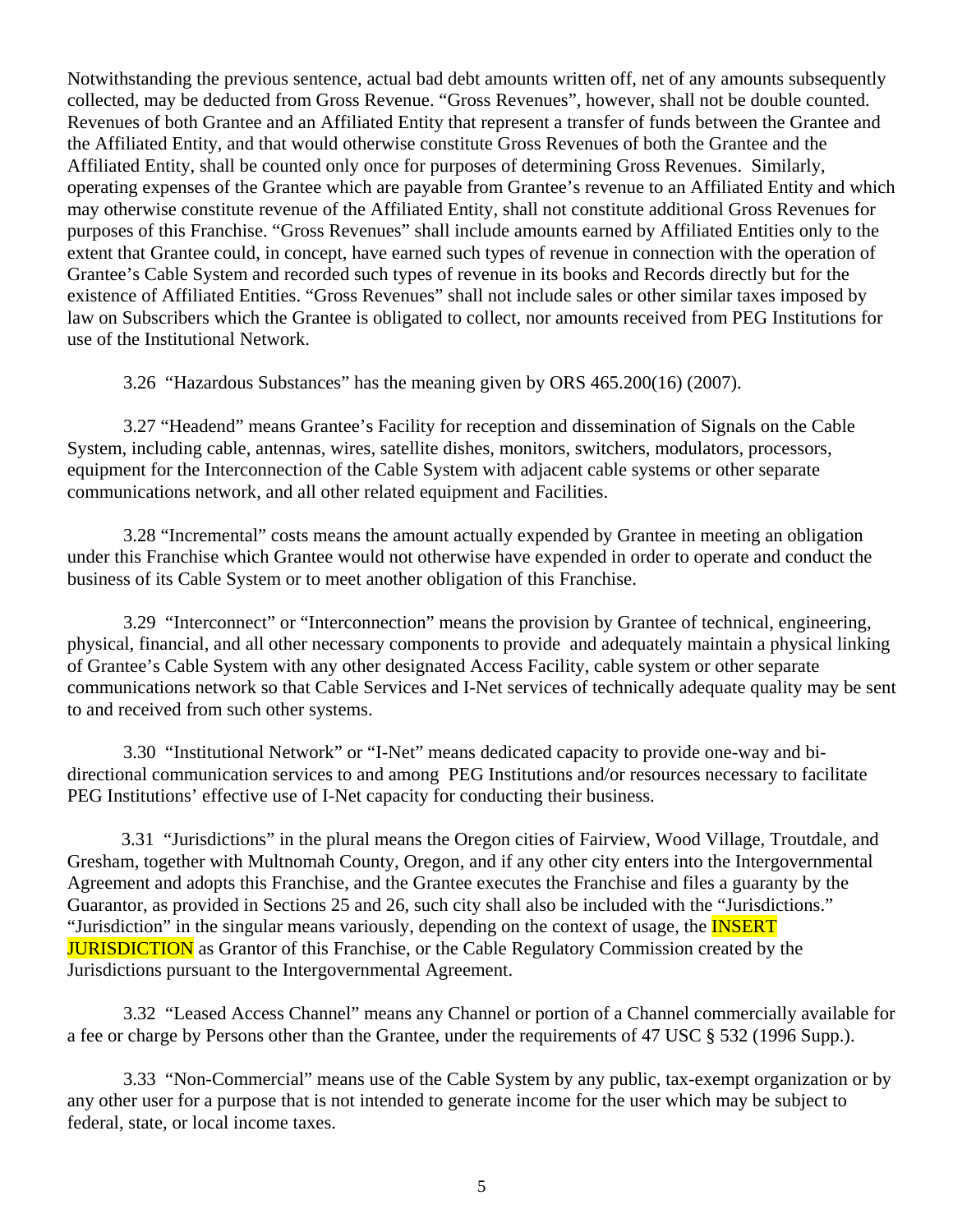3.34 "Pay Service" means video Signals delivered to Subscribers for a fee or charge over and above the regular charges for Basic Service Tier and Cable Programming Tier, on a per program, per Channel, or other subscription basis.

3.35 "PEG Institution" means any School; agency of government, excluding federal governments; public library; or not-for-profit organization, with at least one physical site located within the Franchise Area.

3.36 "Penalties" means any and all monetary penalties provided for in this Franchise.

3.37 "Person" means any individual, sole proprietorship, partnership, association, corporation or other form of organization authorized to do business in the State of Oregon, and includes any natural person.

3.38 "Programmer" means any Person responsible for Programming on the Cable System, including, without limitation, any Person who produces or otherwise provides Programming for transmission on the Cable System.

3.39 "Programming" means the process of causing television programs or other patterns of Signals to be transmitted on the Cable System, and includes all programs or patterns of Signals transmitted or capable of being transmitted, on the Cable System.

3.40 "Record" means written or graphic materials, however produced or reproduced, or any other tangible permanent record, including, without limitation, all letters, correspondence, memoranda, minutes, notes, summaries or accounts of telephone conversations, summaries or accounts of personal conversations or interviews, reports, notebooks, sketches, summaries or accounts of meetings or conferences, opinions or reports of consultants or experts, invoices, billings, statements of accounts, studies, appraisals, analyses, contracts, agreements, charts, graphs, photographs and any other writings or recordings of every kind and description, including magnetic media, and all sound recordings, to the extent related to the enforcement or administration of this Franchise.

3.41 "Residential Services" means Cable Services delivered to single or multiple Dwelling Units.

3.42 "Residential Subscriber" means any Subscriber receiving Residential Services.

3.43 "School" means any public educational institution, including primary and secondary schools, community colleges, colleges, universities and extension centers, and all similarly situated private and parochial educational institutions which have received the appropriate accreditation from the State of Oregon and, where required, from other authorized accrediting agencies.

3.44 "Service Date" means the date that Grantee first offers, or plans to offer, Cable Services on a commercial basis to one or more Subscribers in the Franchise Area. Grantee shall memorialize the Service Date by notifying Grantor in writing of the same, which notification shall become a part of this Franchise.

3.45 "Section" or "Subsection" means a provision of this Franchise, unless specified as part of another document.

3.46 "Signal" means any analog or digital electrical or light impulses carried on the Cable System, which includes any combination of audio, video, voice or data.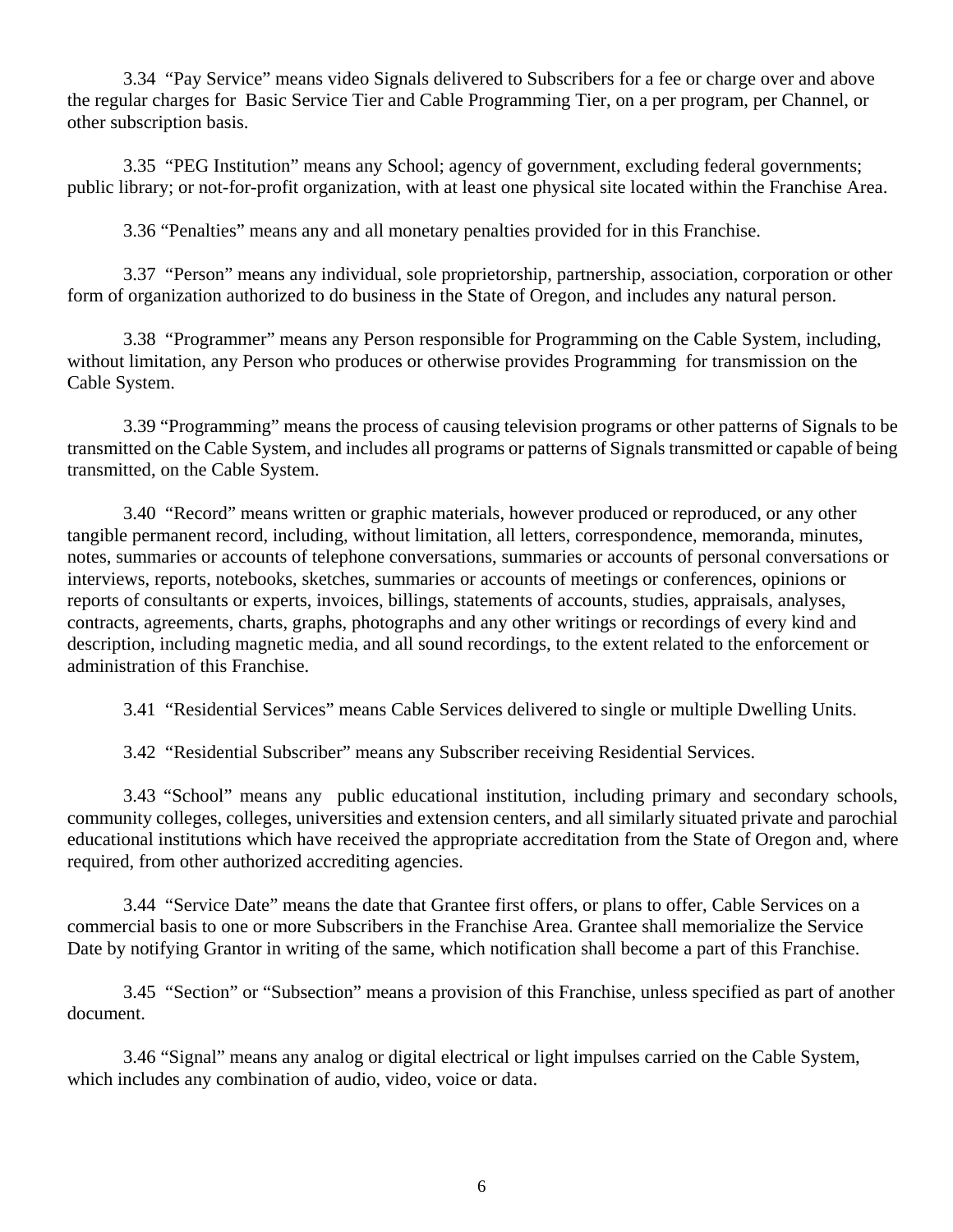3.47 "Standard Video Channel" means a portion of the electromagnetic frequency spectrum which is capable of delivering both the audio and video portions of a television signal at an acceptable level of quality to Residential Subscribers.

3.48 "Streets" means the surface of any public street, road, alley or highway, within the **INSERT JURISDICTION**, used or intended to be used by the general public for general transportation purposes to the extent the **INSERT JURISDICTION** has the right to allow the Grantee to use them, and the space above and below.

3.49 "Subscriber" means any Person who is lawfully receiving, for any purpose or reason, any Cable Services provided by Grantee by means of or in connection with the Cable System, whether or not a fee is paid for such service.

3.50 "Tier" means any package or cluster of Standard Cable Services offered by Grantee to Subscribers.

3.51 "Upstream" means the direction of Signals transmitted to the Headend from remote points on the Cable System or from Interconnection points on the Cable System.

3.52 "Year," "Annual" or "Annually" means the period consisting of a full calendar year, beginning January 1 and ending December 31, unless otherwise provided in this Franchise.

### Section 4. FRANCHISE AREA

4.1 Service Area. Subject to the provisions of this Franchise, Grantee is authorized to provide Cable Services within the corporate boundaries of the **INSERT JURISDICTION**, as such boundaries may change from time to time.

4.2 Service Date. Grantee shall notify the **INSERT JURISDICTION**, **INSERT APPLICANT'S PROPOSED AMOUNT OF TIME** from the Effective Date of this Franchise, of a Service Date as provided in Section 3.44.

4.3 Redlining Prohibited. Grantee shall not deny Cable Services to any group of subscribers or potential residential subscribers based upon the income level of residents of the local area in which such group resides, nor shall Grantee base decisions about construction or maintenance of its Cable System or Facilities based upon the income level of residents of the local area in which such group resides.

#### Section 5. PROGRAMMING AND CHANNEL CAPACITY

### 5.1 Channel Capacity. PLACEHOLDER

#### 5.2 Broad Programming Categories.

(A) Grantee shall provide or enable the provision of at least the following broad categories of Programming:

- (1) Arts, culture and performing arts;
- (2) Foreign languages;
- (3) Programming addressed to diverse ethnic and minority interests in the INSERT JURISDICTION;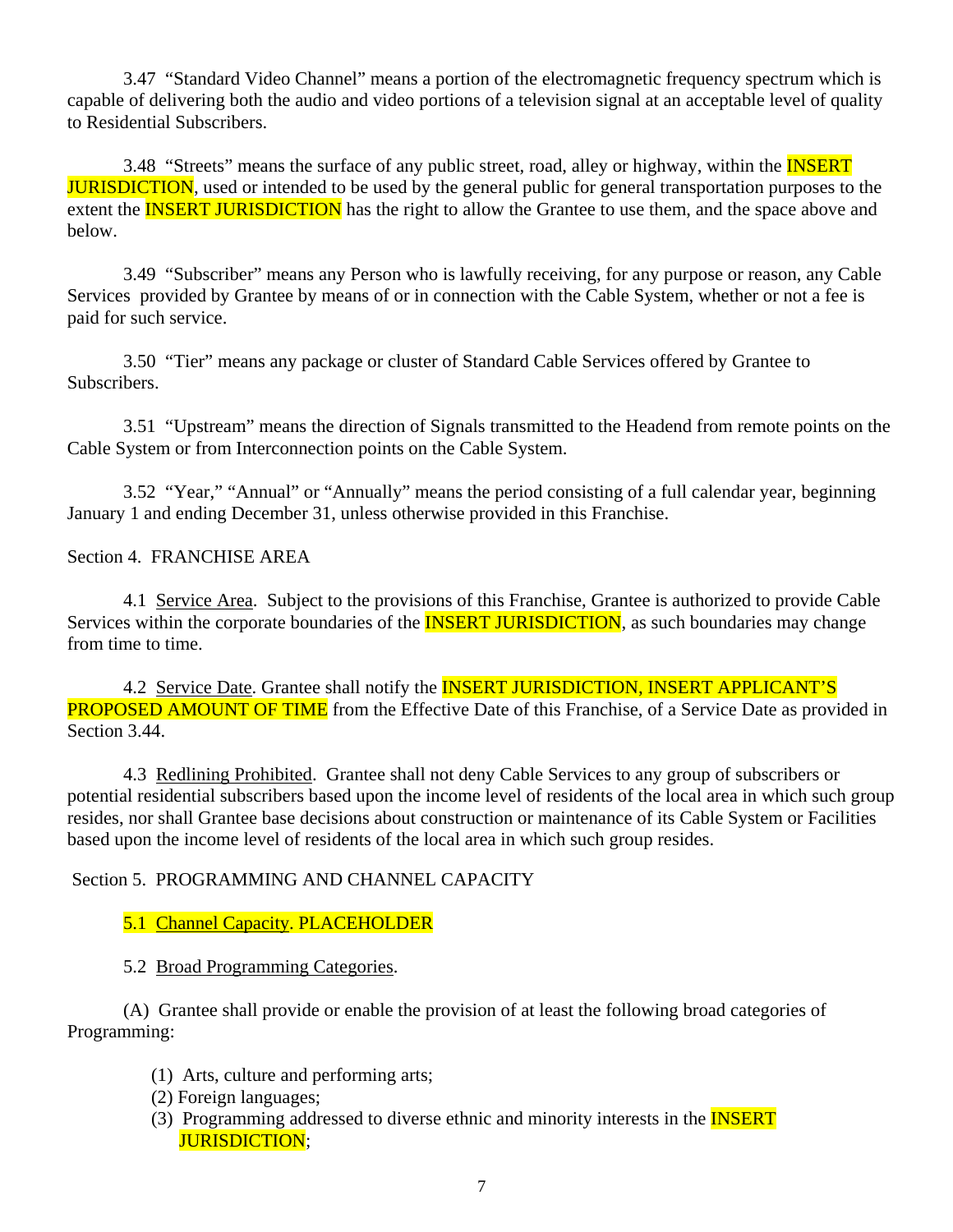- (4) National, state and local government affairs; and
- (5) PEG Access Programming.

5.3 Obscenity. Grantee shall not transmit, or permit to be transmitted, over any Channel subject to its editorial control any Programming which is obscene under applicable law. Grantee shall be deemed to have transmitted or permitted a transmission of obscene Programming only if a court of competent jurisdiction has found that Grantee's officers or employees, acting in their authorized capacity, have knowingly permitted Programming which is obscene under applicable law to be transmitted over any Channel that is subject to Grantee's editorial control.

5.4 Parental Control Device. Upon request by any Subscriber, Grantee shall make available a parental control or lockout device to enable a Subscriber to control access to both the audio and video portions of any or all Channels. Grantee shall inform its Subscribers of the availability of the lockout device at the time of their initial subscription and periodically thereafter.

5.5 Leased Access Channels. Grantee shall meet the Leased Access Channel requirements imposed by federal law.

5.6 Broadcast Channels. To the extent required by federal law, Grantee shall provide Broadcast Channels to all Residential Subscribers.

Section 6. PEG ACCESS

6.1 Designated PEG Access Providers.

(A) The **INSERT JURISDICTION** may designate up to three (3) Non-Commercial PEG Access providers, including itself, to control and manage the use of any or all Access Facilities and Resources provided by the Grantee under this Franchise. To the extent of such designation by the **INSERT JURISDICTION**, as between the Designated Access Provider and the Grantee, the Designated Access Provider shall have sole and exclusive responsibility for operating and managing such Access Facilities and Resources.

(B) Grantee shall cooperate with Designated Access Providers in the use of the Cable System and Access Facilities for the provision of PEG Access Programming. Grantee shall enter into operating agreements as may be necessary to facilitate and coordinate the provision of PEG Access, provided that all such operating agreements shall not be inconsistent with the terms of this Franchise.

6.2 Access Channel Capacity on the Residential Network.

(A) Initial Access Channels. Grantee shall provide eight Downstream Channels for distribution of Access Programming to all Residential Subscribers, with such Channel assignments as are set forth in Section  $6.3(A)$ .

(B) Additional Access Channels. Grantee shall Activate up to a total of 18 Channels, inclusive of the Access Channels under Section 6.2(A), upon request by the **INSERT JURISDICTION** for PEG Access use in order to meet a community need identified by a Designated Access Provider. These Channels shall have the capacity to carry entertainment quality and motion equivalent Channels, but may be reconfigured, at the **INSERT JURISDICTION's** direction, to carry Channels which require less capacity.

6.3 Access Channel Assignments and Programming Information.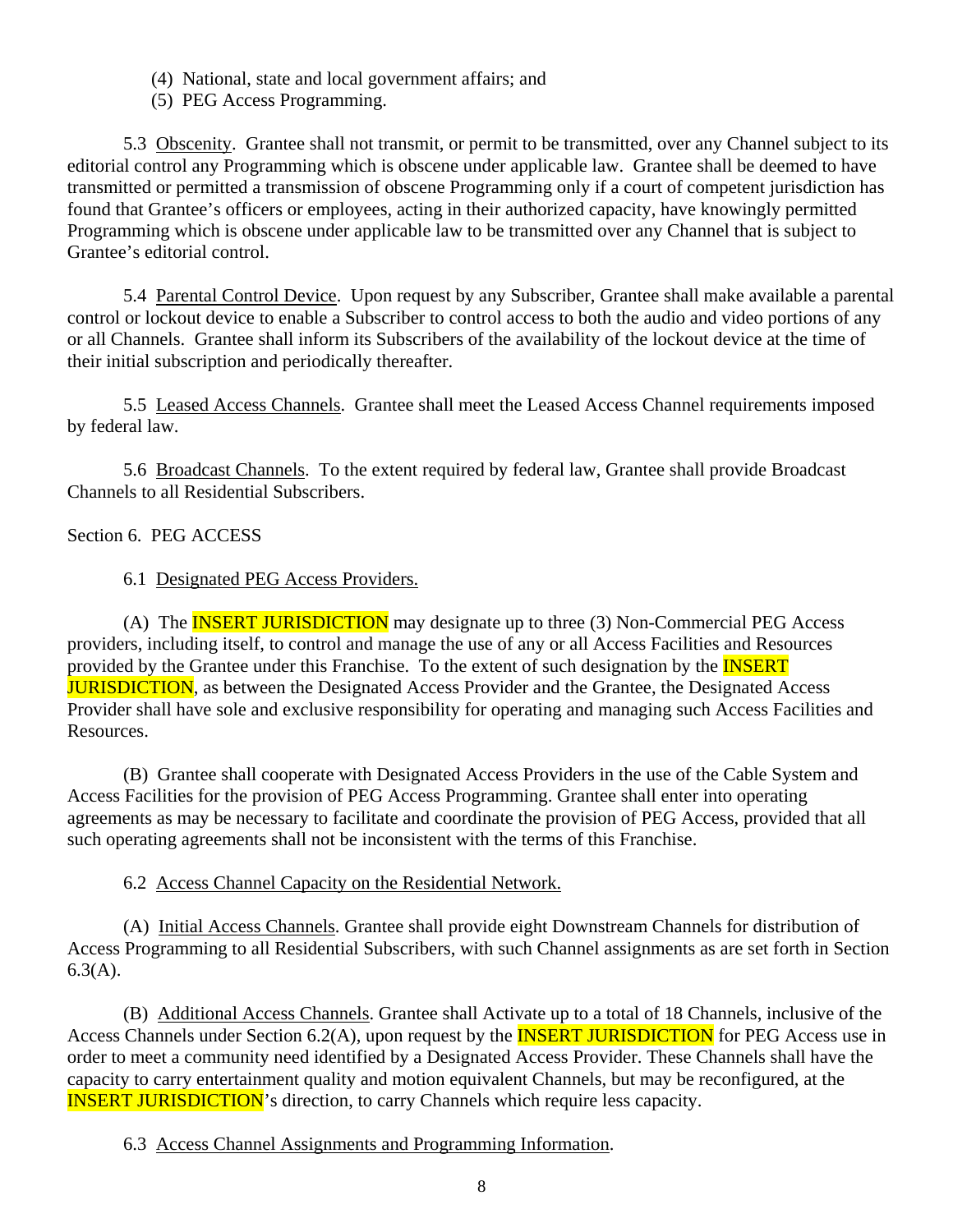(A) PEG Channel Assignments. Grantee shall provide the following Channel assignments for PEG

- Access:
- (1) Channel 11 public access
- (2) Channel 21 public access
- (3) Channel 22 public access
- (4) Channel 23 public access
- (5) Channel 27 educational access
- (6) Channel 28 educational access
- (7) Channel 29 government access
- (8) Channel 30 government access

(B) Alteration of PEG Channel Assignments. PEG Access Channel assignments, as provided under this Section, may be adjusted or altered only with the written approval, in advance, by the **INSERT** JURISDICTION. Access Channel types, (i.e. Public, Educational, Government), as provided under this Section, may be adjusted by Designated Access Providers subject to approval by the **INSERT JURISDICTION.** If technology changes render Channel assignments obsolete, Grantee shall negotiate with the **INSERT JURISDICTION** to determine equitable placement of Access Channels.

(C) Access Channels on Lowest Service Tier. All Access Channels required by this Franchise shall be included by Grantee on the Basic Service Tier and therefore be made available to every Cable Services Subscriber, except as otherwise provided under this Franchise.

- (D) Access Programming Information in Programming Guides.
	- (1) Grantee shall include the PEG Access Channels and Programming information in any program guides provided to its Cable Services Subscribers, including, but not limited to on-screen, print and on-line program guides which include channel and program listings of any local Broadcast Channels. Grantee shall bear all capital, implementation and operating costs to include the PEG Access Channels and Programming information in the programming guides.
	- (2) The Designated Access Providers shall provide to the Grantee, or its designee, the Access Channel and Programming information in an appropriate format and within the appropriate timeframe for insertion into the programming guides.
- 6.4 Access Channel Interconnect.

### (A) Access Channel Origination Point PLACEHOLDER

(B) Interconnect Capacity. Grantee shall provide Activated Interconnection of the Cable System to other contiguous franchised cable services operators' systems in order to enable the carriage and routing of Access Channels and Programming. The Access Channel Interconnect shall enable the Designated Access Providers to use their Channel origination points as central collection, switching and dissemination points for PEG Access Programming, including the control of the Interconnection of such Programming with other cable communication systems.

(C) The INSERT JURISDICTION acknowledges that the Access Channel Interconnection requires cooperation from other cable services operators as to engineering, design, technical and operational issues. Therefore, the **INSERT JURISDICTION** shall make every reasonable effort to assist Grantee in achieving the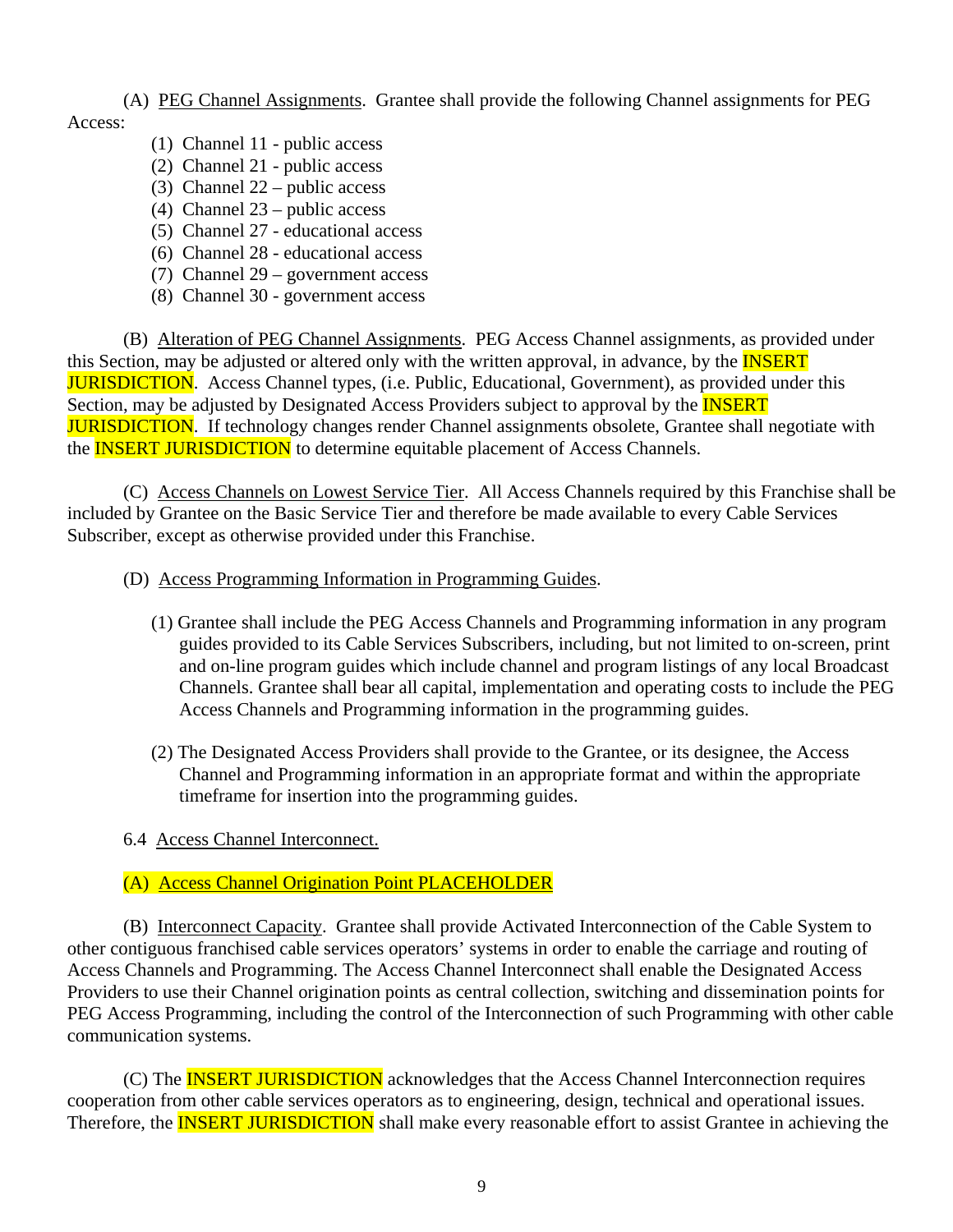cooperation of interconnecting cable services operators necessary to establish the Activated Interconnects, and Grantee's Interconnection obligations under Section 6 shall be subject to such cooperation being obtained.

 (D) Grantee shall implement and continue in effect all Access Channel Interconnections in a manner that permits the transmission of Access Channel signals on the Cable System which meet technical standards for transmission of local broadcast signals.

(E) Changes in Access Channel Origination Points. If the **INSERT JURISDICTION** designates new Access Channel origination points within the Franchise Area or if Grantee's Franchise Area changes so that the PEG Access Channels point of origination under Section 6.4(A) is within the Franchise Area, Grantee shall provide an Activated Interconnect for the PEG Access Channel signals at the Designated Access Provider's site.

 6.5 Access Programming Interface with Grantee Video-On-Demand Capabilities. Grantee shall include up to 25 hours, at any given time, of Access Programming on its video-on-demand ("VOD") platform to be accessible free of charge to Cable Services Subscribers on the same basis as commercially offered VOD content. Grantee agrees to work in good faith with the Designated Access Providers to establish a mutually agreeable process for placing Access Programming on the VOD platform, including but not limited to, addressing programming technical formatting; identifying potentially offensive programming for disclaimers; and including program information in VOD program guides. Designated Access Providers are responsible for selecting the Access Programming and providing it to Grantee in an appropriate format. Grantee and the INSERT JURISDICTION recognize that future development of VOD technology may allow for the Designated Access Providers and Grantee to agree on a mutually acceptable alternative to including Access Programming on Grantee's VOD platform and increasing the amount of Access Programming available to Subscribers.

#### 6.6 Live Origination Video Transport. PLACEHOLDER

6.7 Charges. All of the Channels, Cable System Capacity, capabilities, equipment, labor and other elements needed for the Grantee to provide PEG Access as required under this Section shall be provided without charge to the **INSERT JURISDICTION** or to any Designated Access Provider, except as specifically provided in this Section 6.

6.8 Changes in Technology. In the event Grantee makes any change in the Cable System and related equipment and Facilities or in Grantee's Signal delivery technology, which directly or indirectly substantially affect the Signal quality or transmission of Access Programming, Grantee shall at its own expense take necessary technical steps or provide necessary technical assistance, including the acquisition of all necessary equipment, to ensure that the capabilities of Designated Access Providers or Access Programmers are not diminished or adversely affected by such change.

### 6.9 Technical Quality.

(A) Grantee shall maintain all Access Channels and Interconnections of Access Channels at the same level of technical quality and reliability required by this Franchise and all other applicable laws, rules and regulations for Residential Subscriber Channels.

(B) Grantee shall have no responsibility for the technical quality of the Access Programming distributed on the Access Channels.

(C) Use of the Cable System by Designated Access Providers shall not interfere with the technical quality or reliability of the Cable System.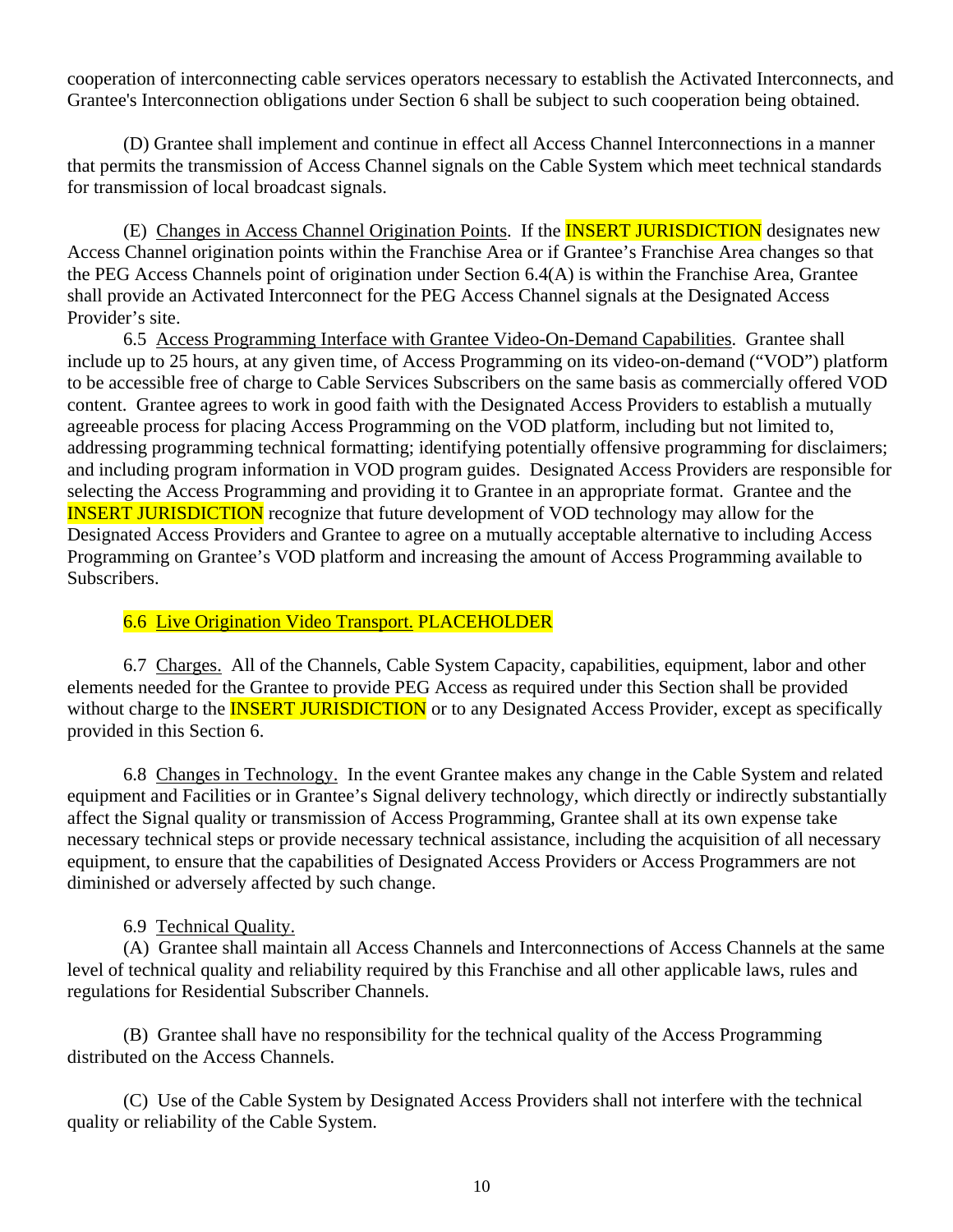### Section 7. PEG INSTITUTIONAL NETWORK

(A) Grantee acknowledges that the **INSERT JURISDICTION** has acquired I-Net capacity, facilities, interconnects, services and resources from a variety of franchised cable services providers to design, construct and operate an Institutional Network and to facilitate PEG Institutions' uses of the I-Net. The parties acknowledge that the public interest would not be served by duplicating existing I-Net facilities or services provided under other cable services franchises.

(B) Grantee agrees that the **INSERT JURISDICTION** may use I-Net resources provided under this Franchise to support use by PEG Institutions of I-Net capacity, facilities, interconnects, services and resources not constructed, owned, controlled, operated or provided by Grantee.

(C) The **INSERT JURISDICTION** and Grantee may mutually agree on I-Net capacity, Interconnect, facilities and/or services to be provided by Grantee to meet identified I-Net needs of PEG Institutions. Grantee may deduct the agreed upon Incremental, direct costs of providing such I-Net capacity, facilities and/or services from I-Net funds provided under Section 8.1(A).

7.2 Interconnections. Upon request by the **INSERT JURISDICTION** based on an identified community need, Grantee shall provide an Activated Interconnect, within 120 days of such request, for the carriage and routing of I-Net Signals to and from any I-Net facilities provided by Grantee and I-Net facilities provided by other franchised cable service providers, including cable service providers serving jurisdictions contiguous with the Franchise Area. If the **INSERT JURISDICTION** authorizes such Interconnection, Grantee may credit the Incremental, direct cost of such Interconnection against payments made under Section 8.1(A).

Section 8. PEG ACCESS/ I-NET CAPITAL FUNDING

8.1 3% Gross Revenue Annual Setaside.

(A) Grantee shall pay to the **INSERT JURISDICTION** three percent  $(3%)$  of Gross Revenues Annually to support PEG Access and I-Net Capital Costs.

(B) The **INSERT JURISDICTION** intends to use one percent (1%) of funds paid under Section 8.1 to provide support for Designated Access Provider Capital Costs; one percent (1%) for grants to PEG Institutions for Capital projects related to use of the Cable System; and one percent (1%) to fund PEG Institutions' Capital requirements for use of the I-Net.

8.2 Payments. Following the effective date of this Franchise, Grantee shall make quarterly payments to the **INSERT JURISDICTION** under Section 8.1 for the preceding quarter Year period ending September 30, December 31, March 31, and June 30. Each quarterly payment shall be due and payable no later than forty-five (45) days after the quarter ending date.

8.3 PEG Access Support not Franchise Fees; Applicable Federal Law. Grantee agrees that financial support for Access Capital Costs arising from or relating to the obligations set forth in Section 8 shall in no way modify or otherwise affect Grantee's obligations to pay franchise fees to the **INSERT JURISDICTION**, subject to the requirements of Federal law. Grantee agrees that although the sum of franchise fees and the payments set forth in Section 8 may total more than five percent of Grantee's Gross Revenues in any 12 month period, the additional commitments are not to be offset or otherwise credited in any way against any franchise fee payments under this Franchise.

#### 8.4 Audit Rights.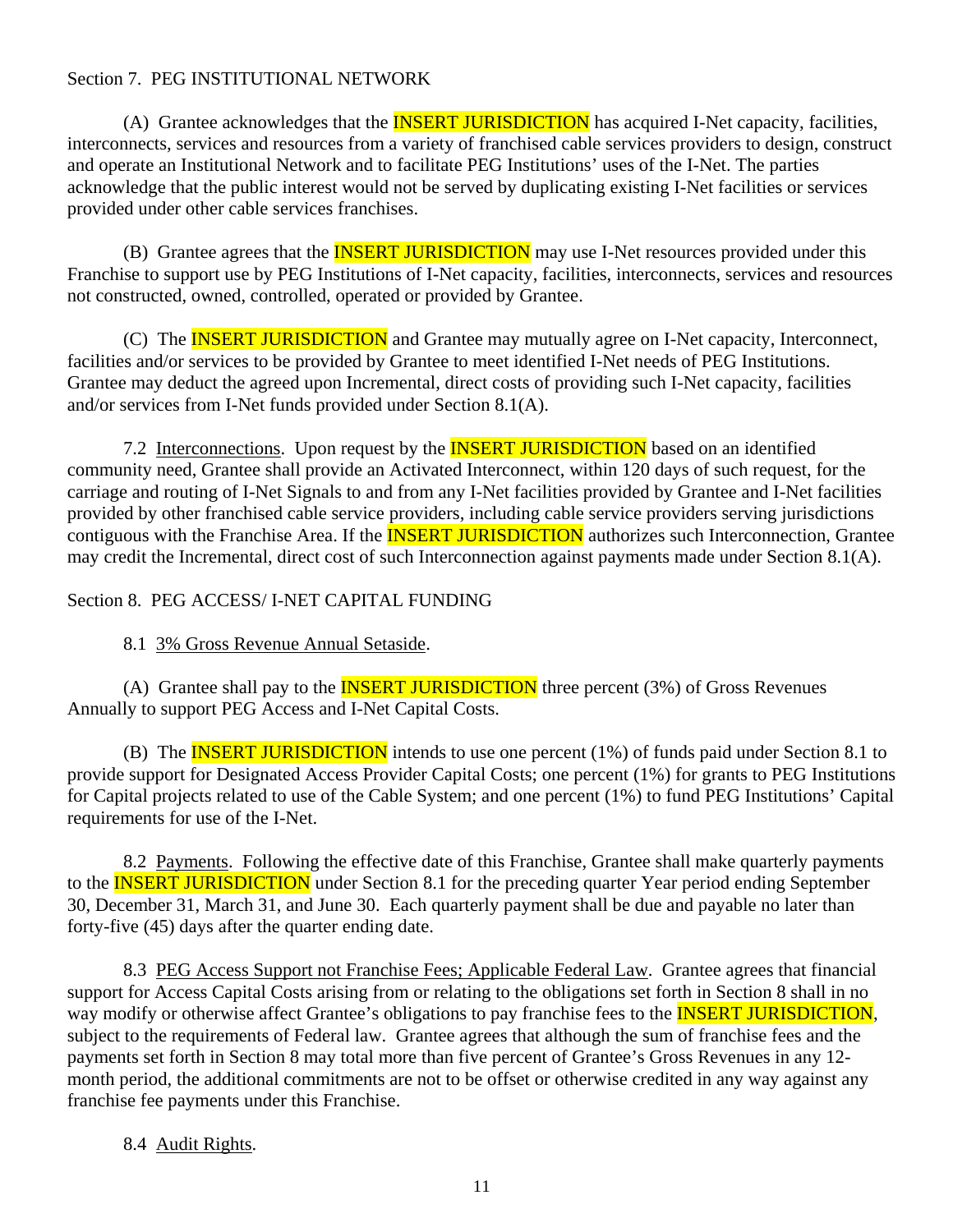(A) The Grantee and its agents and representatives may arrange for and conduct audits, upon no less than thirty (30) days prior written notice and during normal business hours, for payments made under Section 8 to ensure that the PEG Access Capital funding has been utilized for PEG Access and Institutional Network Capital Costs in accordance with this Franchise. Grantee shall provide written notice to the **INSERT JURISDICTION** of the auditors' conclusions. The **INSERT JURISDICTION** shall have thirty (30) days to provide a written response. If the parties are unable to agree upon the auditors' conclusions, either party may submit the issue to arbitration under Section 22.3.

#### Section 9. SERVICE, CONSTRUCTION, AND INTERCONNECTION

9.1 Universal Service. Subject to Section 4, Grantee shall provide Cable Services under nondiscriminatory rates and reasonable terms and conditions to all Subscribers in the Cable Services Franchise Area who reside in Dwelling Units within **INSERT APPLICANT'S SERVICE AREA**. Grantee shall not arbitrarily refuse to provide Cable Services to any Person within **INSERT APPLICANT'S SERVICE AREA** within the Cable Services Franchise Area.

9.2 Service Availability. Except as otherwise provided in this Franchise, Grantee shall provide Cable Services at its standard installation rates within seven (7) days of a request by any Person within **INSERT** APPLICANT'S SERVICE AREA. A request shall be deemed made on the date of signing a service agreement, receipt of funds by Grantee or receipt by Grantee of a verified verbal or written request.

9.3 Monthly Service and Installation of Schools. Upon request, Grantee shall provide without charge the Basic Service Tier, an expanded programming service Tier and one standard outlet to any School located within the Cable Services Franchise Area.

9.4 Quality and Workmanship. The Cable System constructed or erected by Grantee shall be of good quality and workmanship and shall be maintained in good repair and efficiency.

9.5 Inspection of Construction. The **INSERT JURISDICTION** shall have the right to inspect any construction or installation work performed under this Franchise. The **INSERT JURISDICTION** shall have the right to make such tests as it deems necessary to ensure compliance with the terms of this Franchise and applicable provisions of law.

Section 10. TECHNICAL AND OPERATIONAL STANDARDS AND REQUIREMENTS

10.1 Technical and Safety Standards.

(A) Grantee shall comply with FCC Rules and Regulations, Part 76, Subpart K (Technical Standards), now in effect or as may be amended from time to time.

(B) Grantee shall at all times employ the standard of care attendant to the risks involved and shall install and maintain in use commonly accepted methods and devices for preventing failures and accidents which are likely to cause damage, injury or nuisance to the public or to employees of the Grantee.

(C) Grantee shall install and maintain its Cable System in accordance with the requirements of the National Electrical Safety Code, and in such manner that the Cable System shall not interfere with any installations of the **INSERT JURISDICTION** or any public utility or Institutional utility, or any franchisee, licensee or permittee of the **INSERT JURISDICTION**.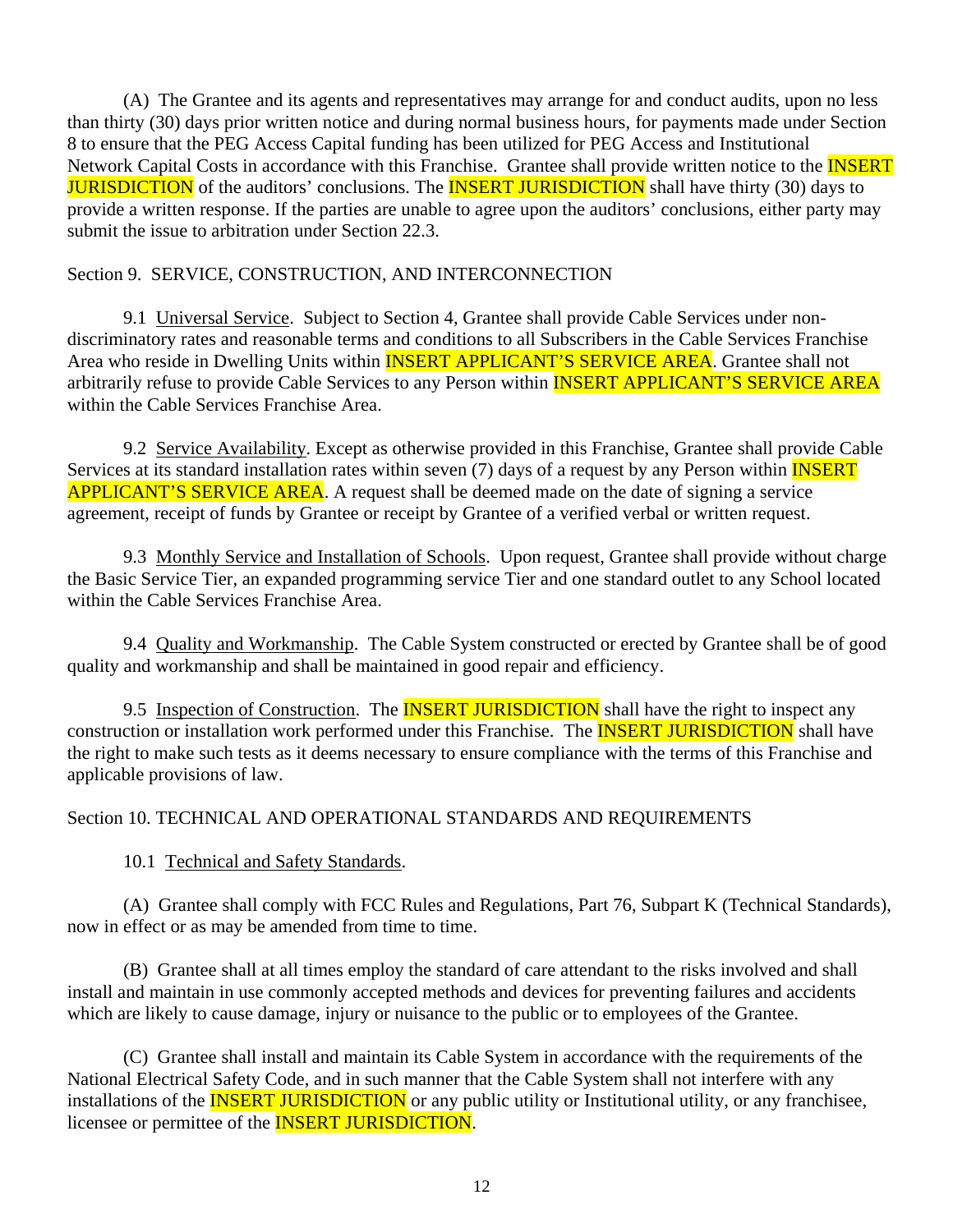(D) Grantee shall provide and put in use such equipment and appliances as shall control on a closed circuit basis and effectually carry all electric currents and Grantee television and other system Signal impulses in a manner so as to prevent injury to the wires, pipes, structures, and property belonging to the **INSERT JURISDICTION** or to any Person within the **INSERT JURISDICTION**.

(E) Grantee, at its own expense, shall repair, renew, change, and improve its Cable System from time to time as may be necessary to accomplish these purposes.

### 10.2 Performance Testing.

- (A) Grantee shall perform the following tests on its Cable System:
	- (1) All tests required by the FCC; and
	- (2) Any other tests reasonably necessary to determine compliance with this Franchise or in response to subscriber complaints.

(B) Grantee shall maintain written Records of all results of its Cable System tests, performed by or for the Grantee. Such test results shall be available for inspection by the **INSERT JURISDICTION** upon request.

10.3 Specific Technical Facilities or Capabilities. The following specific technical facilities or capabilities shall be provided on the Cable System by the Grantee:

(A) 100% Emergency Standby Power. Grantee shall maintain standby power generating capacity throughout the Cable System that serves Subscribers within the Franchise Area. All standby power systems shall be rated to provide at least two (2) hours duration. In addition, throughout the term of this Franchise, Grantee shall have a plan in place, along with all resources necessary for implementing such plan, for dealing with outages of more than two hours. This outage plan and evidence of requisite implementation resources shall be presented to the **INSERT JURISDICTION** upon request.

(B) Emergency Override. Grantee shall comply with all applicable federal regulation regarding emergency alert systems, including equipment standards and procedures for alerting capacities. The **INSERT JURISDICTION** may identify authorized emergency officials for activating the emergency alert system. The INSERT JURISDICTION may also develop a local plan containing methods of emergency alert system message distribution, subject to federal review and approval as provided by federal rules.

### Section 11. CUSTOMER SERVICE AND CONSUMER PROTECTION

11.1 **INSERT JURISDICTION's Cable Television Consumer Protection Policy.** Grantee shall comply with the **INSERT JURISDICTION**'s Cable Television Consumer Protection Policy.

11.2 Subscriber Contracts. Grantee shall not enter into contracts with Subscribers which are inconsistent in any material sense with the requirements of this Franchise.

### Section 12. COMPENSATION AND AUDITING

12.1 Amount of Compensation. As compensation for the benefits and privileges under this Franchise and in consideration of permission to use the Streets of the **INSERT JURISDICTION**, the Grantee shall pay as a franchise fee to the **INSERT JURISDICTION**, throughout the duration of this Franchise, an amount equal to INSERT AMOUNT.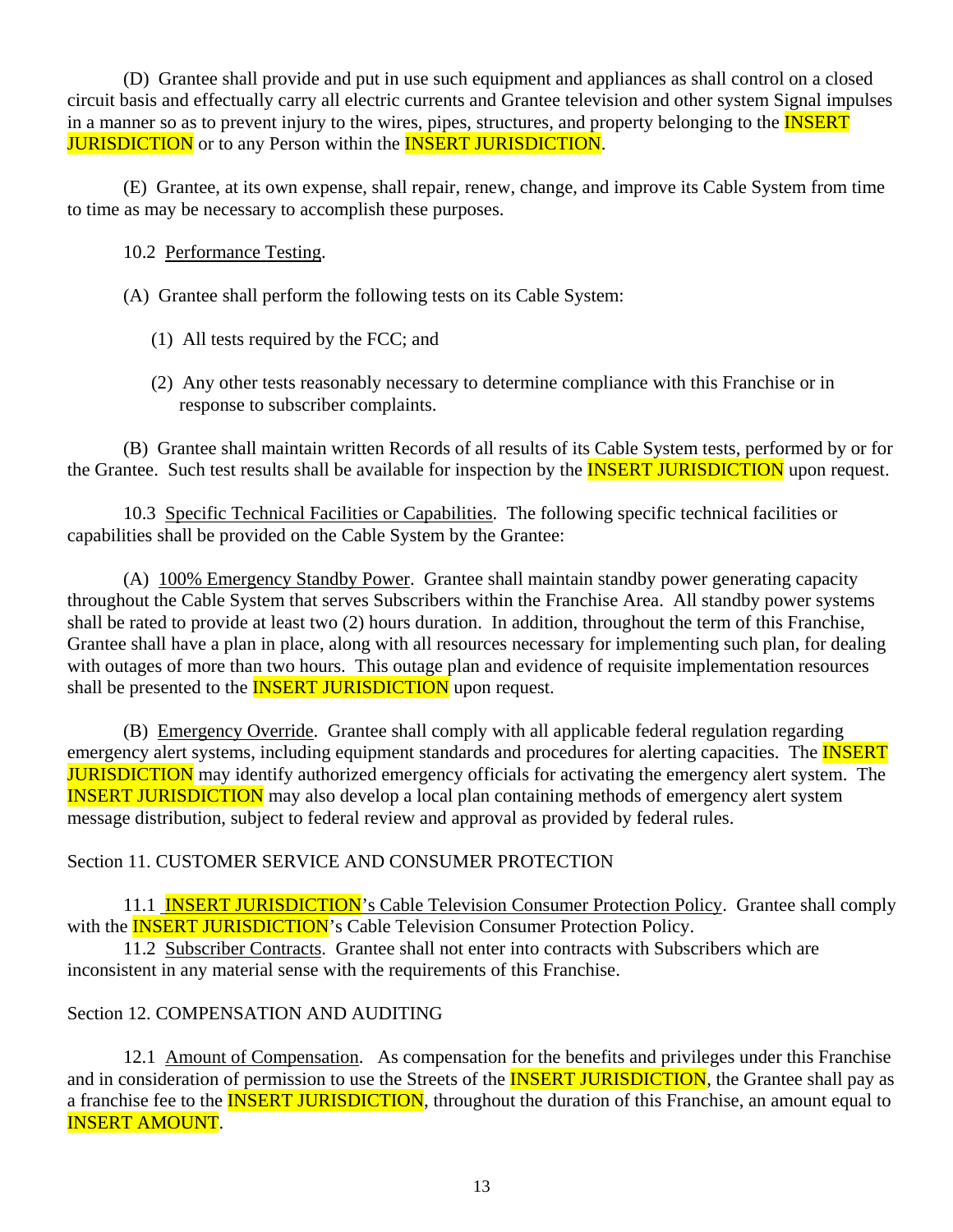#### 12.2 Payments and Quarterly Reports.

(A) Payments. Grantee's franchise fee payments to the **INSERT JURISDICTION** shall be computed quarterly following the effective date of this Franchise for the preceding quarter Year period ending September 30, December 31, March 31, and June 30. Each quarterly payment shall be due and payable no later than forty-five (45) days after the quarter ending date.

(B) Quarterly Reports. Each payment shall be accompanied by a written report to the **INSERT JURISDICTION**, verified by Grantee, containing an accurate statement in summarized form, as well as in detail, of Grantee's Gross Revenues and the computation of the payment amount. Such reports shall be in a form satisfactory to the INSERT JURISDICTION.

12.3 Interest on Late Payments. Payments not received within forty-five (45) days from the quarter ending date shall be assessed interest compounded at the rate of one percent (1%) per month from the due date.

12.4 Cost of Publication. Grantee shall pay the cost of publication of this Franchise and any amendments thereto, as such publication is required by the **INSERT JURISDICTION**'s Charters..

12.5 Alternative Franchise Compensation. In the event the obligation of Grantee to compensate the Jurisdictions through franchise fees is lawfully suspended or eliminated, in whole or in part, then the Grantee shall pay to the **INSERT JURISDICTION** compensation equivalent to the compensation paid to the **INSERT JURISDICTION** by other similarly situated users of the Streets for Grantee's use of the Streets, to the extent the **INSERT JURISDICTION** has the legal right to require such compensation.

12.6 Maximum Legal Compensation. The parties acknowledge that, at present, applicable federal law limits the **INSERT JURISDICTION** to collection of a maximum permissible franchise fee of five percent (5%) of Gross Revenues related to Cable Services. In the event that at any time during the duration of this Franchise, the **INSERT JURISDICTION** is authorized to collect an amount in excess of five percent (5%) of Gross Revenues, then the **INSERT JURISDICTION** may request a modification of this Franchise.

12.7 Additional Commitments not Franchise Fees. No term or condition in this Franchise shall in any way modify or affect the Grantee's obligation to pay franchise fees related to Cable Services in accordance with applicable law. Although the total sum of such franchise fee payments and additional commitments set forth elsewhere in this Franchise may total more than five percent (5%) of Grantee's Gross Revenues in any 12-month period, Grantee agrees that the additional commitments in this Franchise are not franchise fees as defined under 47 U.S.C. § 542, nor are they to be offset or credited against any franchise fee payments due to the **INSERT JURISDICTION**, subject to applicable Federal law. Except as otherwise authorized by 47 U.S.C. § 542, and the regulations promulgated thereunder, Grantee shall not pass these additional commitments through to subscribers.

12.8 Acceptance of Payment and Recomputation. No acceptance of any payment pursuant to Section 8 or Section 12 of this Franchise shall be construed as an accord that the amount paid is, in fact, the correct amount, nor shall any acceptance of payments be construed as a release of any claim the **INSERT JURISDICTION** may have for further or additional sums payable. All amounts paid under Section 8 or Section 12 of this Franchise shall be subject to audit by the **INSERT JURISDICTION**. Grantee agrees to pay the **INSERT JURISDICTION** for:

 (A) Interest on any underpayment of an amount due under Section 8 or Section 12 of this Franchise that is disclosed as the result of an audit, such interest to be calculated at a rate two percent (2%) per annum above the publicly announced prime rate of interest charged by Bank of America NT & SA, or its successors, to its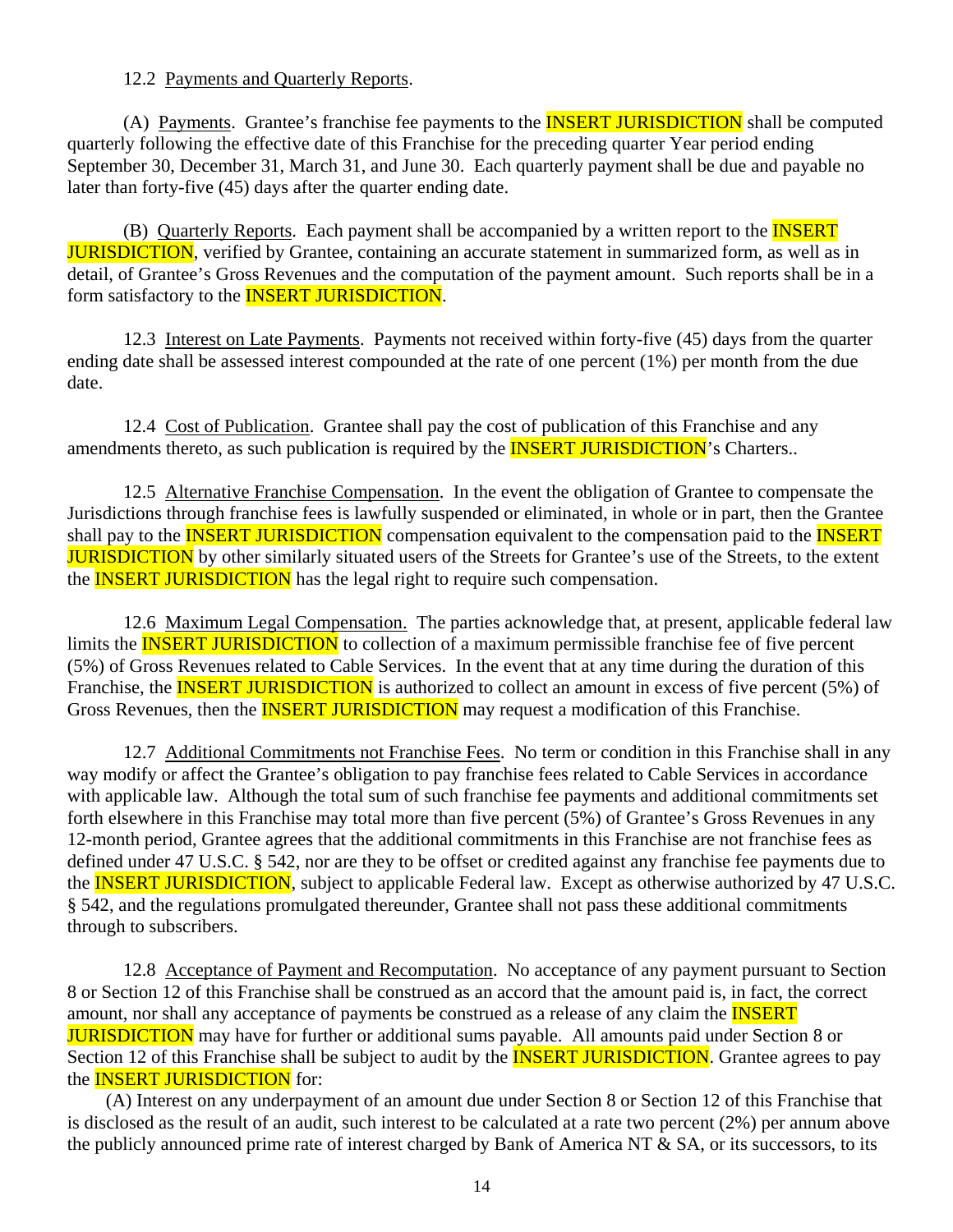most credit worthy commercial customers as of the date of the audit ("Bank of America's Prime Rate") or its successors or assigns as designated by the **INSERT JURISDICTION** from the date on which payment was due until the date on which full payment of the interest charge is received by the **INSERT JURISDICTION**. If such payment is not received within thirty (30) days of notice from the **INSERT JURISDICTION**, then interest shall be compounded daily from the date on which the payment was due until the date the **INSERT JURISDICTION** receives the payment.

(B) A Penalty of five percent (5%) of the underpayment shall be assessed and due within thirty (30) days of written notice from the **INSERT JURISDICTION**, if the **INSERT JURISDICTION**'s audit discloses that the Grantee has paid ninety-five percent (95%) or less of the principal amount owing for the period under audit. If such payment is not received within thirty (30) days of written notice from the **INSERT JURISDICTION**, then interest shall be compounded daily from the date on which the payment was due until the date on which the **INSERT JURISDICTION** receives the payment, such interest to be calculated at a rate two percent (2%) per annum above the publicly announced prime rate of interest charged by Bank of America NT & SA, or its successors, to its most credit worthy commercial customers as of the date of the audit ("Bank" of America's Prime Rate") or its successors or assigns as designated by the **INSERT JURISDICTION**.

12.9 Escrow. If the Grantee disputes the **INSERT JURISDICTION**'s determination of underpayment under Section 8 or Section 12 of this Franchise, the Grantee shall place the disputed amount in an escrow account at a financial institution with instructions agreed to by the **INSERT JURISDICTION** until final resolution.

### 12.10 Authority to Audit.

(A) The **INSERT JURISDICTION** and its agents and representatives shall have authority to arrange for and conduct audits under Section 13, within the Portland metropolitan region, upon no less than thirty (30) days prior written notice, and during normal business hours. The **INSERT JURISDICTION** may determine the scope of audit in each instance.

(B) The Grantee agrees to reimburse the **INSERT JURISDICTION** for:

- (1) The reasonable costs of such audit if the audit discloses that the Grantee has paid 95% or less of the fees owing under Sections 8 and 12 for the period at issue; or
- (2) One half of the reasonable costs of such audit if the audit discloses that the Grantee had paid more than 95% but less than 98% of the fees owing under Sections 8 and 12 for the period at issue.
- (3) The Grantee shall reimburse the **INSERT JURISDICTION** within 30 days of receipt of an invoice from the **INSERT JURISDICTION** showing such costs were actually incurred and were directly related to the audit.

12.11 Liability for Licenses and Taxes. Except as provided in Section 12.5, payment of the franchise fee and other financial obligations under this Franchise shall not exempt Grantee from the payment of any license fee, tax or charge on the business, occupation, property or income of Grantee that may be imposed by the **INSERT JURISDICTION**, except as may otherwise by provided in the ordinance or ordinances imposing such other license fee, tax or charge. The **INSERT JURISDICTION**'s right to impose any such license fee, tax or charge shall be subject to any limitations on the **INSERT JURISDICTION** under applicable law.

#### Section 13. GENERAL INDEMNIFICATION AND INSURANCE

### 13.1 Indemnification.

(A) General Indemnification. Grantee hereby agrees and covenants to indemnify, defend and hold the INSERT JURISDICTION, its officers, agents and employees, harmless from any claim for injury, damage,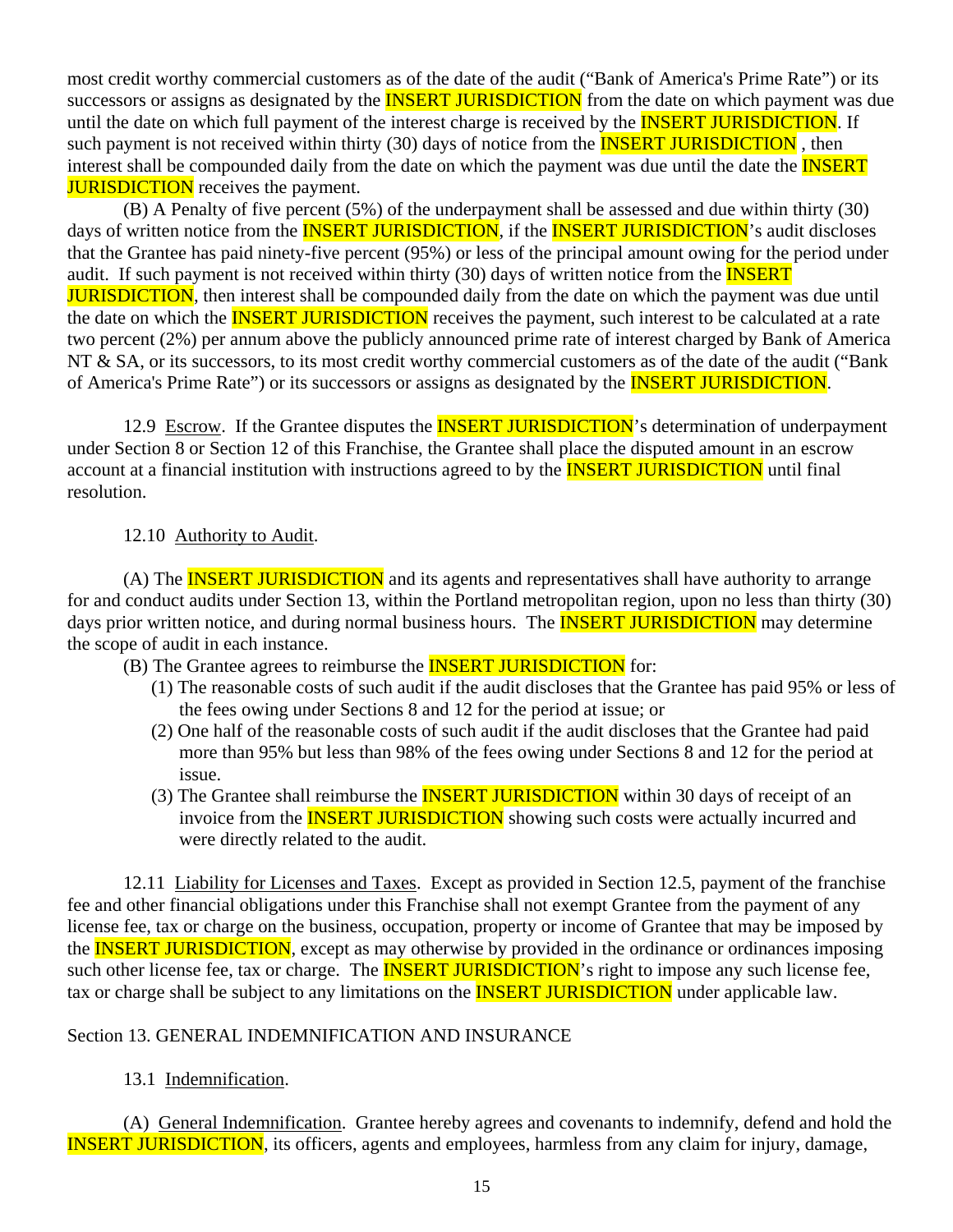loss, liability, cost or expense, including court and appeal costs and reasonable attorney fees or expenses, arising from any casualty or accident to Person or property by reason of any construction, excavation or any other act done under this Franchise, by or for Grantee, its agents or employees, or by reason of any neglect or omission of Grantee to keep its Cable System with all necessary Facilities in a safe condition, but not if arising out of or by reason of any negligence or willful misconduct by the **INSERT JURISDICTION**, its officers, agents or employees. The **INSERT JURISDICTION** shall provide Grantee with prompt notice of any such claim which Grantee shall defend with counsel of its own choosing and no settlement or compromise of any such claim will be done without the prior written approval of Grantee. Grantee and its agents, contractors and others shall consult and cooperate with the **INSERT JURISDICTION** while conducting its defense of the INSERT JURISDICTION.

(B) Indemnification for Relocation. Grantee also hereby agrees to indemnify the **INSERT** JURISDICTION, its officers, agents and employees, for any damages, claims, additional costs or expenses assessed against or payable by the **INSERT JURISDICTION** arising out of or resulting, directly or indirectly, from Grantee's failure to remove, adjust or relocate any of its Cable System in a timely manner in accordance with a reasonable relocation schedule furnished to Grantee by the **INSERT JURISDICTION** Engineer unless Grantee's failure arises directly from the **INSERT JURISDICTION**'s negligence or willful misconduct.

(C ) Indemnification – Hazardous Substances. Grantee agrees to forever indemnify the INSERT **JURISDICTION**, its officers, agents and employees, from and against any claims, costs and expenses of any kind, whether direct or indirect, or pursuant to any state or federal law statute, regulation or order, for the removal or remediation of any leaks, spills, contamination or residues of Hazardous Substances, associated with, arising from or due to Grantee's structures or other Facilities in the Streets.

(D) Defense of the Franchise. Grantee agrees and covenants to indemnify, defend and hold the INSERT JURISDICTION, its officers, agents and employees, harmless from injury, damage, loss, liability, reasonable cost or expense, including expert witnesses and other consultants, court and appeal costs and reasonable attorney fees or expenses, arising from or in any way related to the grant of, or terms of, this Franchise. This agreement to indemnify, defend and hold harmless encompasses, but is not limited to, injury, damages, losses, liabilities, costs or expenses, including expert witnesses and other consultants, court and appeals costs and reasonable attorney fees and expenses that in any way arise in connection with a claim or defense that the **INSERT JURISDICTION**: (1) lacked authority under federal or state law, its charters, INSERT JURISDICTION codes or ordinances in granting this Franchise; (2) acted in any disparate or discriminatory manner against any incumbent franchisee or permittee in granting this Franchise; (3) granted this Franchise in violation of any contractual rights belonging to any incumbent franchisee or permittee.

#### 13.2 Insurance.

(A) The Grantee shall maintain public liability and property damage insurance that protects the Grantee and the **INSERT JURISDICTION**, as well as the **INSERT JURISDICTION**'s officers, agents, and employees from any and all claims for damages or personal injury including death, demands, actions and suits brought against any of them arising from operations under this Franchise or in connection therewith. The insurance shall provide coverage at all times of not less than \$1,000,000 combined single limit for bodily injury liability and property damage liability per occurrence with an annual aggregate limit of not less than \$3,000,000. The limits of the insurance shall be subject to any changes as to maximum statutory limits of liability imposed on municipalities of the State of Oregon during the term of the Franchise. The insurance shall be without prejudice to coverage otherwise existing and shall name as additional insureds the **INSERT JURISDICTION** and its officers, agents, and employees. Notwithstanding the naming of additional insureds,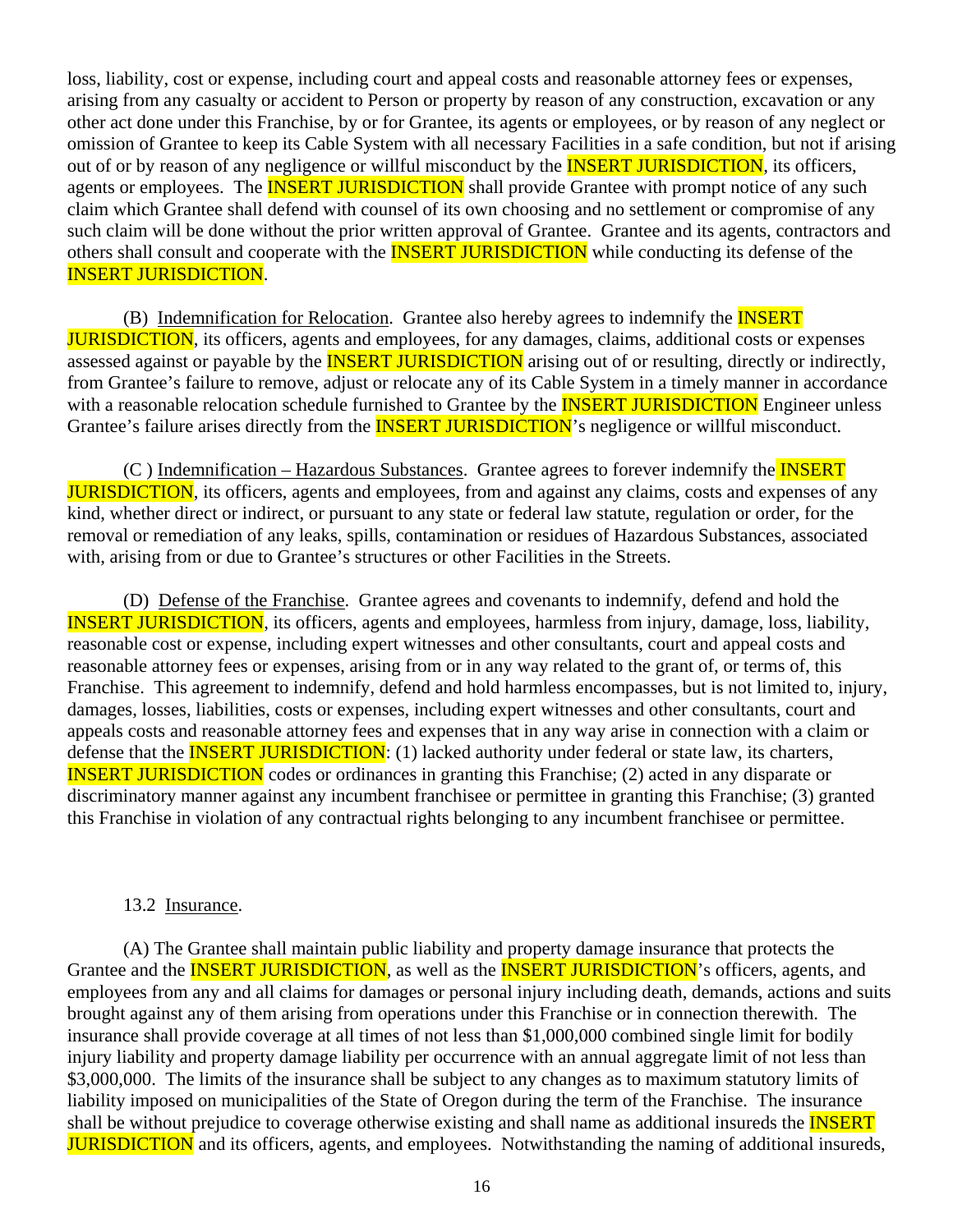the insurance shall protect each insured in the same manner as though a separate policy had been issued to each, but nothing in this Franchise shall operate to increase the insurer's liability as set forth elsewhere in the policy beyond the amount or amounts for which the insurer would have been liable if only one person or interest had been named as insured. The coverage must apply as to claims between insureds on the policy. The insurance shall provide that the insurance shall not be canceled or materially altered without thirty (30) days prior written notice first being given to the **INSERT JURISDICTION**. If the insurance is canceled or materially altered within the term of this Franchise, Grantee shall provide a replacement policy with the same terms. Grantee agrees to maintain continuous uninterrupted coverage, in the terms and amounts required, for the duration of the Franchise.

(B) The Grantee shall maintain on file with the **INSERT JURISDICTION** a certificate of insurance certifying the coverage required above. The adequacy of the insurance shall be subject to the approval of the INSERT JURISDICTION City Attorney or authorized legal counsel. Failure to maintain liability insurance shall be cause for the **INSERT JURISDICTION** to declare a forfeiture of this Franchise under and subject to Section 20.1(C).

(C) In the alternative to providing a certificate of insurance to the **INSERT JURISDICTION** certifying liability insurance coverage as required in Section 13.2 (A), Grantee may provide the **INSERT JURISDICTION** with an Annual statement regarding its self-insurance. Grantee's self-insurance shall provide at least the same amount and scope of coverage for the Grantee and the **INSERT JURISDICTION**, its officers, agents and employees, as otherwise required under Section 13.2(A). The adequacy of such selfinsurance shall be subject to the City Attorney's or authorized legal counsel's review and approval. Upon Grantee's election to provide self-insurance coverage under this Section 13.2 (C), any failure by the Grantee to maintain adequate self-insurance shall be cause for the **INSERT JURISDICTION** to declare a forfeiture of this Franchise under and subject to Section 21 of this Franchise.

(D) The **INSERT JURISDICTION** shall require as a condition of any separate agreement between the INSERT JURISDICTION and an Designated Access Provider that the Designated Access Provider shall include the Grantee as a named insured in the Designated Access Provider's liability insurance policy with respect to any claim for injury, damage, loss, liability, cost or expense arising from Programming or other transmission placed by Designated Access Provider on PEG Access Channels or the Institutional Network (but not if arising out of or by reason of any act done by the Grantee or its officers, agents or employees).

#### 13.3 Faithful Performance Bond.

A) Upon the effective date of this Franchise, the Grantee shall furnish proof of the posting of a faithful performance bond running to the **INSERT JURISDICTION** with good and sufficient surety approved by the INSERT JURISDICTION, in the penal sum of not less than \$100,000, conditioned that the Grantee shall well and truly observe, fulfill, and perform each term and condition of the Franchise. Grantee shall pay all premiums charged for the bond, and shall keep the bond in full force and effect at all times throughout the term of the Franchise, including, if necessary, the time required for removal of all of Grantee's Cable System installed in the Streets. The bond shall contain a provision that it shall not be terminated or otherwise allowed to expire without thirty (30) days prior written notice first being given to the **INSERT JURISDICTION**. The bond shall be reviewed and approved as to form by the **INSERT JURISDICTION** City Attorney or authorized legal counsel.

(B) During the term of the Franchise, Grantee shall file with the **INSERT JURISDICTION** City Attorney or authorized legal counsel a duplicate copy of the bond along with written evidence of payment of the required premiums. However, in no event shall the **INSERT JURISDICTION** exercise its rights against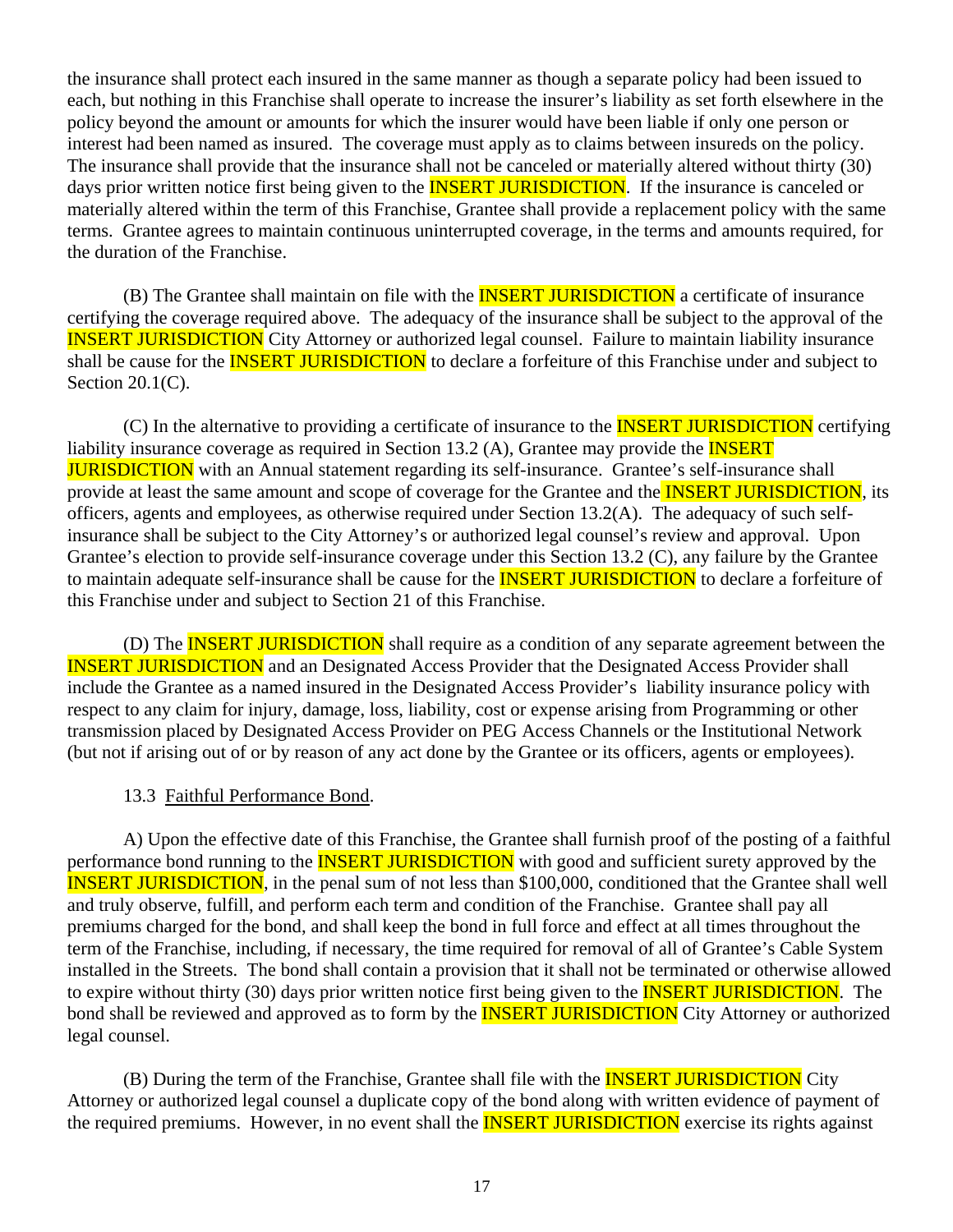the performance bond under this Section 13.3 if a bona fide, good faith dispute exists between the **INSERT JURISDICTION** and the Grantee.

(C) Subject to the **INSERT JURISDICTION**'s prior approval, Grantee may provide an irrevocable letter of credit or other form of financial assurance in lieu of a faithful performance bond. The alternative form of financial assurance shall give the **INSERT JURISDICTION** substantially the same rights and guarantees provided by a faithful performance bond.

13.4 Construction Bond. During all times when Grantee is performing any construction work in or under the Streets requiring a Street opening permit, Grantee shall post a faithful performance bond running to the **INSERT JURISDICTION**, as is required for Street opening permits, with good and sufficient surety approved by the **INSERT JURISDICTION**, in the sum of \$100,000. The bond shall be conditioned that the Grantee shall well and truly observe, fulfill and perform each term and condition under Section 14. Grantee shall pay all premiums or other costs associated with maintaining the bond, and shall keep the same in full force and effect at all times during the construction work. The bond shall provide that it may be terminated upon final approval of Grantee's construction work in or under the Streets by the **INSERT JURISDICTION** Engineer. Upon such approval, the C**INSERT JURISDICTION** agrees to sign all documents necessary to release the bond in accordance with the terms of this Section 13.4. During the duration of the construction work, Grantee shall file with the **INSERT JURISDICTION** City Attorney or authorized legal counsel a copy of the bond, along with written evidence of the required premiums. The bond shall be subject to the approval of the **INSERT JURISDICTION** City Attorney or authorized legal counsel as to its adequacy under the requirements of this Section 13.4.

### Section 14. GENERAL STREET USE AND CONSTRUCTION

#### 14.1 Construction.

(A) Subject to applicable regulations of the **INSERT JURISDICTION**, Grantee may perform all construction necessary for the operation of its Cable System. All construction and maintenance of any and all Facilities within Streets incident to Grantee's Cable System shall, regardless of who performs the construction, be and remain the Grantee's responsibility. Grantee shall apply for and obtain all permits necessary for construction or installation of any Facilities, and for excavating and laying any Facilities, within the Streets. Grantee shall pay all applicable fees upon issuance of the requisite construction permits by the **INSERT JURISDICTION** to Grantee.

- (B) Construction Schedule and Maps.
	- (1) Prior to beginning any new construction in the Streets, Grantee shall provide the INSERT **JURISDICTION** Engineer through the permitting process with an initial construction schedule for work in the Streets and the estimated total cost of such work together with its permit application. When construction of Grantee's Cable System in the Streets is completed, Grantee shall provide the **INSERT JURISDICTION** with maps showing the location of its installed Facilities in the Streets, as built. Such "as-built" maps shall be in a form acceptable to the INSERT JURISDICTIONEngineer.
	- (2) One (1) year after the effective date of this Franchise, and annually thereafter in the event of any alterations, Grantee shall provide a map to the **INSERT JURISDICTION** Engineer and the Commission, or its successor, showing the location of Grantee's Facilities in the Streets on a scale of three thousand five hundred feet  $(3,500)$  per inch or whatever scale the **INSERT** JURISDICTIONand Grantee agree upon. Grantee shall also provide such maps in an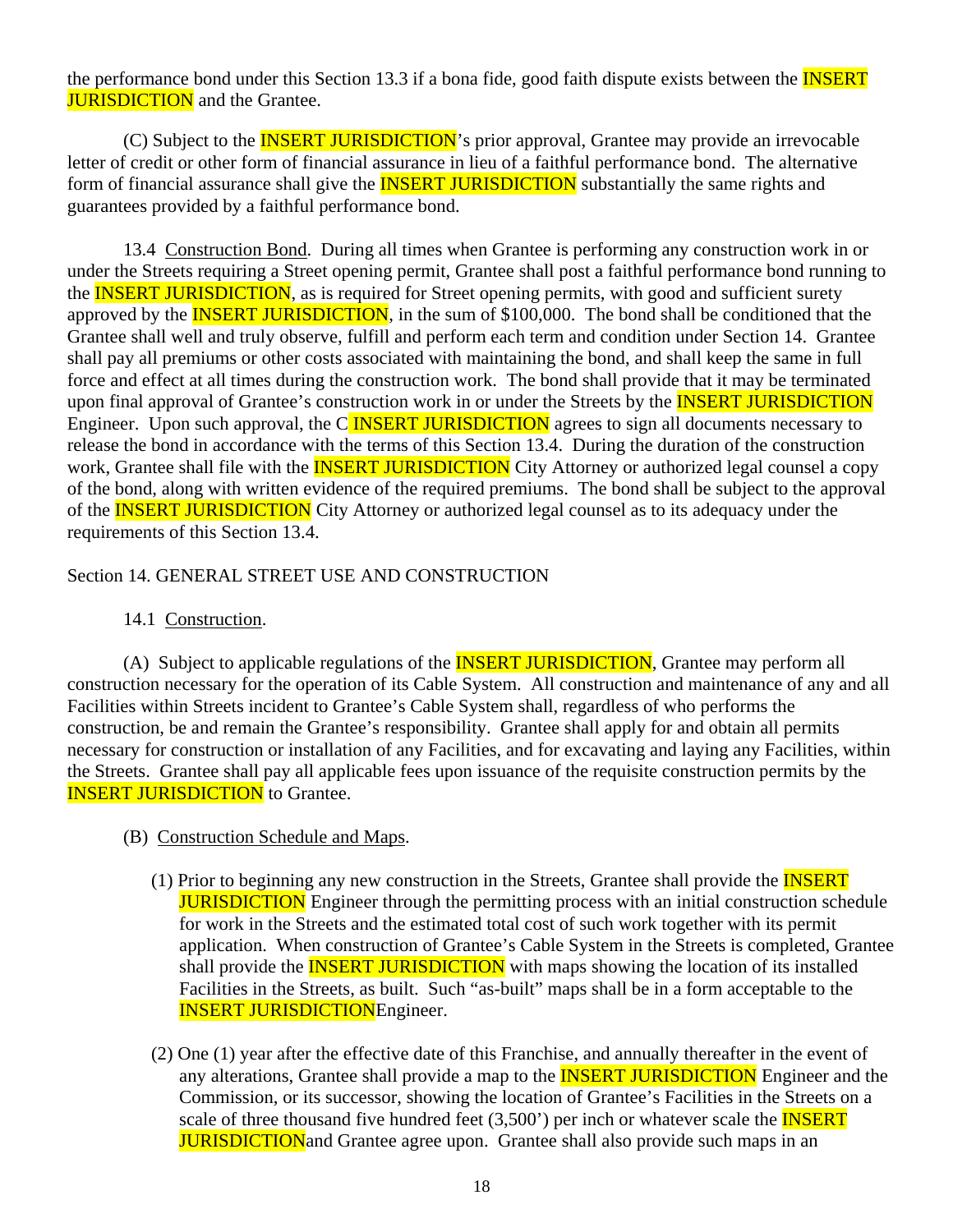electronic format acceptable to the **INSERT JURISDICTION** and the Grantee. The level of detail in maps provided by Grantee shall be limited to that which is needed for the **INSERT** JURISDICTION's administration of the Streets in order to protect Grantee's confidential business information and the security of Grantee's Cable System.

(C) Grantee may make excavations in Streets for any Facility needed for the maintenance or extension of the Grantee's Cable System. Prior to doing such work, Grantee shall apply for, and obtain, appropriate permits from the **INSERT JURISDICTION**, and give appropriate notices to any other franchisees, licensees or permittees of the **INSERT JURISDICTION**, or bureaus of the **INSERT JURISDICTION**, or other units of government owning or maintaining pipes, wires, conduits or other facilities which may be affected by the proposed excavation.

(D) In the event that emergency repairs are necessary, Grantee shall immediately notify the **INSERT JURISDICTION** of the need for such repairs. Grantee may initiate such emergency repairs, and shall apply for appropriate permits within 48 hours after discovery of the emergency. Grantee shall comply with all applicable **INSERT JURISDICTION** regulations relating to such excavations or construction, including the payment of permit or license fees.

14.2 Locates. Grantee shall comply with the requirements of ORS 757.542-757.562 and ORS 757.993 (2005), and the rules and regulations promulgated thereunder in OAR Chapter 952.

14.3 Relocation. The **INSERT JURISDICTION** shall have the right to require Grantee to change the location of any of Grantee's Cable System within the Streets when the public convenience requires such change, and the expense thereof shall be paid by Grantee. Should Grantee fail to remove or relocate any such Facilities by the date established by the **INSERT JURISDICTION**, the **INSERT JURISDICTION** may effect such removal or relocation, and the expense thereof shall be paid by Grantee, including all costs and expenses incurred by the **INSERT JURISDICTION** due to Grantee's delay. If the **INSERT JURISDICTION** requires Grantee to relocate its Facilities located within the Streets, the **INSERT JURISDICTION** shall make a reasonable effort to provide Grantee with an alternate location within the Streets.

14.4 Restoration of Streets.

(A) Whenever Grantee disturbs the surface of any Street for any purpose, Grantee shall promptly restore the Street to at least its prior condition. When any opening is made by Grantee in a hard surface pavement in any Street, Grantee shall promptly refill the opening and restore the surface to a condition satisfactory to the **INSERT JURISDICTION** Engineer.

(B) If Grantee excavates the surface of any Street, Grantee shall be responsible for restoration and maintenance of the Street and its surface within the area affected by the excavation. The **INSERT** JURISDICTION may, after providing notice to Grantee, refill and/or repave any opening made by Grantee in the Street, and the expense thereof shall be paid by Grantee. The **INSERT JURISDICTION** reserves the right, after providing notice to Grantee, to remove and/or repair any work done by Grantee which, in the determination of the **INSERT JURISDICTION** Engineer, is inadequate. The cost thereof, including the cost of inspection and supervision, shall be paid by the Grantee. All excavations made by Grantee in the Streets shall be properly safeguarded for the prevention of accidents. All of Grantee's work under Section 14.4 shall be done in strict compliance with all rules, regulations and ordinances of the **INSERT JURISDICTION**.

### 14.5 Maintenance and Workmanship.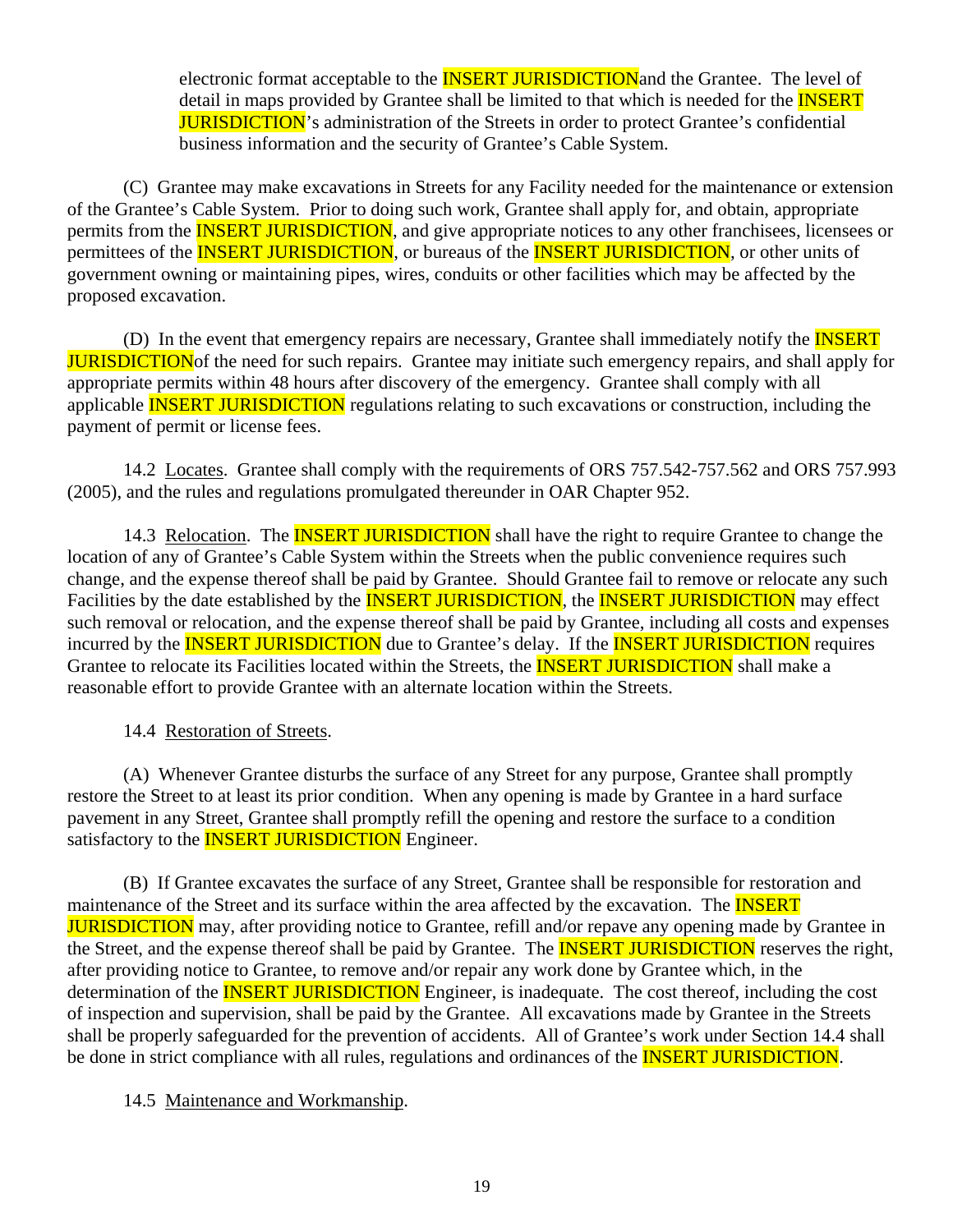(A) Grantee's Cable System shall be constructed and maintained in such manner as not to interfere with sewers, water pipes, or any other property of the **INSERT JURISDICTION**, or with any other pipes, wires, conduits, structures or other facilities that may have been laid in the Streets by or under the **INSERT JURISDICTION**'s authority.

(B) Grantee shall provide and use any equipment and appliances necessary to control and carry Grantee's Signals so as to prevent injury to the **INSERT JURISDICTION**'s property or property belonging to any Person within the **INSERT JURISDICTION**. Grantee, at its own expense, shall repair, renew, change and improve its Facilities from time to time as may be necessary to accomplish this purpose.

(C) Grantee shall not construct its Cable System in any manner that requires any Subscriber to install any cable, wire, conduits or other facilities, under or over a Street.

14.6 Acquisition of Facilities. Upon Grantee's acquisition of Facilities in any **INSERT JURISDICTION** Street, or upon the addition or annexation to the **INSERT JURISDICTION** of any area in which Grantee owns or operates any Facility in any Streets, the Grantee shall, at the **INSERT JURISDICTION's** request, submit to the **INSERT JURISDICTION** a statement describing all Facilities involved, whether authorized by franchise, permit, license or other prior right, and specifying the location of all such Facilities to the extent the Grantee has possession of such information. At the **INSERT JURISDICTION's** sole option, as expressed by ordinance adopted by the **INSERT JURISDICTION**, such Facilities shall immediately be subject to the terms of this Franchise within a reasonable period of time to bring the acquired Facilities into compliance with this Franchise.

14.7 Reservation of **INSERT JURISDICTION** Street Rights. Nothing in this Franchise shall prevent the **INSERT JURISDICTION** from constructing sewers; grading, paving, repairing and/or altering any Street; laying down, repairing or removing water mains; or constructing or establishing any other public work or improvement. All such work shall be done, insofar as practicable, so as not to obstruct, injure or prevent the use and operation of Grantee's Cable System. However, if any of the Grantee's Cable System interferes with the construction or repair of any Street or public improvement, including construction, repair or removal of a sewer or water main, the Grantee's Cable System shall be removed or replaced in the manner the **INSERT JURISDICTION** shall direct. Any and all such removal or replacement shall be at the expense of the Grantee. Should Grantee fail to remove, adjust or relocate its Facilities by the date established by the **INSERT JURISDICTION** Engineer's written notice to Grantee, the **INSERT JURISDICTION** may effect such removal, adjustment or relocation, and the expense thereof shall be paid by Grantee, including all costs and expenses incurred by the **INSERT JURISDICTION** due to Grantee's delay.

14.8 Access to Grantee's Vaults. To facilitate safe working conditions, Grantee will control access to Grantee's vaults. **INSERT JURISDICTION** or its contractor will notify Grantee, in advance, of access needs and Grantee will provide qualified personnel. Grantee will bill the **INSERT JURISDICTION** or contractor for the cost of labor incurred for this work, and the **INSERT JURISDICTION** agrees to pay or have its contractor pay Grantee in accordance with such bills.

14.9 Street Vacation. If any Street or portion thereof used by Grantee is vacated by the **INSERT JURISDICTION** during the term of this Franchise, unless the Jurisdiction governing body specifically reserves to Grantee the right to continue its installation in the vacated Street, Grantee shall, without delay or expense to the **INSERT JURISDICTION**, remove its Facilities from such Street, and restore, repair or reconstruct the Street where such removal has occurred, and place the Street in such condition as may be required by the Jurisdiction governing body. In the event of failure, neglect or refusal of Grantee, after thirty days' notice by the Jurisdiction governing body, to restore, repair or reconstruct such Street, the **INSERT**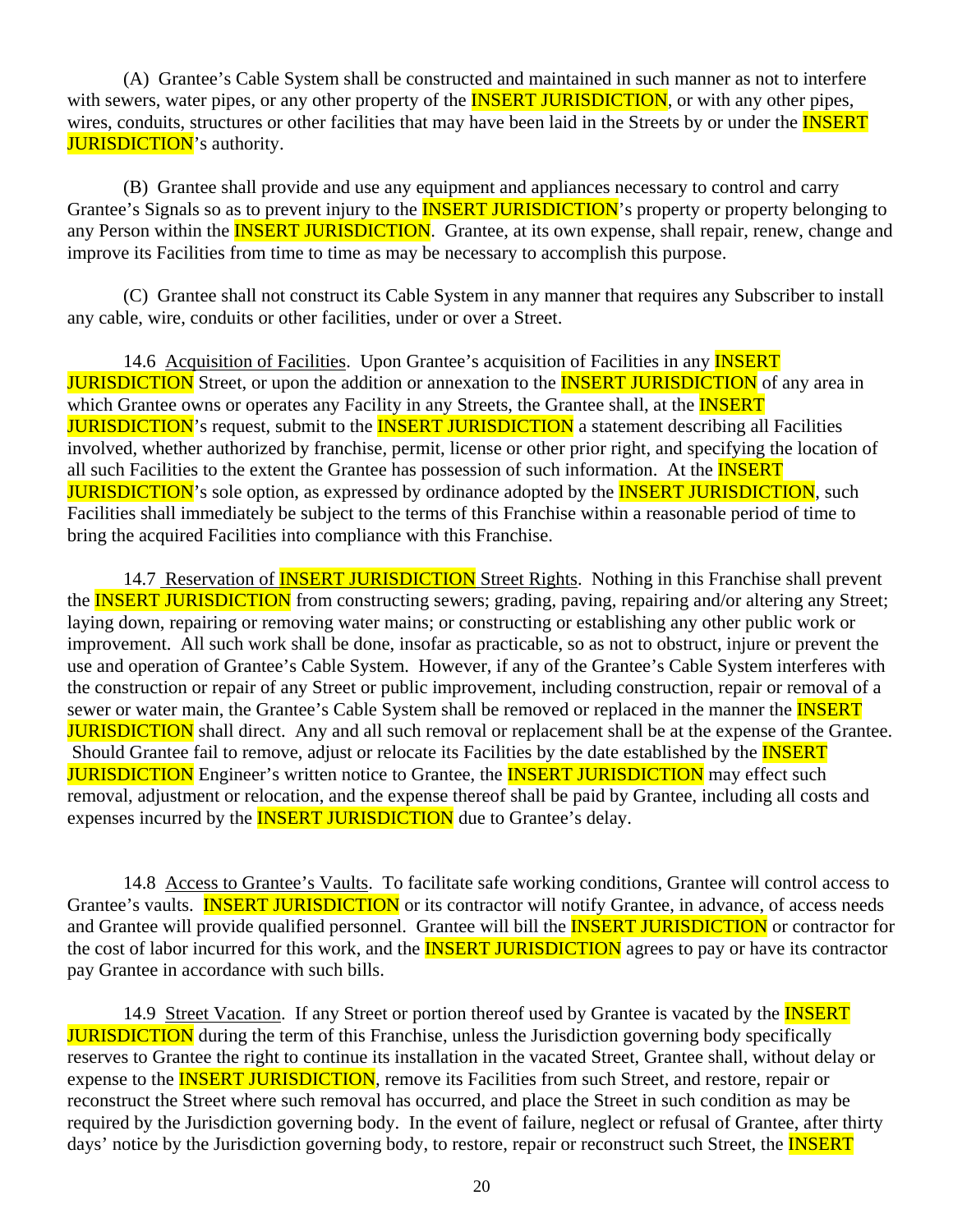**JURISDICTION** may do such work or cause it to be done, and the cost thereof, as found and declared by INSERT JURISDICTION, shall be entered as a Jurisdiction lien against any property of Grantee which INSERT JURISDICTION may choose, and such lien shall be enforced in like manner and with like effect as other Jurisdiction liens.

14.10 Common Users.

(A) For the purposes of this Section:

(1) "Attachment" means any wire, optical fiber or other cable, and any related device, apparatus or auxiliary equipment, for the purpose of voice, video or data transmission.

(2) "Conduit Facility" means any structure, or section thereof, containing one or more ducts, conduits, manholes, handhole or other such facilities in the Grantee's Cable System.

(3) "Duct" means a single enclosed raceway for conductors, optical fiber, wire or other cable.

(4) "Licensee" means any person, firm, corporation, partnership, company, association, joint stock association or cooperatively organized association franchised, licensed or otherwise permitted by INSERT **JURISDICTION** to use the Streets.

(5) "Surplus ducts or conduits" are Conduit Facilities other than those occupied by the Grantee or any prior Licensee, one unoccupied duct held by Grantee as an emergency use spare, and other unoccupied ducts that the Grantee reasonably expects to use within the next 18 months.

 (B) Grantee acknowledges that the Streets have a finite capacity for containing conduits. Therefore, Grantee agrees that, whenever **INSERT JURISDICTION** determines it is impracticable to permit construction of an underground conduit system by any other Licensee, the **INSERT JURISDICTION** may require Grantee to afford to such person the right to use Grantee's surplus ducts or conduits in common with the Grantee, pursuant to the terms and conditions of an agreement for use of surplus conduits and ducts being entered into by the Grantee and the Licensee.

 (C) If the Grantee and any Licensee fail or cannot otherwise agree to fair and equitable terms, conditions and regulations, including but not limited to a conduit rental rate, within a reasonable period of time, the Grantee and the Licensee shall enter into binding arbitration to determine such terms, conditions and regulations. In such arbitration, the arbitrators shall determine the conduit rental rate at a fair market rate. The binding arbitration shall be as provided in Section 22.3.

(D) A Licensee occupying part of a Duct shall be deemed to occupy the entire Duct.

 (E) The Grantee shall give a Licensee a minimum of one hundred and twenty (120) days notice of its need to occupy licensed conduit and shall propose that the Licensee take the first feasible action as follows: (1) Pay revised conduit rent designed to recover the cost of retrofitting the conduit with

multiplexing, optical fibers or other space-saving technology sufficient to meet the Grantee's space needs; (2) Pay revised conduit rent based on the cost of new conduit constructed to meet the Grantee's space needs;

(3) Vacate ducts that are no longer surplus; or

(4) Construct and maintain sufficient new conduit to meet the Grantee's space needs.

 (F) When two (2) or more Licensees occupy a section of Conduit Facility, the last Licensee to occupy the Conduit Facility shall be the first to vacate or construct new conduit. When conduit rent is revised because of retrofitting of space-saving technology or construction of new conduit, all Licensees shall bear the increased cost.

 (G) All attachments shall meet local, state, and federal clearance and other safety requirements, be adequately grounded and anchored, and meet the provisions of contracts executed between the Grantee and the Licensee. The Grantee may, at its option, correct any attachment deficiencies and charge the Licensee for its costs. Each Licensee shall pay the Grantee for any fines, fees, damages or other costs the Licensee's attachments cause the Grantee to incur.

14.11 Discontinuing Use of Facilities. Whenever Grantee intends to discontinue using any Facility within the Streets, Grantee shall submit for the **INSERT JURISDICTION**'s approval a complete description of the Facility and the date on which the Grantee intends to discontinue using the Facility. Grantee may remove the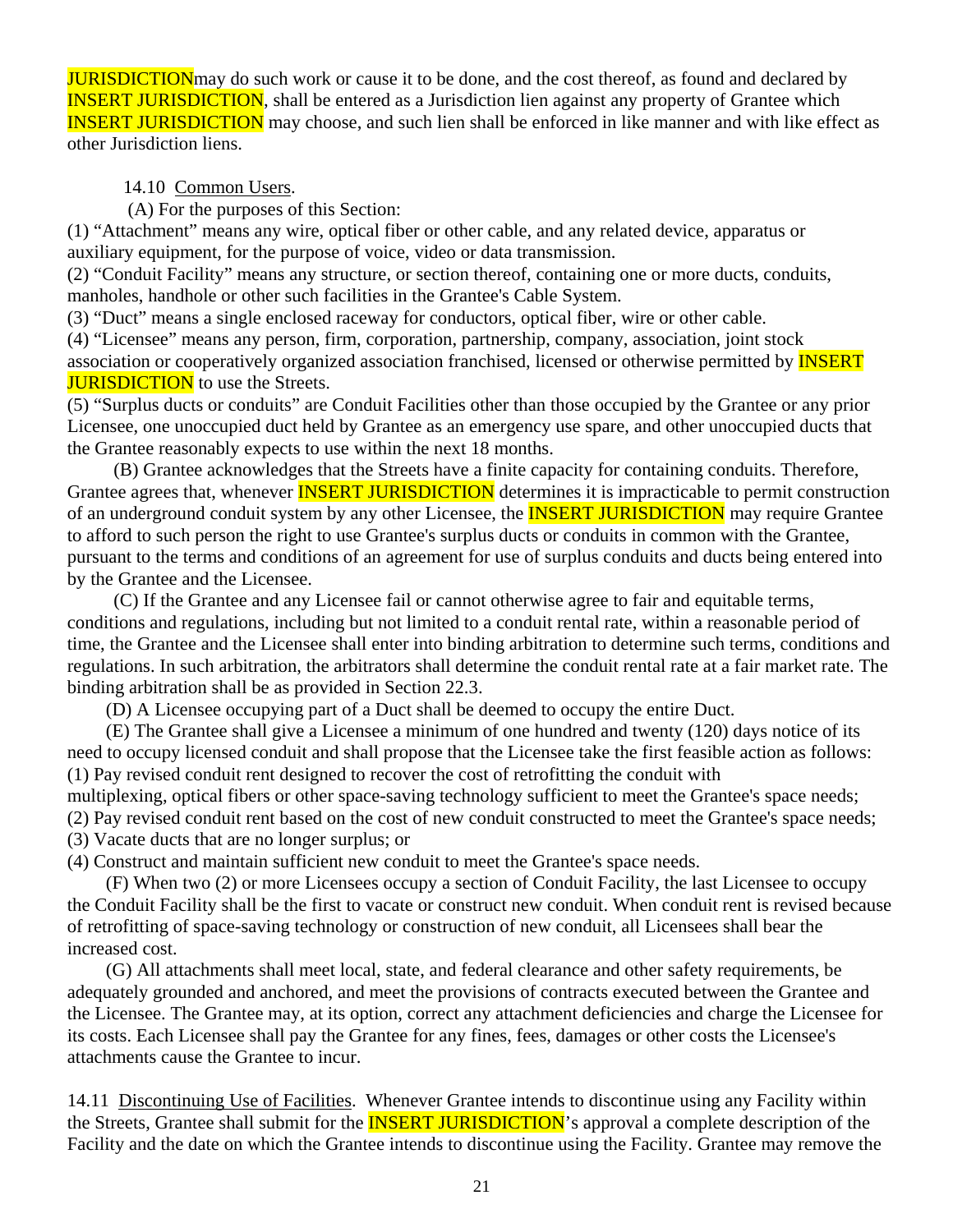Facility or request that the **INSERT JURISDICTION** permit it to remain in place. Notwithstanding the Grantee's request that any such Facility remain in place, the **INSERT JURISDICTION** may require the Grantee to remove the Facility from the Street or modify the Facility to protect the public health and safety or otherwise serve the public interest. The **INSERT JURISDICTION** may require the Grantee to perform a combination of modification and removal of the Facility. Grantee shall complete such removal or modification in accordance with a schedule set by the **INSERT JURISDICTION**. Until such time as Grantee removes or modifies the Facility as directed by the **INSERT JURISDICTION**, or until the rights to and responsibility for the Facility are accepted by another Person having authority to construct and maintain such Facility, Grantee shall be responsible for all necessary repairs and relocations of the Facility, as well as maintenance of the Street, in the same manner and degree as if the Facility were in active use, and Grantee shall retain all liability for such Facility.

14.12 Hazardous Substances.

(A) Grantee shall comply with all applicable state and federal laws, statutes, regulations and orders concerning Hazardous Substances relating to Grantee's Cable System in the Streets.

 (B) Grantee shall maintain and inspect its Cable System located in the Streets. Upon reasonable notice to Grantee, **INSERT JURISDICTION** may inspect Grantee's Facilities in the Streets to determine if any release of Hazardous Substances has occurred, or may occur, from or related to Grantee's Cable System. In removing or modifying Grantee's Facilities as provided in this Franchise, Grantee shall also remove all residue of

Hazardous Substances related thereto.

(C) Grantee agrees to forever indemnify the **INSERT JURISDICTION** against any claims, costs, and expenses, of any kind, whether direct or indirect, incurred by **INSERT JURISDICTION** arising out of a release of Hazardous Substances caused by Grantee's Cable System in the Streets.

 14.13 Undergrounding of Cable. Grantee is strongly encouraged to locate and construct its present and future cables underground. Grantee shall install its cables or other Facilities underground wherever all existing utilities already are underground, where all utilities are placed underground, or where statute or ordinance requires utilities to be placed underground. Previously installed aerial cable shall be undergrounded in concert, and on a reasonable cost-sharing basis, with other utilities pursuant to the general ordinances of the INSERT JURISDICTION or applicable State law, or in the event that an institutional utility or a public utility decides to underground its facilities on a voluntary basis, unless a Jurisdiction grants an exception.

14.14 Construction Codes. Grantee shall strictly adhere to all building and zoning codes currently

or

hereafter in effect. Grantee shall arrange its lines, cables, and other appurtenances, on both public and private property, in such a manner as to cause no unreasonable interference with the use of said public or private property by any Person. In the event of such interference, **INSERT JURISDICTION** may require the removal or relocation of the Grantee's lines, cables, and other appurtenances from the property in question.

### 14.15 Construction and Use of Poles.

(A) In the event Grantee cannot obtain the necessary poles and allied facilities agreements, and only in such event, then it shall be lawful for the Grantee to make all needed excavations in the Streets for the purpose of placing, erecting, laying, maintaining, repairing, and removing poles, conduits, supports for wires and conductors, and any other Facility needed for the maintenance or extension of Grantee's Cable System. All poles of the Grantee shall be erected between the curb and the sidewalk unless otherwise designated by the proper **INSERT JURISDICTION** authorities, and each pole shall be set whenever practicable at an extension of a lot line. A **INSERT JURISDICTION** shall have the right to require the Grantee to change the location of any pole, conduit, structure or other Facility within the Streets when in the opinion of the **INSERT**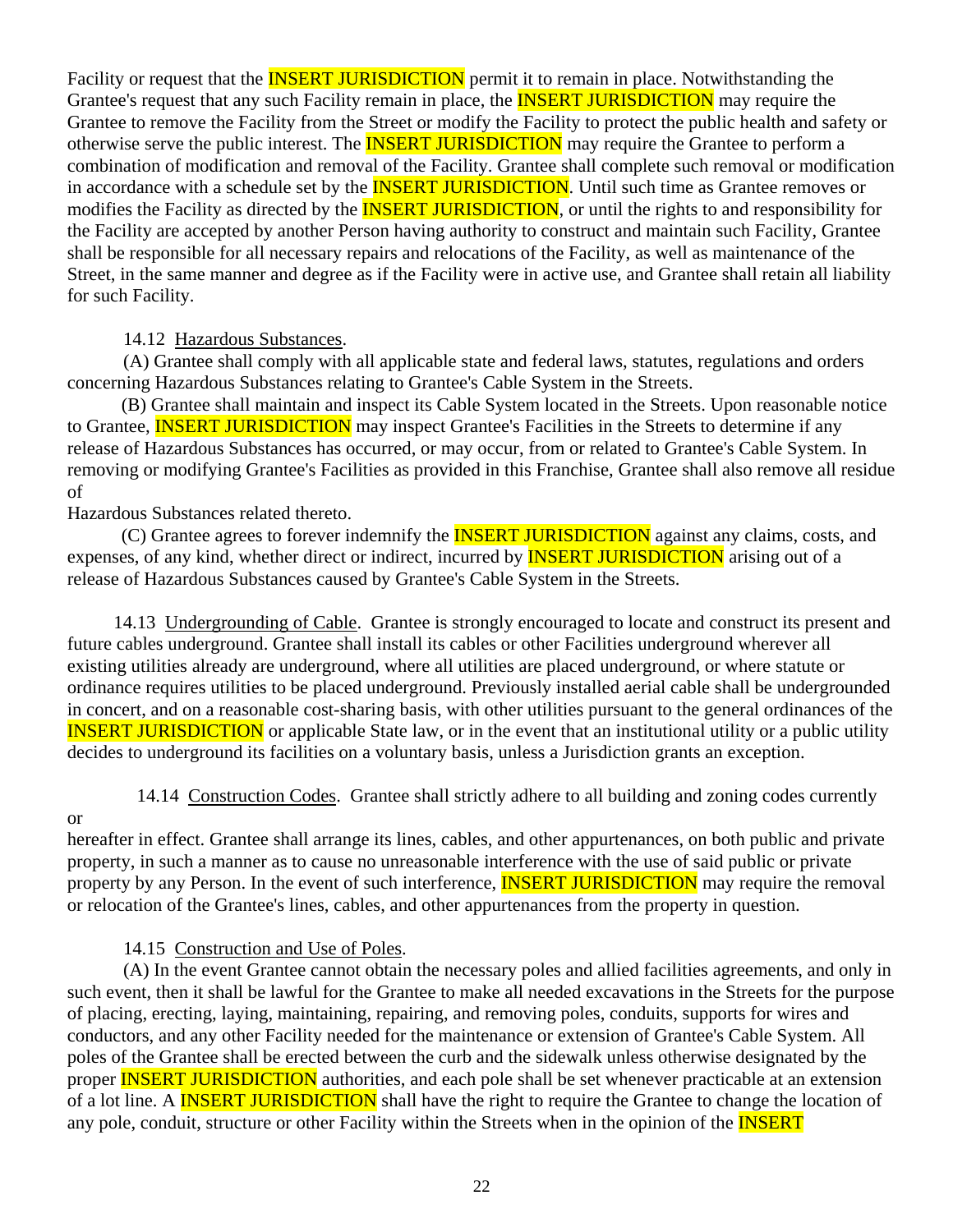**JURISDICTION** the public convenience requires such change, and the expense thereof shall be paid by the Grantee.

 (B) The terms of Section 14.15(A) shall not exempt the Grantee from compliance with all Charters, resolutions and ordinance provisions relating to such excavations or construction or from any provision requiring payment of permit or license fees pertaining thereto.

#### 14.16 Tree Trimming.

(A) Upon obtaining proper permits from **INSERT JURISDICTION**, Grantee may prune or cause to be pruned, using proper arboricultural practices in accordance with such permit, any tree or vegetation in or overhanging the Streets which interferes with Grantee's Cable System. Tree and vegetation pruning will only be done in accordance with **INSERT JURISDICTION**'s ordinances, rules and regulations and, if the tree or vegetation is located on private property, with the permission of the property owner.

(B) **INSERT JURISDICTION** may, at its own discretion, waive the notification and permit process in the case of single trees, if Grantee adequately demonstrates the ability to consistently apply proper arboricultural practices to the pruning of trees. Before any tree trimming permit may be issued, any contractor to be used by Grantee shall be subject to the approval of the **INSERT JURISDICTION**. The **INSERT JURISDICTION** shall have the discretion to cancel the permit if, at any time, the Grantee or its agents fails to use proper arboricultural practices.

#### Section 15. TRANSFER OF GRANTEE'S CABLE SYSTEM

15.1 Prior Consent of **INSERT JURISDICTION** for Transfers.

 (A) Transfer Defined. For purposes of Section 17, "Transfer" shall mean any form of sale, conveyance, mortgage, assignment, merger, pledge, encumbrance, deed or grant, in whole or in part, and whether voluntary or involuntary.

(B) INSERT JURISDICTION Approval of Transfers.

(1) Neither this Franchise nor any Substantial Portion of the Cable System owned and operated by Grantee by authority of this Franchise shall be Transferred without the prior consent of the **INSERT JURISDICTION** as expressed by ordinance or resolution. The **INSERT JURISDICTION**'s granting of consent in one instance shall not render unnecessary any subsequent consent in any other instance. Within ten (10) days after execution and delivery of any instrument so consented to by **INSERT JURISDICTION**, Grantee shall file with the **INSERT JURISDICTION** an executed counterpart or certified copy thereof. For purposes of this Section, "Substantial Portion" means any Facilities the transfer of which would substantially affect Grantee's operations or which would substantially affect any of Grantee's obligations under this Franchise. (2) In determining whether the **INSERT JURISDICTION** will consent to any Transfer, the **INSERT JURISDICTION** may inquire into the technical, legal, and financial qualifications of the prospective transferee, and may require that the prospective transferee respond timely in writing to the Jurisdictions' request for information. Such requests for information by the **INSERT JURISDICTION** may, without limitation, be addressed to the prospective transferee's ownership structure, experience, management qualifications, legal qualifications, character qualifications, financial capability and Cable System financing plan, financial pro formas, operating history, technical capabilities, and technical plans for the Cable System. Grantee shall assist the **INSERT JURISDICTION** in any such inquiry, including facilitating the prospective transferee's responses to the **INSERT JURISDICTION**' information requests.

(3) INSERT JURISDICTION may condition any Transfer upon such conditions as are considered appropriate. Such reasonable conditions may include, but are not limited to, a requirement that the prospective transferee reimburse the **INSERT JURISDICTION** reasonable direct costs in processing the Transfer request, requiring that the transferee assume responsibility for any non-compliance by Grantee, and requiring that a guaranty be furnished by the proposed transferee's parent corporations. No Transfer for which **INSERT JURISDICTION**'s consent by ordinance or resolution is required may occur until the successor, assignee or lessee has complied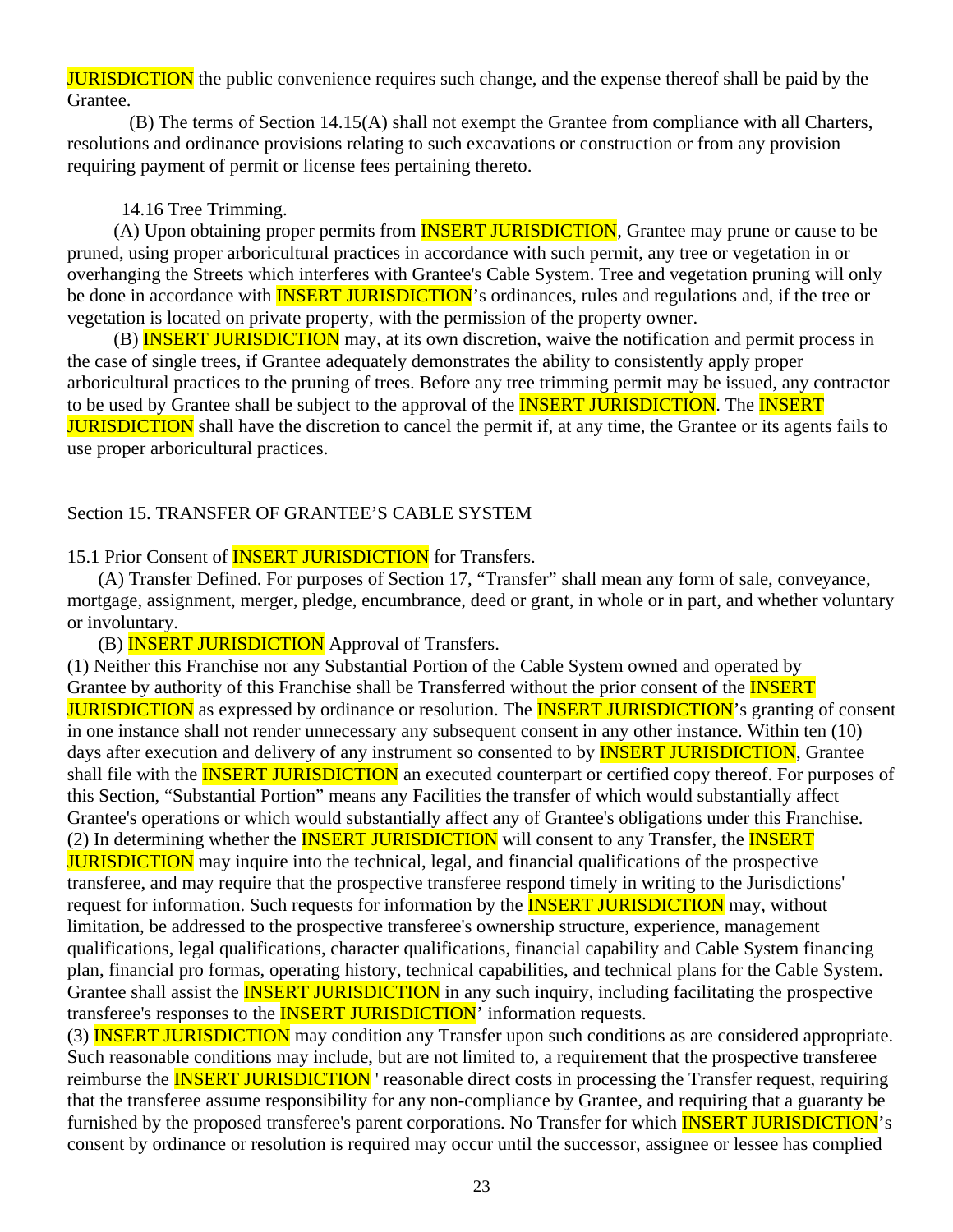or agreed to comply with all of the requirements of this Franchise, including, but not limited to, providing certificates of insurance, unless the **INSERT JURISDICTION** waives such compliance by ordinance or resolution.

(4) Nothing contained in Section 15.1 shall be deemed to prohibit the mortgage, pledge or assignment of tangible assets of Grantee's Cable System, including but not limited to accounts receivable, inventory or monetary assets, for the purpose of financing the acquisition of equipment or for the acquisition, construction and operation of the Cable System of Grantee or any Affiliated Entity, without the **INSERT JURISDICTION**'s consent, but any such mortgage, pledge or assignment shall be subject to the **INSERT JURISDICTION**'s other rights contained in this Franchise. Grantee may also sell tangible assets of the Cable System in the ordinary conduct of its business without the consent of the **INSERT JURISDICTION**. (C) INSERT JURISDICTION Approval of Leases. Grantee shall not lease or sublease this Franchise or any of the rights or privileges granted or authorized by this Franchise without the **INSERT JURISDICTION**'s consent as expressed by resolution or ordinance. However, Grantee may enter into leases or subleases not affecting the Franchise, or rights or privileges thereunder, in the ordinary conduct of its business, and may enter such leases or subleases with other **INSERT JURISDICTION**'s franchisees, without the **INSERT** JURISDICTION's consent, so long as Grantee remains solely responsible for locating, servicing, repairing, relocating or removing its Cable System.

#### 15.2 Change in Control.

(A) Grantee shall promptly notify the **INSERT JURISDICTION** of any proposed Transfer or acquisition by any other party resulting in a change of control of the Grantee or the Parent Corporations. Such change in control shall make this Franchise subject to revocation unless and until the **INSERT JURISDICTION** shall have consented thereto by ordinance or resolution.

(B) If required by federal law, **INSERT JURISDICTION** shall make a final decision upon a proposed change in control within one hundred and twenty (120) days of receiving a written request for approval of a change in control containing or accompanied by such information as is required by federal law and this Franchise. If **INSERT JURISDICTION** fails to render a final decision on the request within one hundred and twenty (120) days, then the proposed change shall be deemed to be consented to by the **INSERT JURISDICTION.** At any time during the one hundred and twenty (120) day period, the **INSERT JURISDICTION** may request in writing that the Grantee provide or cause to provide any information reasonably necessary to rendering a final decision on the request. The **INSERT JURISDICTION** and the Grantee may, at any time, agree to extend the one hundred and twenty (120) day period.

15.3 Bankruptcy or Dissolution. Grantee shall immediately report to the **INSERT JURISDICTION**, as soon as it becomes known, the initiation of bankruptcy proceedings, or corporate or partnership dissolution.

15.4 Consent. No consent by the **INSERT JURISDICTION**, which is required under this Section, shall be unreasonably denied or delayed.

#### Section 16. OTHER RIGHTS RESERVED TO THE **INSERT JURISDICTION**

16.1 Purchase of Grantee's Cable System after Forfeiture or Expiration.

(A) Subject to the provisions of federal law, if **INSERT JURISDICTION** has declared a forfeiture of this Franchise by resolution or ordinance, as provided in Section 21 or if the initial term of this Franchise has expired without the franchise being renewed or extended, and all applicable renewal procedures under federal law have been complied with, and if the **INSERT JURISDICTION** has so ordered by ordinance or resolution, the Grantee shall continue its operations for a period of two hundred and seventy (270) days after either the effective date of the ordinance or resolution or expiration of the initial term unless the ordinance or resolution in either case orders termination by the Grantee of its operations at an earlier time. During this period, the Grantee shall not Transfer any portion of its Cable System in the Streets to any other Person, including parts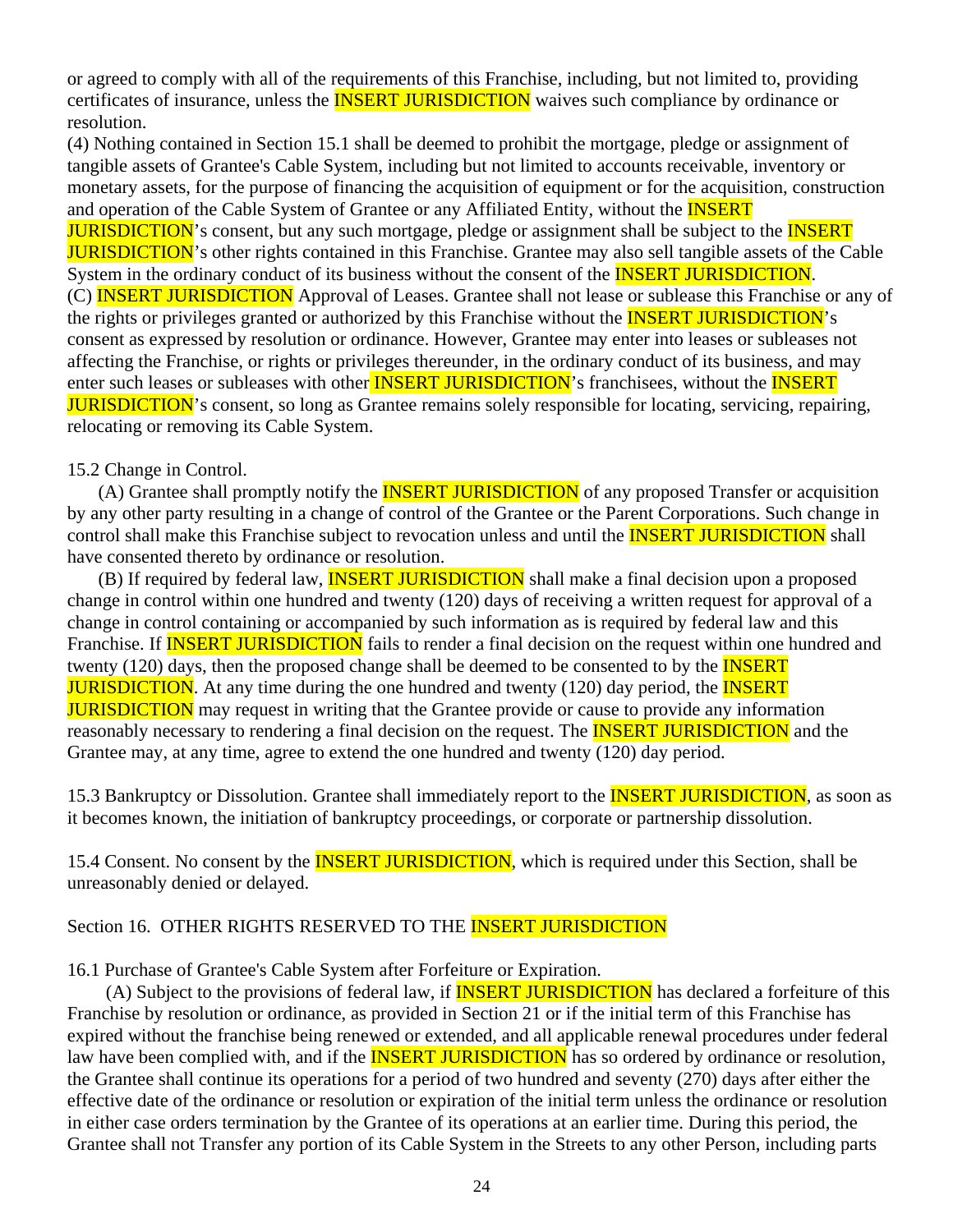of the Cable System rented, leased or leased-purchased from others by the Grantee, without the prior consent of the **INSERT JURISDICTION** expressed by ordinance or resolution.

 (B) Within thirty (30) days of the effective date of the forfeiture ordinance or resolution or following the expiration of the term of this Franchise, if **INSERT JURISDICTION** has not otherwise renewed or extended the Franchise, and all renewal procedures under federal law have been complied with, the Grantee shall submit a report (hereafter referred to as the "System Report") to the **INSERT JURISDICTION** setting out Grantee's assessment of the Fair Value of Grantee's Cable System and the methodology, assumptions and limiting conditions underlying the Grantee's appraisal. In addition, Grantee shall provide such further relevant information regarding its technical and customer operations, contractual or other legal obligations, and financial history and current condition as the **INSERT JURISDICTION** may reasonably request.

 $(C)$  (1) At any time within sixty (60) days after receiving the System Report, the **INSERT JURISDICTION** may notify the Grantee that it desires to acquire by purchase all or a portion of Grantee's Cable System for its Fair Value. The notice shall be by passage of an ordinance or resolution stating the Jurisdiction's desire and shall state a date not less than one hundred and eighty (180) days from its date upon which the Grantee shall cease its operations and receive payment from the **INSERT JURISDICTION**. (2) For purposes of Section 16, the valuation of Grantee's Cable System shall be determined by mutual agreement between the **INSERT JURISDICTION** and the Grantee. If the Jurisdiction and Grantee are unable to agree upon the Fair Value within one hundred and twenty (120) days after the Jurisdiction gives notice of intent to purchase under Section 16, then the **INSERT JURISDICTION** and Grantee may agree that such valuation be determined by arbitration, as provided for in Section 22.3.

 (D) For purposes of Section 16, subject to applicable law, "Fair Value" shall mean: (1) In the case of the expiration of the Franchise without renewal, the fair market value, determined on the basis of Grantee's Cable System, or the portion being acquired, as a going concern, but with no value allocated to the Franchise itself. This would be a value for which a willing buyer would purchase the Cable System as an ongoing business, recognizing that the existing Franchise has expired. The fair market value would be reduced by the amount of any lien, encumbrance, or other obligation of the Grantee which the **INSERT JURISDICTION** may assume.

(2) In the case of a forfeiture of the Franchise, the equitable price of Grantee's Cable System, or the portion being acquired, reduced by the amount of any liens, encumbrances or other obligations of the Grantee which **INSERT JURISDICTION** may assume, but shall not include any sum for the value of the unexpired portion of this Franchise. In determining the equitable price, matters such as the harm to the community resulting from the Grantee's violation of the Franchise may be considered.

 (E) (1) In the event of INSERT JURISDICTION 's acquisition of all or portions of Grantee's Cable System, as provided in Section 16, Grantee and its Affiliated Entities shall use all best efforts to obtain consent to assignment, to the extent any existing and future rental, lease, and lease-purchase arrangements for Grantee's Cable System or any Facilities require any consent to assignment by third parties. (2) In the event of **INSERT JURISDICTION** 's acquisition of all or portions of Grantee's Cable System, as provided in Section 16, Grantee or its Affiliated Entities shall not unreasonably withhold any consent to assignment of any rental, lease, and lease-purchase arrangements for Grantee's Cable System or any Facilities.

16.2 Changes in Law or Unenforceability of Franchise Provisions.

(A) The **INSERT JURISDICTION** and Grantee have entered into this Franchise under the federal and state laws in effect on the effective date of this Franchise. The **INSERT JURISDICTION** and the Grantee reserve the right to request modifications to this Franchise, under Section 16.2(B), to account for changes in the law during the term of this Franchise. The **INSERT JURISDICTION** and the Grantee also reserve the right to request modifications in this Franchise, under Section 16.2(B), if any provision of this Franchise becomes, or is declared, invalid or unenforceable.

(B) Upon written notice from either party, the **INSERT JURISDICTION** and the Grantee may voluntarily agree, under Section 16.2(A), to participate in a non-binding mediation proceeding under Section 22.2 to mediate, in good faith, modifications to the terms and conditions of this Franchise. The written request shall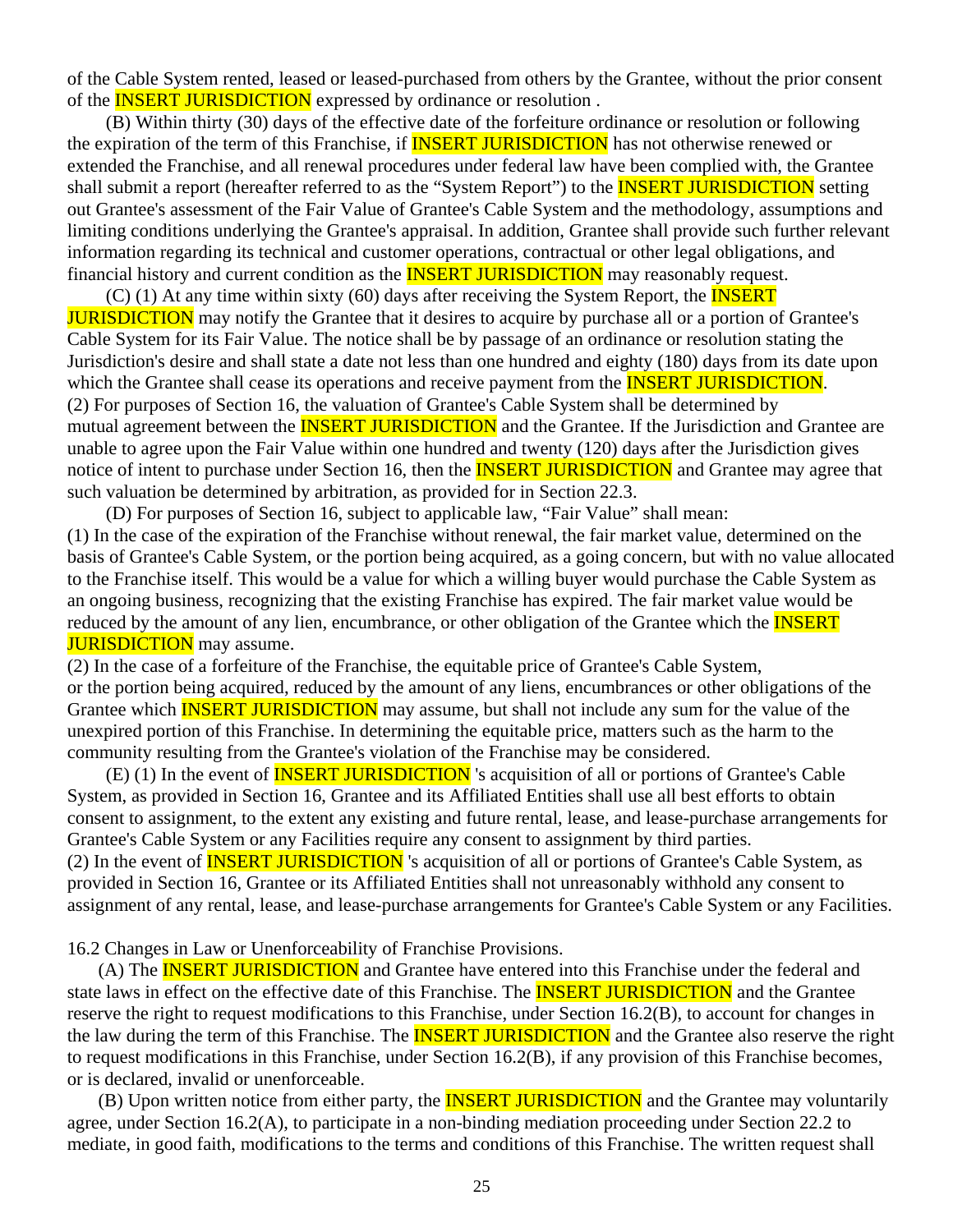specifically identify the particular reasons under Section 16.2(A) for the modification sought by the requesting party. In the mediation proceeding, the **INSERT JURISDICTION** and the Grantee shall attempt, in good faith, to agree to modifications to the Franchise so that the net rights and obligations of the **INSERT** JURISDICTION and the Grantee remain substantially the same after the modification, as they were prior to the events and circumstances leading to the mediation proceeding. If the **INSERT JURISDICTION** and Grantee are unable to successfully conclude the mediation within ninety (90) days from the date of the written notice requesting the mediation proceeding, the parties may agree to submit the matter to arbitration as set forth in Section 22.3.

16.3 Right of Intervention. The **INSERT JURISDICTION** shall have the right to intervene in any suit or proceeding to which the Grantee is a party, in the event the **INSERT JURISDICTION**'s rights under this Franchise may be affected thereby.

Section 17. **INSERT JURISDICTION** REGULATORY AUTHORITY

# 17.1 **INSERT JURISDICTION** Regulatory Rights.

(A) The **INSERT JURISDICTION** shall be vested with the power and right to reasonably regulate the exercise of the privileges permitted by this Franchise in the public interest.

 (B) Grantee shall not be relieved of its obligations to comply, promptly and completely, with any provision of this Franchise by any failure of the **INSERT JURISDICTION** to promptly enforce compliance with this Franchise.

17.2 **INSERT JURISDICTION** Regulatory Actions. Grantee shall comply with any and all lawful actions of the **INSERT JURISDICTION** affecting Grantee's operations under this Franchise, including, without limitation, all applicable ordinances, orders, contracts, and regulatory actions taken pursuant thereto, in all respects and without exception, so long as such actions do not materially affect the rights of Grantee hereunder. In the event of any direct conflict between **INSERT JURISDICTION** orders and regulatory actions, and the terms of this Franchise, this Franchise shall prevail.

17.3 Regulation of Rates and Charges. All Grantee rates and charges related to or regarding Cable Services shall be subject to regulation by the **INSERT JURISDICTION** to the full extent authorized by a **INSERT JURISDICTION's** Charter and by applicable federal, state and local laws and **INSERT JURISDICTION** ordinances and resolutions.

17.4 Rate Discrimination. All Grantee rates and charges shall be published and non-discriminatory as to all Persons and organizations of similar classes, under similar circumstances and conditions. Grantee shall establish similar rates and charges for all Subscribers receiving similar services, regardless of race, color, religion, age, sex, marital or economic status, national origin, sexual orientation, physical or mental disability, income of the residents, or geographic location within the Grantee's Franchise Area except as may result from Federal rate regulation. Nothing in Section 17.4 shall be construed to prohibit:

 (A) The temporary reduction or waiving of rates and charges in conjunction with promotional campaigns;

 (B) Grantee from offering reasonable discounts to senior citizens or discounts to economically disadvantaged citizens; or

 (C) Grantee establishing different and nondiscriminatory rates and charges and classes of services for commercial subscribers, as well as different, nondiscriminatory monthly rates for classes of commercial subscribers.

17.5 Filing of Rates and Charges.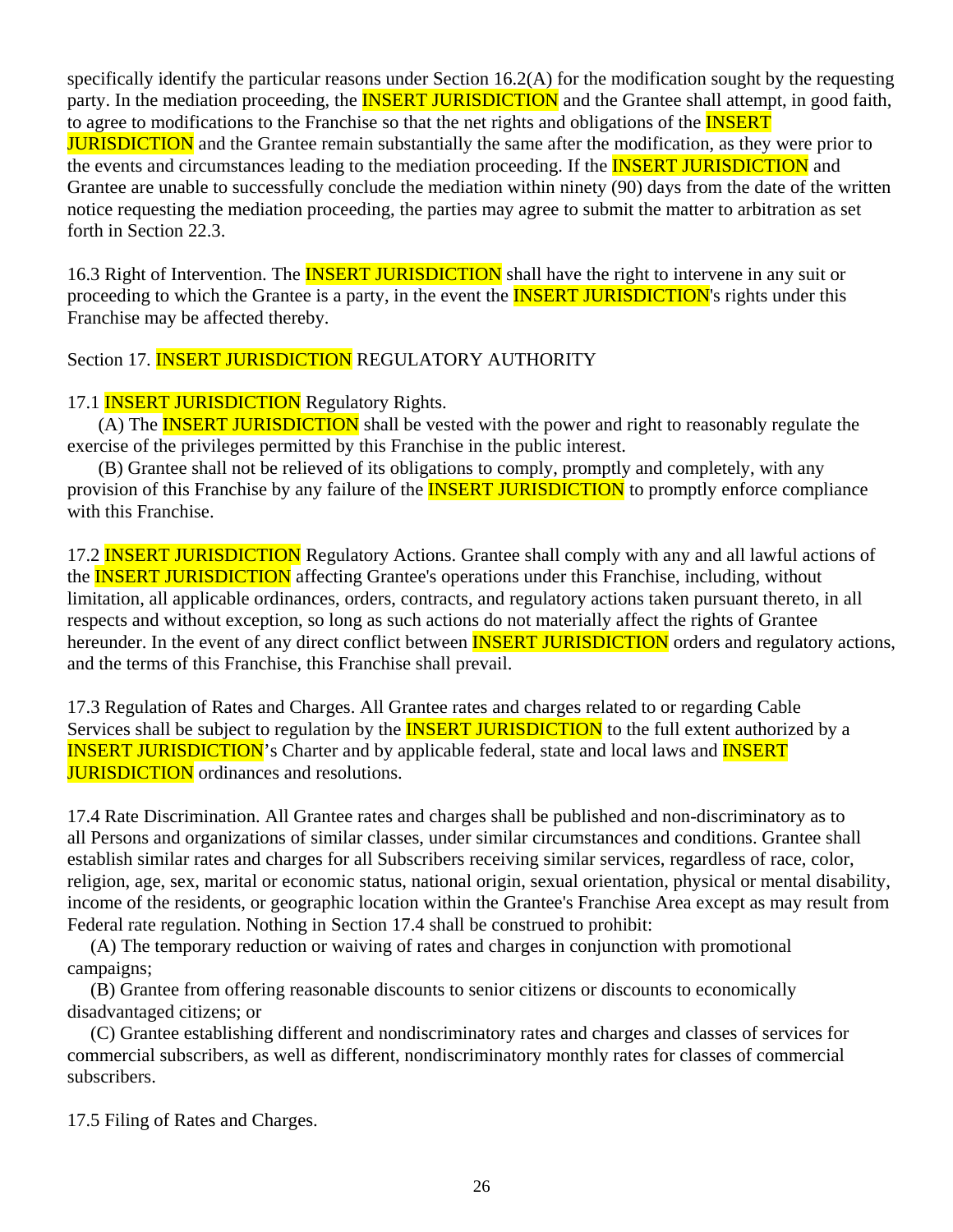(A) Throughout the term of this Franchise, Grantee shall maintain on file with the INSERT **JURISDICTION** a complete schedule of applicable rates and charges for Cable Services provided under this Franchise, in a form satisfactory to the **INSERT JURISDICTION**. Nothing in this Section 17.5(A) shall be construed to require the Grantee to file rates and charges under temporary reductions or waivers of rates and charges in conjunction with promotional campaigns. As used in this Section, no rate or charge shall be considered temporary if Subscribers have the ability over a period greater than six consecutive months to purchase Cable Services at such rate or charge.

(B) Grantee shall maintain on file with the **INSERT JURISDICTION** a complete schedule setting forth the maximum rates and charges for any and all Leased Access Channels. The schedule shall be in a form satisfactory to the **INSERT JURISDICTION**.

#### 17.6 Changes in Rates and Charges.

(A) Unless otherwise provided by law, Grantee shall provide written notice to the **INSERT JURISDICTION** and Subscribers at least thirty (30) days in advance of any increase in rates and charges. Notice to the Jurisdictions of proposed increases in rates and charges shall be filed in a form satisfactory to the Jurisdictions.

(B) Unless the **INSERT JURISDICTION** has lawfully required prior review of Grantee's rate increase in accordance with the requirements and conditions of applicable law, Grantee's rate increase shall become effective on the date identified in the form filed by the Grantee, provided that the effective date shall not be earlier than the 31st day after such filing.

17.7 Regulation of Equipment for Hearing Impaired. To the extent authorized by law, the **INSERT JURISDICTION** reserve the right to require and regulate the installation or rental of equipment which facilitates the reception of Basic Service Tier by hearing impaired individuals.

17.8 Downgrade and Disconnect Charges.

(A) Downgrade Charges.

(1) Unless otherwise provided by law, Grantee shall not impose any Downgrade Charges, except as otherwise provided herein. As used in this Section, "Downgrade Charge" means any charge, rate or financial liability imposed upon a Subscriber for implementing a request for a change or reduction of Cable Services to less expensive Cable Services or tiers.

(2) Unless otherwise provided by law, Grantee may impose Downgrade Charges only if:

(a) the Subscriber has been notified, at the time of initiating Cable Services, and periodically thereafter, of Grantee's Downgrade Charges;

(b) the Downgrade Charge does not exceed the Grantee's actual Incremental, direct costs of performing the downgrade; and (c) the downgrade is from a level of service which the Subscriber has not maintained continuously for six (6) months immediately preceding the date of the downgrade request.

 (B) Disconnection Charges. Unless otherwise provided by law, Grantee shall not impose any charges for the disconnection of Cable Services, nor may the Grantee impose any rate, charge or other financial liability upon any Subscriber for Cable Services delivered after the date of a voluntary disconnection request.

#### Section 18. RECORDS AND REPORTS

18.1 Open Records. Grantee shall manage all of its operations in accordance with a policy of keeping its Records open and accessible to the **INSERT JURISDICTION**. The **INSERT JURISDICTION** shall have the right to inspect all Records of the Grantee and Affiliated Entities at any time during normal business hours and upon reasonable notice to determine compliance by Grantee with its obligations under this Franchise. Grantee shall not deny the **INSERT JURISDICTION** access to Grantee's Records on the basis that Grantee's Records are under the control of an Affiliated Entity or a third party, rather than the Grantee. In the case of Affiliated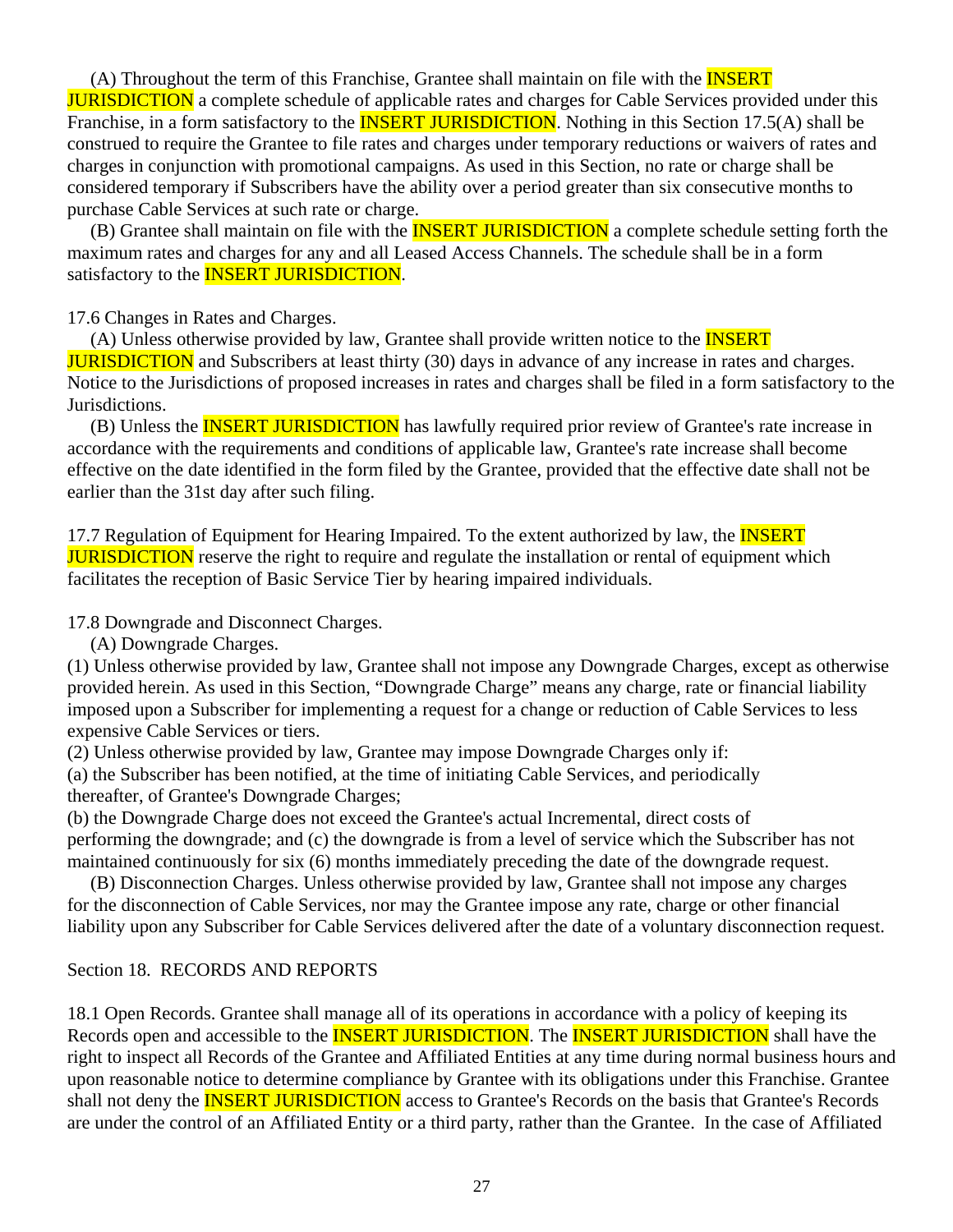Entities not under common control with Grantee, Grantee shall not be subject to the remedies set forth in Section 21.1(A) if such Affiliated Entity does not permit inspection of its Records, and Grantee has; (A) made available for inspection all of its Records relevant to the determination of compliance; and (B) exercised all reasonable efforts to persuade such Affiliated Entity to make such Records available for inspection.

18.2 Annual Reports. Grantee shall Annually present a written report to the **INSERT JURISDICTION** (the "Annual Report") setting out such information as the Jurisdictions deem necessary to determine compliance by Grantee with its obligations under this Franchise. Grantee shall submit the Annual Report no later than May 1 of each Year, following the end of the Grantee's calendar fiscal year. Except as otherwise provided by the

INSERT JURISDICTION, the Annual Report shall include, at a minimum, information as may be required concerning the Grantee's operations within the Franchise Area for the immediately previous Year in a form prescribed by the **INSERT JURISDICTION**.

### INSERT APPLICANT REPORTING INFORMATION

18.3 General Reports. Grantee shall prepare and furnish to the **INSERT JURISDICTION**, at times and in the form prescribed by the **INSERT JURISDICTION**, such other reports with respect to its operation, affairs, transactions or property as the **INSERT JURISDICTION** may deem reasonably necessary or appropriate to the performance of the Jurisdictions' rights, functions or duties under this Franchise.

18.4 Format. The **INSERT JURISDICTION**, after consultation with Grantee, may specify the form and details of all Grantee's reports required under this Franchise.

18.5 Reports of Regulatory Violations. Grantee shall provide copies to the **INSERT JURISDICTION** of any communications to and from any regulatory agency having jurisdiction over Grantee pertaining to any alleged, apparent or acknowledged violation by Grantee of any applicable rule or law of the agency regarding the Grantee's provision of Cable Services under this Franchise.

### 18.6 Public Records.

(A) Grantee acknowledges that information submitted to the **INSERT JURISDICTION** is subject to the Oregon Public Records Law, and is open to public inspection. Grantee is responsible for becoming familiar with and understanding the provisions of the Oregon Public Records Law.

(B) Grantee may identify information, such as trade secrets, submitted to the **INSERT JURISDICTION** as confidential. Grantee shall prominently mark each page for which it claims confidentiality as "Confidential"prior to submitting such information to the INSERT JURISDICTION. The INSERT **JURISDICTION** shall treat any information so marked as confidential, until the **INSERT JURISDICTION** receive any request for disclosure of such information. Within five (5) working days of receiving any such request, the **INSERT JURISDICTION** shall provide the Grantee with written notice of the request, including a copy of the request. Grantee shall have five (5) working days within which to provide a written response to the INSERT JURISDICTION, before the INSERT JURISDICTION may disclose any of the requested confidential information. If the **INSERT JURISDICTION** determines that it will be necessary to reveal the information, the **INSERT JURISDICTION** shall promptly notify the Grantee, and do so at least five (5) working days prior to the information being released.

### Section 19. EQUAL EMPLOYMENT OPPORTUNITY/AFFIRMATIVE ACTION/MINORITY BUSINESS ENTERPRISES

19.1 Equal Employment Opportunity.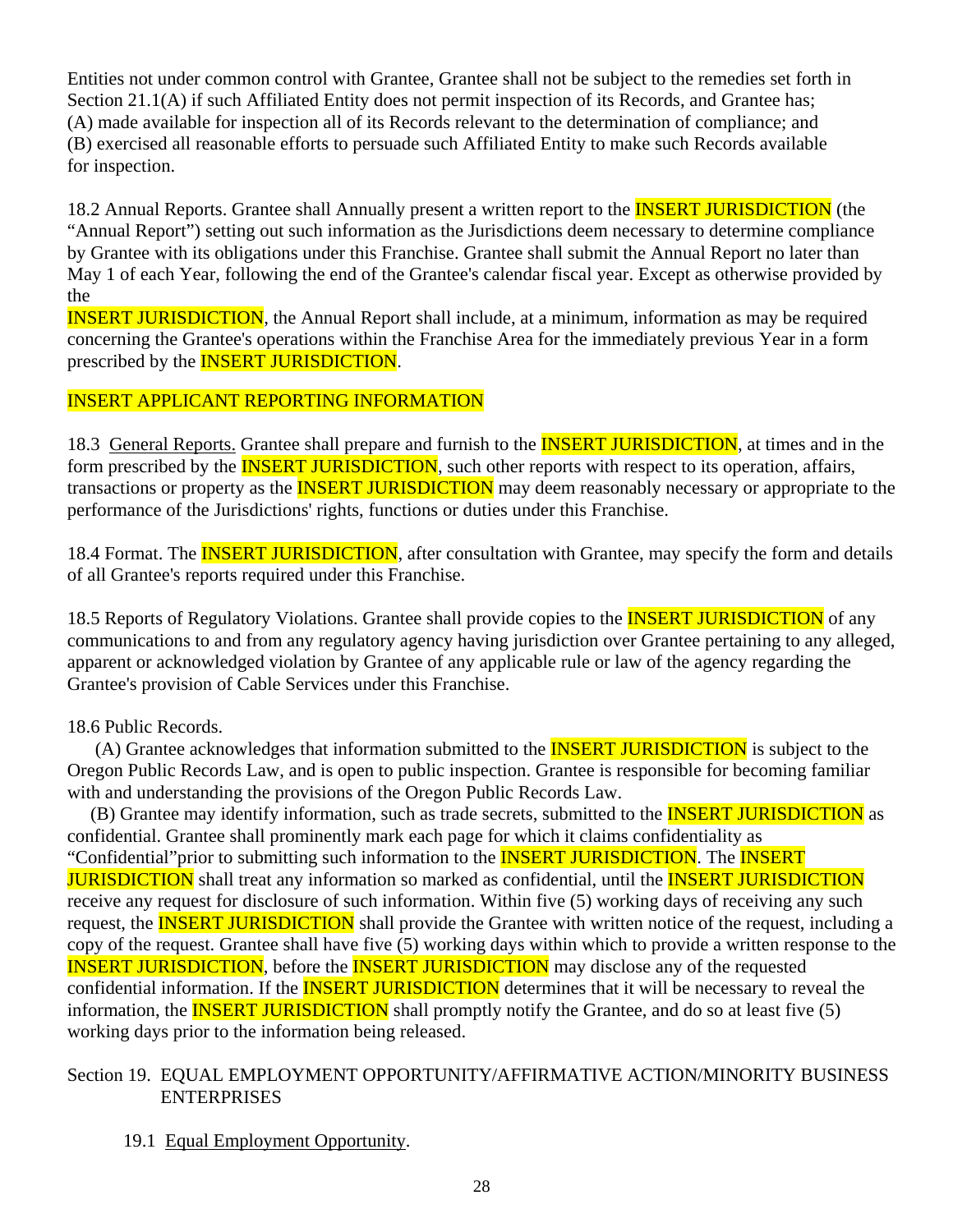(A) Throughout the term of this Franchise, Grantee shall fully comply with the equal employment opportunity requirements of federal, state, and local law, and in particular, FCC rules and regulations relating thereto. Upon request by the **INSERT JURISDICTION** Grantee shall furnish the **INSERT JURISDICTION** a copy of the Grantee's Annual statistical report filed with the FCC, along with proof of Grantee's Annual certification of compliance. Grantee shall immediately notify the **INSERT JURISDICTION** in the event Grantee is at any time determined not to be in compliance with FCC rules or regulations.

 (B) Throughout the term of this Franchise, the Grantee shall maintain a policy that all employment decisions, practices, and procedures are based on merit and ability without discrimination on the basis of an individual's race, color, religion, age, sex, national origin, sexual orientation or physical or mental disability. Grantee's policy shall apply to all employment actions including advertising, recruiting, hiring, promotion, transfer, remuneration, selection for training, company benefits, disciplinary action, lay-off, and termination.

 19.2 Affirmative Action. Grantee shall carry out its equal employment opportunity policy by making a determined and good-faith effort at affirmative action to employ and advance in employment women, minorities, and the physically and mentally disabled.

 19.3 Minority and Female Business Enterprises. Grantee shall make determined and good faith efforts to use minority and female business enterprises in its contracted expenditures, including, without limitation, contracts for the acquisition of goods, services, materials, supplies, and equipment used in the construction, maintenance, and operation of its Cable System.

#### Section 20. RIGHTS OF INDIVIDUALS

20.1 Discriminatory Practices. Grantee shall not deny Cable Service, or otherwise discriminate against Subscribers, Programmers or any other Persons on the basis of race, color, religion, age, sex, national origin, sexual orientation or physical or mental disability. Grantee shall comply at all times with all other applicable federal, state or local laws, rules and regulations relating to non-discrimination.

#### 20.2 Unauthorized Monitoring or Cable Tapping.

 (A) Neither the Grantee, nor any of its agents, employees, officials or permittees, or any other Person, agency or entity, shall Tap any cable, line, Signal input device or subscriber outlet or receiver for any purpose, except as provided herein, and as is necessary for billing purposes.

 (B) Grantee may Tap a cable, line, Signal input device or Subscriber outlet or receiver to 1) determine the number of viewers watching a program where the identities of the viewers are not determined; 2) perform Cable System maintenance and verify technical performance; and 3) identify theft of services, without the Subscriber's written consent.

#### 20.3 Privacy.

The **INSERT JURISDICTION** and Grantee shall maintain constant vigilance with regard to possible abuses of the right of privacy or other human rights of any Subscriber, Programmer or any other Person resulting from any device or Signal associated with the Cable System. Grantee shall not use the two-way communications capability of the Cable System for unauthorized or illegal Subscriber surveillance of any kind.

20.4 Permission of Property Owner or Tenant. Grantee shall not install or attach any of its Facilities to any residence or other property without first securing the permission of the owner or tenant of any property involved, except where there is an existing utility easement reserved by plat or other conveyance or unless such installation or attachment is otherwise authorized by law. Nothing herein, however, shall excuse the Grantee from obtaining permission from anyone who has the right to approve or disapprove the attachment. If such permission or easement is later revoked, unless Grantee is otherwise entitled to maintain its Facilities, whether by the original or a subsequent owner or tenant, the Grantee, on the owner's request, shall promptly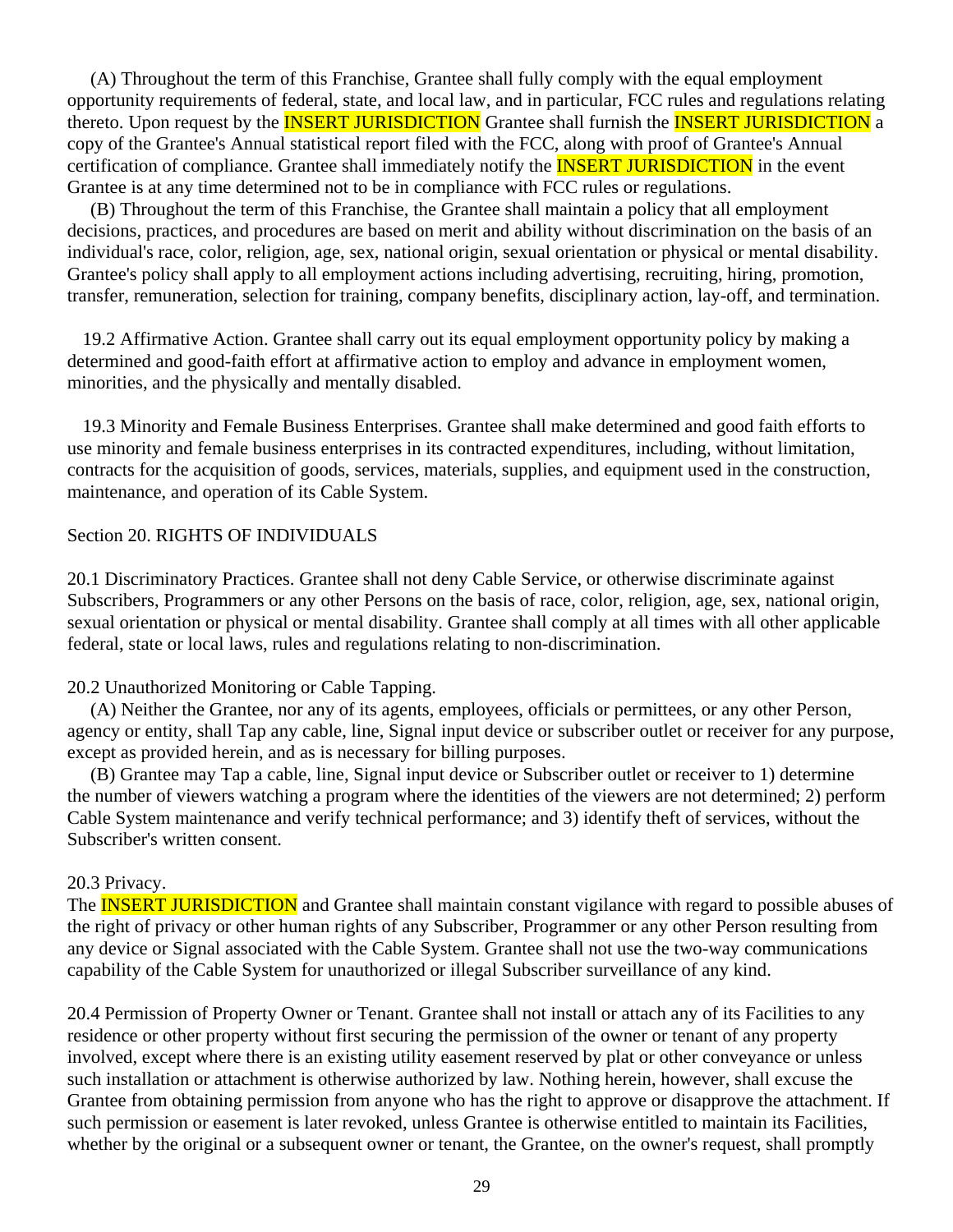remove any of its Facilities and promptly restore the property to its original condition. Grantee shall perform all such installations and removals in a workmanlike manner and shall be responsible for any damage to residences or other property caused by the installation or the removal.

### 20.5 Sale of Subscriber Lists and Personalized Data.

 (A) Grantee shall not sell, or otherwise make available, lists of the names and addresses of its Subscribers, or any list which identifies the viewing habits by the name of any Subscriber, or any Personalized Data pertaining to a Subscriber's use of any of Grantee's Cable Services by the name of any Subscriber, without the written, expressed consent of the Subscriber to which the Personalized Data pertains, except as otherwise permitted by federal law. For purposes of Section 20.5, "Personalized Data" means the name and address or other information regarding an individual Subscriber, which is associated with or extracted from data obtained from the Subscriber's use of Grantee's Cable Services.

 (B) Grantee shall be subject to the provisions of federal law regarding limitations on Grantee's collection and use of Personalized Data, and other issues involving the protection of Subscriber privacy.

### Section 21. FRANCHISE VIOLATIONS AND REMEDIES, EXPIRATION AND RENEWAL

21.1 Remedies for Franchise Violations.

 (A) Remedies. In addition to any rights set out elsewhere in this Franchise, or such other rights as it may possess, the **INSERT JURISDICTION** reserves the right at its discretion to apply any of the following remedies, alone or in combination, in the event Grantee violates any material provision of this Franchise. In determining which remedy or remedies are appropriate, the **INSERT JURISDICTION** shall consider the nature of the violation, the Persons burdened by the violation, the nature of the remedy required in order to prevent further violations, and any other matters the **INSERT JURISDICTION** deems appropriate.

(1) Impose reasonable penalties, up to one thousand dollars (\$1,000) per day, incident or other measure of violation;

(2) To the extent authorized by law, require Grantee to reduce its rates and charges by such amount or amounts as is reasonable in light of the violation;

(3) To the extent authorized by law, require Grantee to make payments or grant refunds to its Subscribers or Subscriber Classes in such amounts, and on such bases as are reasonable relative to damages sustained by Subscribers, for violations relating to Subscriber service. At Grantee's option, such payments or refunds may be made in the form of a credit against Subscriber service bills. For purposes of this Subsection,

 "Subscriber Class" means any group of actual or potential Subscribers identified by the Grantee on the basis of specified characteristics for the purpose of providing, marketing or establishing any combination or package of Cable Services, rates or charges, or for the purpose of providing or directing customer services or marketing in any form;

(4) To the extent authorized by law, require Grantee to correct or cure the violation prior to any rate increase becoming effective, or otherwise delay consideration of any rate request until the violation is corrected or cured;

(5) Reduce the duration of the term of this Franchise on such basis as is reasonable provided that in no event shall the amount of the term remaining after the reduction be less than three (3) years; or (6) Revoke this Franchise.

 (B) In determining which of the foregoing remedies is appropriate, and in the exercise of specific remedies, the **INSERT JURISDICTION** shall consider, among other things, (1) the nature and extent of the violation, (2) whether Grantee has had a history of similar violations, (3) the remedy that can be expected to deter such violations in the future, and (4) the damage suffered by the public and the cost of remedying the violation.

(C) **INSERT JURISDICTION** also has the right to shorten the term of this Franchise or revoke this Franchise upon the occurrence of any of the following acts or events: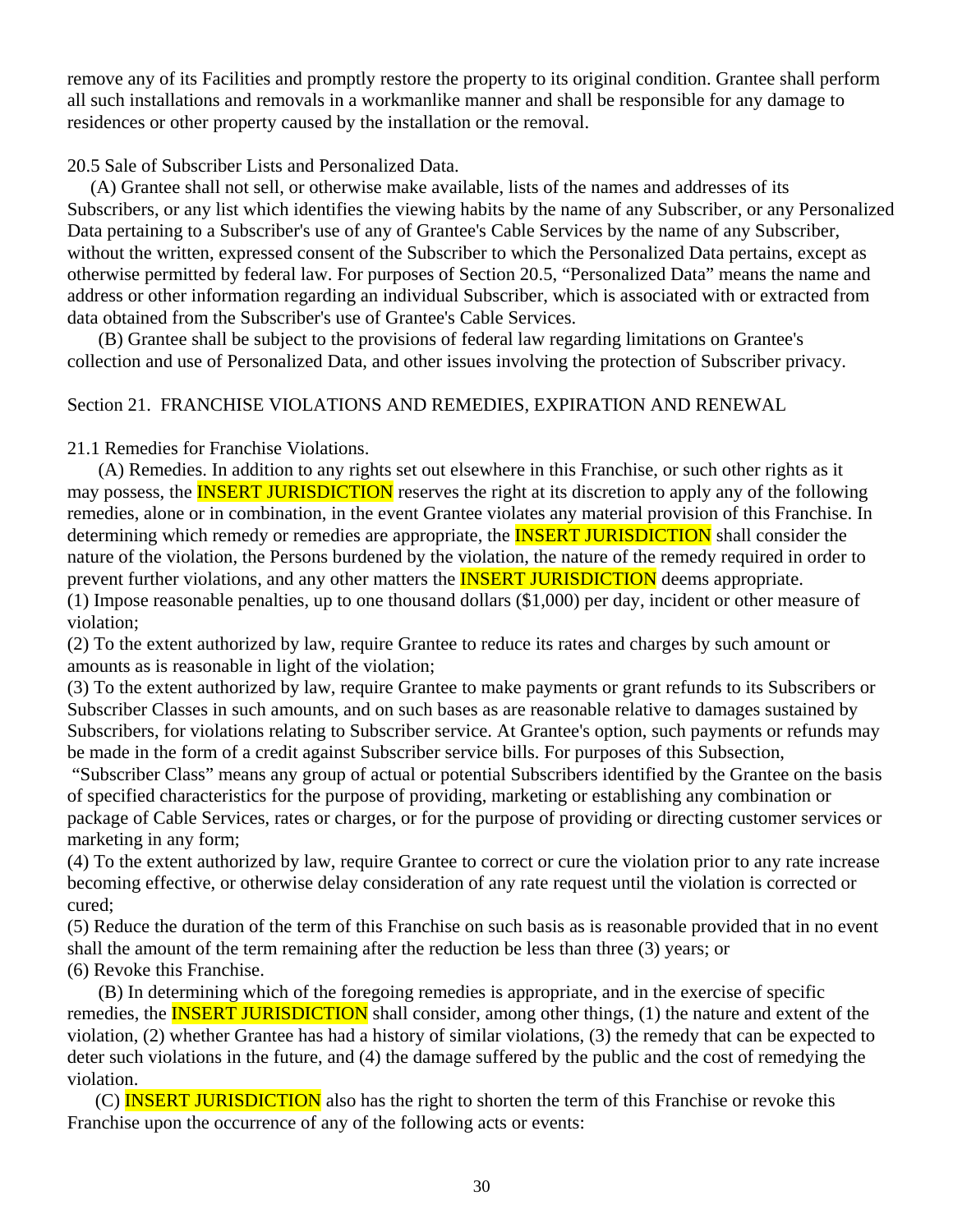(1) Grantee is found by a court of competent jurisdiction to have practiced any fraud or deceit upon the INSERT JURISDICTION; or

(2) Grantee becomes insolvent or is adjudged to be bankrupt, or otherwise initiates corporate or partnership dissolution; or

(3) Grantee fails to obtain and maintain any permit required by any federal or state regulatory body in order to own and operate the Cable System.

 (D) Receivership. In addition to its other rights and remedies as set forth in this Franchise, the **INSERT JURISDICTION** shall have the right to revoke this Franchise one hundred and twenty (120) days after the appointment of a receiver or trustee to take over and conduct the Grantee's business, whether in receivership, reorganization, bankruptcy or other similar action or proceeding, unless such receivership or trusteeship shall have been vacated prior to the expiration of said one hundred and twenty (120) days, or unless:

(1) Within one hundred and twenty (120) days after such appointment, the receiver or trustee

shall have fully complied with all provisions of this Franchise and remedied any and all violations or defaults, as approved by the **INSERT JURISDICTION**; and

(2) Within said one hundred and twenty (120) days, such receiver or trustee shall have executed an agreement with the **INSERT JURISDICTION**, duly approved by the **INSERT JURISDICTION** and the court having competent jurisdiction, in which such receiver or trustee assumes and agrees to be bound by each and every provision of this Franchise.

(E) In the event that the **INSERT JURISDICTION** make a preliminary determination that the Grantee has violated this Franchise, the **INSERT JURISDICTION** shall commence a contested case proceeding under the rules adopted by the **INSERT JURISDICTION**. The **INSERT JURISDICTION** 'final determination, following a contested case proceeding, may be appealed to **INSERT JURISDICTION**'s governing body. The **INSERT** JURISDICTION's governing body shall consider the appeal based on the record established in the contested case proceeding, under rules established by the **INSERT JURISDICTION**.

21.2 Notice and Opportunity to Cure.

(A) The **INSERT JURISDICTION** shall give Grantee thirty (30) days prior written notice of its intent to exercise any of their rights under Section 21.1, identifying the reasons for such action.

 (B) If Grantee removes or otherwise cures the asserted violation constituting the stated reason within the thirty (30) day notice period, or if cure is not reasonably possible within the thirty (30) day period and the Grantee initiates good faith efforts satisfactory to the **INSERT JURISDICTION** within the thirty (30) day period to cure the asserted violation constituting the stated reason and the efforts continue in good faith, the **INSERT JURISDICTION** shall not exercise its rights under Section 21.1.

 (C) If Grantee fails to remove or otherwise cure the asserted violation constituting the stated reason within the thirty (30) day notice period, or if the Grantee does not undertake and continue efforts satisfactory to the **INSERT JURISDICTION** to remedy the stated reason, then the **INSERT JURISDICTION** may exercise any or all of the remedies available under Section 21.1 or such other rights as the **INSERT JURISDICTION** may possess.

21.3 Minor Variances. The **INSERT JURISDICTION** may, upon request of the Grantee or its own motion, permit the Grantee to vary its manner of performance under this Franchise so long as the variance does not result in a substantial change in the terms of this Franchise or a substantial reduction in the services to be provided.

#### 21.4 Expiration.

 (A) Upon the expiration of this Franchise, subject to any restrictions imposed by 47 U.S.C. § 546 (Section 626 of the Cable Communications Policy Act of 1984) and other applicable federal, state or local laws, **INSERT JURISDICTION** shall have the right, at its election, to:

(1) Renew or extend Grantee's Franchise;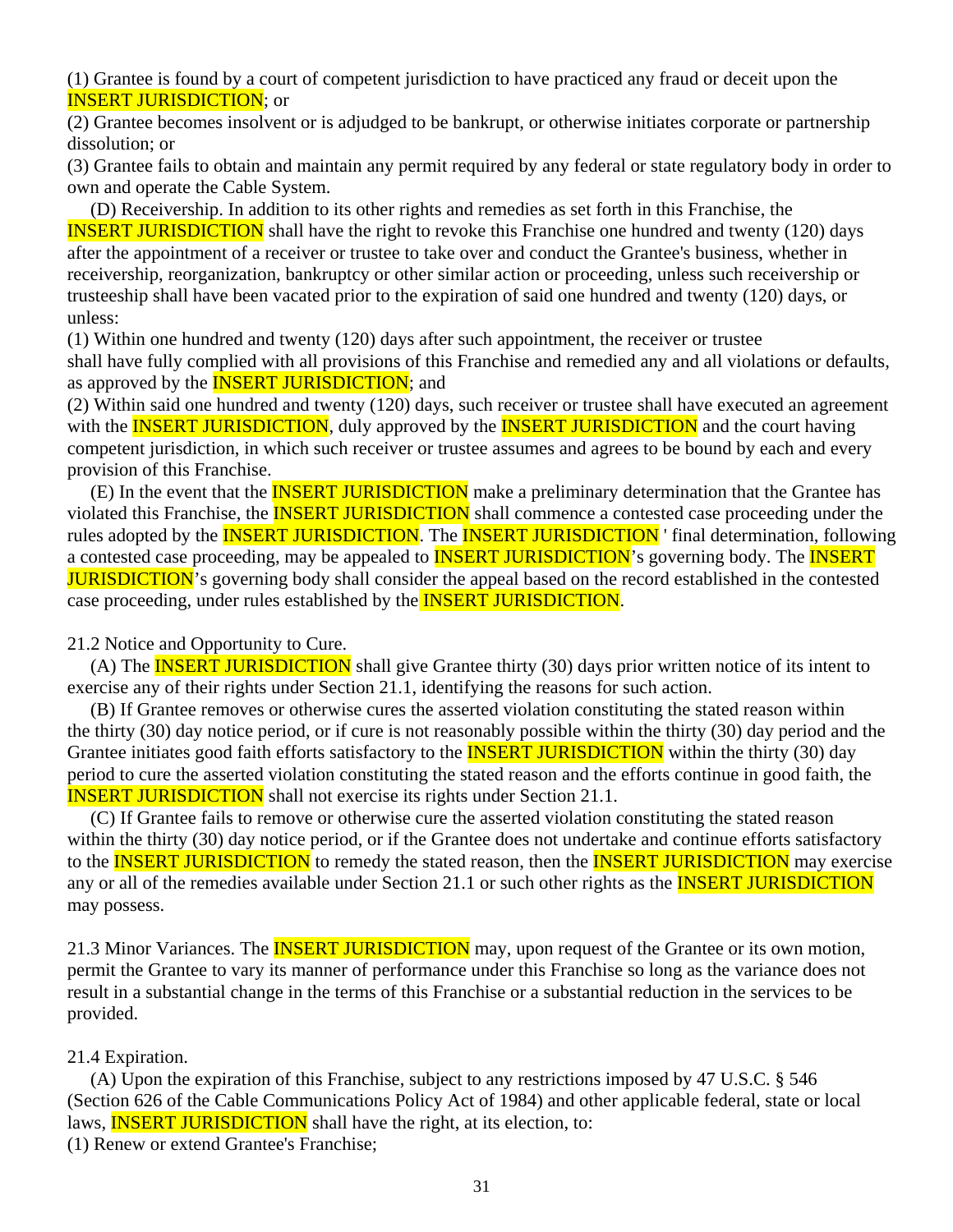- (2) Invite additional proposals and award this Franchise to another Person;
- (3) Terminate the Franchise without further action;
- (4) Exercise its rights under Section 16; or
- (5) Take such further action as the Jurisdiction deems appropriate.

(B) Until such time as the **INSERT JURISDICTION** exercises its rights under Section 21.4, the Grantee's rights and responsibilities within the **INSERT JURISDICTION** shall be controlled by the terms of this Franchise.

21.5 Removal of Plant and Equipment. If **INSERT JURISDICTION** has by ordinance or resolution declared a forfeiture of this Franchise as provided in Section 21.1, or if this Franchise has expired without being renewed or extended, or in the event of the **INSERT JURISDICTION** 's purchase, lease-purchase, condemnation, acquisition, taking over or holding of plant and equipment, all of Grantee's rights under this Franchise shall immediately cease and be divested. Thereafter, except as provided in Section 21.5 and Section 16, or as otherwise provided by ordinance or resolution, the Grantee shall remove its Facilities from the Streets and restore the Streets to such condition as the **INSERT JURISDICTION** may require. In the event of a failure by the Grantee to properly perform such work, then the **INSERT JURISDICTION** may perform the work and collect the cost thereof from the Grantee. The cost thereof shall b be a lien upon the system of the Grantee and a set-off against any sums owed Grantee by the INSERT JURISDICTION.

### Section 22. MISCELLANEOUS PROVISIONS

#### 22.1 Compliance with Laws.

(A) Grantee shall comply with all applicable federal and state laws.

 (B) Nothing in this Franchise is intended to authorize the Grantee to engage in any activity constituting a violation of federal or state antitrust laws, including, but not limited to, the Sherman Act, the Clayton Act, the Robinson-Patman Act or any related amendments or regulatory provisions.

22.2 Mediation. The **INSERT JURISDICTION** and Grantee agree that should any dispute arise between the parties concerning any aspect of this Franchise which is not resolved by mutual agreement of the parties, and unless either party believes in good faith that injunctive relief is warranted, the dispute shall be submitted to mediated negotiation prior to any party commencing litigation. In such event, the **INSERT JURISDICTION** and Grantee agree to participate in good faith in a non-binding mediation process. The mediator shall be selected by mutual agreement of the parties. In the absence of such mutual agreement, each party shall select a temporary mediator, and those mediators shall jointly select a permanent mediator. In the mediation proceeding, the **INSERT JURISDICTION** and the Grantee shall attempt, in good faith, to agree to modifications to the Franchise so that the net rights and obligations of the **INSERT JURISDICTION** and the Grantee remain substantially the same after the modification, as they were prior to the events and circumstances leading to the mediation proceeding. If the **INSERT JURISDICTION** and Grantee are unable to successfully conclude the mediation within forty-five (45) days from the date of the selection of the mediator, either party may terminate further mediation by sending written notice. After written notice has been received by the other party, either party may request arbitration, as set forth in Section 22.3, or may pursue whatever legal remedies exist. All costs associated with mediation shall be borne, equally and separately, by the parties.

### 22.3 Arbitration.

 (A) Any dispute between the parties hereto, including but not limited to disputes or controversies arising from or related to interpretation of this Franchise, may be arbitrated provided that the parties consent in writing to the arbitration. Such arbitration will be final and binding, and the parties shall have no right to appeal from the arbitrator's decision.

 (B) INSERT JURISDICTION may initiate arbitration by resolution, while Grantee may choose to initiate arbitration by sending written notice to the INSERT JURISDICTION.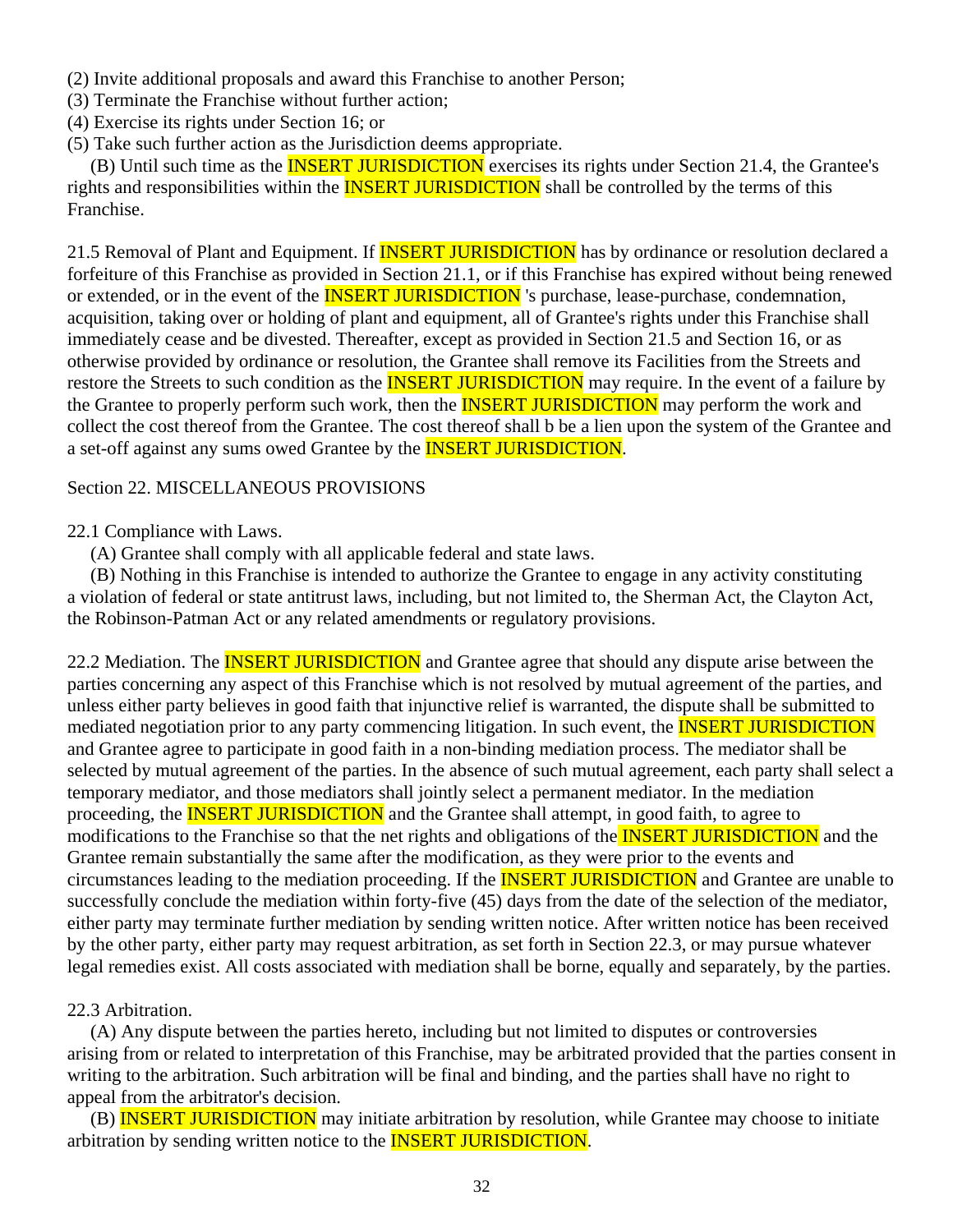(C) After arbitration has been initiated, the **INSERT JURISDICTION** and Grantee may agree that one arbitrator may conduct the arbitration. If the parties are unable to agree upon the identity of the arbitrator within twenty (20) days after the arbitration has been initiated, the arbitrator shall be selected by the presiding civil judge of the Multnomah County Circuit Court.

(D) If either the **INSERT JURISDICTION** or Grantee does not consent to having one arbitrator conduct the arbitration, the arbitration shall be conducted by three arbitrators, who shall be selected as follows: (1) If the **INSERT JURISDICTION** initiates arbitration, the **INSERT JURISDICTION** shall select one arbitrator and Grantee by written notice shall select one arbitrator within fifteen (15) days after passage of the resolution. If Grantee initiates arbitration, it shall identify its selected arbitrator in its written notice, and the Jurisdiction shall select one arbitrator, within fifteen (15) days after receiving the notice. (2) The two selected arbitrators shall select a third arbitrator within fifteen (15) days after the appointment of the second arbitrator. If the two (2) arbitrators are unable to agree upon a third arbitrator within the time limit, the third arbitrator shall be appointed by the presiding civil judge of the Multnomah County Circuit Court. (E) After selection of the arbitrator(s), the arbitrator(s) shall take an oath to serve neutrally and impartially. The arbitrator(s) shall then schedule a date, time and place for the arbitration hearing. The hearing shall occur not less than one hundred and twenty (120) days after the appointment of the arbitrator (or the third arbitrator, if three (3) arbitrators are used), unless extended by mutual agreement of the **INSERT JURISDICTION** and Grantee. The arbitrator(s) shall make a written report to the **INSERT JURISDICTION** and Grantee on the final determination within sixty (60) days after completion of the hearing. If the arbitration is conducted by three (3) arbitrators, the determination of a majority of the arbitrators shall constitute a final, binding arbitration determination.

- (F) The arbitrators shall have such powers as are set forth in ORS 36.335.
- (G) The **INSERT JURISDICTION** and Grantee shall share equally the fees and costs of the arbitrator(s).

22.4 Continuity of Service. It shall be the right of all Subscribers to receive all available services insofar as their financial and other obligations to the Grantee are honored. In the event that the Grantee elects to Upgrade, modify or sell its Cable System, the Grantee shall make a good faith effort to ensure that all Subscribers receive continuous, uninterrupted service regardless of the circumstances during the term of this Franchise. In the event of purchase, lease-purchase, condemnation, acquisition, taking over or holding of plant and equipment by the **INSERT JURISDICTION** under Section 16, including subsequent assignment, sale, lease or other transfer to any other Person, the Grantee shall operate the Cable System for such reasonable periods as are necessary to maintain continuity of Cable Service to all Subscribers.

22.5 Severability. If any Section, provision or clause of this Franchise is held by a court of competent jurisdiction to be invalid or unenforceable, or is preempted by federal or state laws or regulations, the remainder of this Franchise shall not be affected, except as is otherwise provided in Section 16.2.

22.6 No Recourse against **INSERT JURISDICTION**. To the extent provided by law, Grantee's recourse against the **INSERT JURISDICTION** or their officials, boards, agents or employees for any claim arising from any provision or requirement of this Franchise shall be limited to injunctive relief and declaratory relief.

22.7 Nonenforcement by the **INSERT JURISDICTION**. Grantee shall not be relieved of its obligations to comply with any of the provisions of this Franchise by reason of any failure of the **INSERT JURISDICTION** to enforce prompt compliance, nor does the **INSERT JURISDICTION** waive or limit any of its rights under this Franchise by reason of such failure or neglect.

22.8 Action by Agencies or Courts. Grantee shall promptly notify the **INSERT JURISDICTION** in the event that any agency of the federal government or the State of Oregon or any court with competent jurisdiction requires the Grantee to act inconsistently with any provisions of this Franchise. Upon receipt of such notification, the **INSERT JURISDICTION** or the Grantee may determine if a material provision of this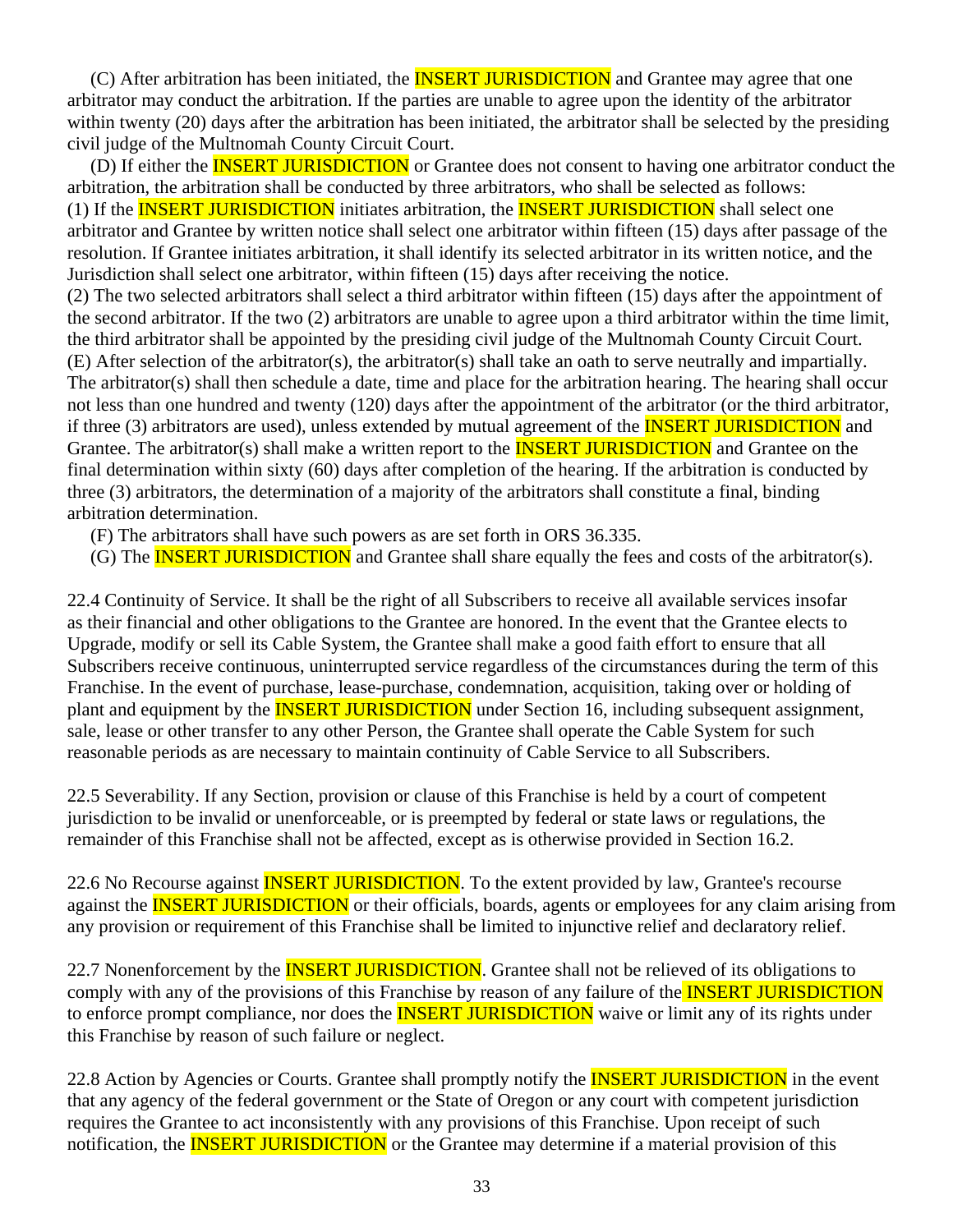Franchise has been affected. Upon such determination, the **INSERT JURISDICTION** or the Grantee may seek to modify or amend this Franchise, pursuant to Section 16.2, as may be necessary to carry out the parties' intentions and purposes under this Franchise.

22.9 Choice of Forum. Any litigation between the **INSERT JURISDICTION** and the Grantee arising under or regarding this Franchise shall occur, if in the state courts, in the Multnomah County Court having jurisdiction thereof, and if in the federal courts, in the United States District Court for the District of Oregon.

22.10 Notice. Any notice provided for under this Franchise shall be sufficient if in writing and: (1) delivered personally to the following addressee; (2) deposited in the United States Mail, postage prepaid, certified mail, return receipt requested; (3) sent by overnight or commercial courier (such as Federal Express); or, (4) sent by facsimile transmission addressed as follows, or to such other address as the receiving party hereafter shall specify in writing:

If to the **INSERT JURISDICTION**:

Attn: Director Mt. Hood Cable Regulatory Commission 1211 SW 5th Avenue, Room 1160 Portland, Oregon 97204 FAX No. (503) 823-5370

With a copy to: MHCRC Legal Counsel c/o City Attorney's Office Room 315, City Hall 1221 SW 4th Avenue Portland, Oregon 97204 FAX No. (503) 823-3089

If to the Grantee:

#### INSERT APPLICANT INFORMATION

Any such notice, communication or delivery shall be deemed effective and delivered upon the earliest to occur of either actual delivery; three (3) business days after depositing in the United States mail as aforesaid; one (1) business day after shipment by commercial courier as aforesaid; or the same day as facsimile transmission (or the first business day thereafter if faxed on a Saturday, Sunday or legal holiday).

22.11 Reasonability of Actions. In any matter provided for in this Franchise involving discretionary acts by the **INSERT JURISDICTION**, including but not limited to the giving of consent, approval or instructions, the INSERT JURISDICTION shall act in a manner that is reasonable under the circumstances.

#### 22.12 Force Majeure.

 (A) For purposes of this Franchise, the term "Force Majeure" shall mean acts of God, landslides, earthquakes, lightning, fires, hurricanes, volcanic activity, storms, floods, washouts, droughts, civil disturbances, acts of terrorism or of the public enemy, partial or entire failure of utilities, strikes, explosions, lockouts or other industrial disturbances, insurrections, public riots or other similar events which are not reasonably within the control of the parties hereto.

(B) If the Grantee is wholly or partially unable to carry out its obligations under this Franchise as a